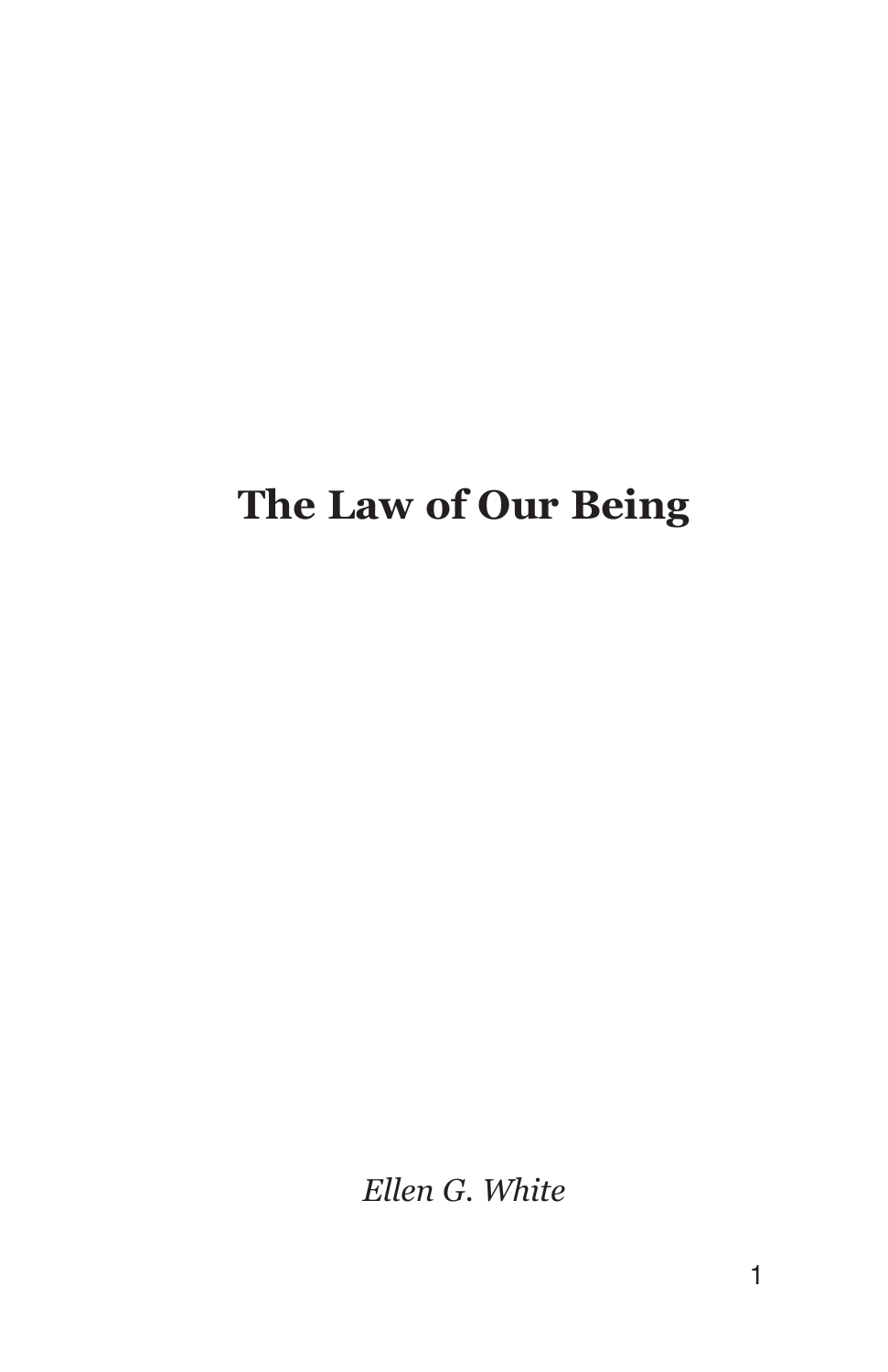The moral powers are beclouded, because men and women will not live in obedience to the laws of health, and make this great subject a personal duty. Parents bequeath to their offspring their own perverted habits; and loathsome diseases corrupt the blood, and enervate the brain. The majority of men and women remain in ignorance of the laws of

11

their being, and indulge appetite and passion at the expense of intellect and morals, and seem willing to remain in ignorance of the result of their violation of nature's laws. They indulge the depraved appetite in the use of slow poisons, which corrupt the blood, and undermine the nervous forces, and in consequence bring upon themselves sickness and death. Their friends call the result of their own course the dispensation of Providence. In this they insult Heaven. They rebelled against the laws of nature, and suffered the punishment of her abused laws. Suffering and mortality now prevail everywhere, especially among the children. How great is the contrast between this generation, and those who lived during the first two thousand years! I inquired if this tide of woe could not be prevented, and something done to save the youth of this generation from the ruin which threatens them. It was shown to me that one cause of the existing deplorable state of things is, that parents do not feel under obligation to bring up their children to conform to physical law. Mothers love their children with an idolatrous love, and they indulge their appetite when they know that it will injure the health of the children, and thereby bring upon them disease and unhappiness. This cruel kindness is carried out to a great extent in the present generation. The desires of children are gratified at the expense of health and happy tempers, because it is easier for the mother, for the time being, to gratify them than to withhold that for which her children clamor. {CE 10.3}

Had the system of education generations back been conducted upon altogether a different plan, the youth of this generation would not now be so depraved and worthless. The managers and teachers of schools should have been those who understood physiology, and who had an interest, not only to educate youth in the sciences, but to teach them

12

how to preserve health, in order to use their knowledge to the best account after they had obtained it. There should have been in connection with the schools, establishments for various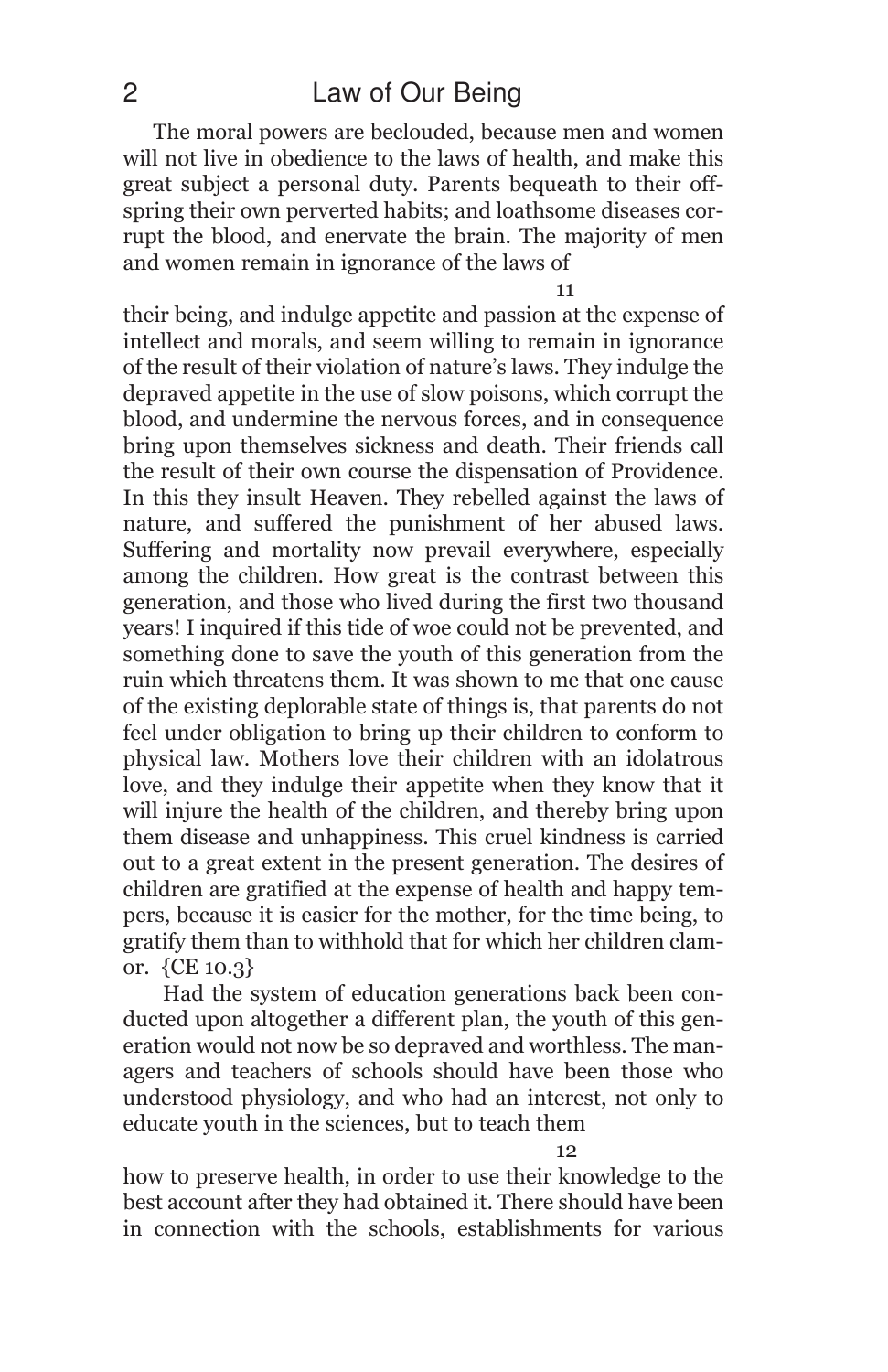# E. G. White 3

branches of labor, that the students might have employment, and necessary exercise out of school hours. {CE 11.1}

The students' employment and amusements should have been regulated with reference to physical law, and adapted to preserve to them the healthy tone of all the powers of the body and mind. Then their education in practical business could have been obtained, while their literary progress was being secured. Students at school should have had their moral sensibilities aroused to see and feel that society had claims upon them, and that they should so live in obedience to natural law that they could, by their existence and influence, by precept and example, be an advantage and blessing to society. It should be impressed upon youth that all have an influence that is constantly telling upon society, to improve and elevate, or to lower and debase it. The first study of youth should be to know themselves, and how to keep their bodies in health. {CE 12.1}

Many parents have kept their children at school nearly the year round. These children have gone through the routine of study mechanically, and they have not retained that which they learned. Many of these constant students seem almost destitute of intellectual life. The monotony of continual study wearies the mind, and they have but little interest in their lessons, and to many, the application to books becomes painful. They had not an inward love of thought, and ambition to acquire knowledge. They did not encourage in themselves reflection, and investigation of objects and things. {CE 12.2}

\*\*\*

Ignorance is no excuse now for the transgression of law. The light shines clearly, and none need be ignorant; for the great God himself is man's instructor. All are bound by the most sacred obligations to heed the sound philosophy and genuine experience which God is now

#### 10

giving them in reference to health reform. He designs that the subject shall be agitated, and the public mind deeply stirred to investigate it; for it is impossible for men and women, while under the power of sinful, health-destroying, brain-enervating habits, to appreciate sacred truth. Those who are willing to inform themselves concerning the effect which sinful indulgence has upon the health, and who begin the work of reform, even from selfish motives, may in so doing place themselves where the truth of God can reach their hearts. And, on the other hand, those who have been reached by the presentation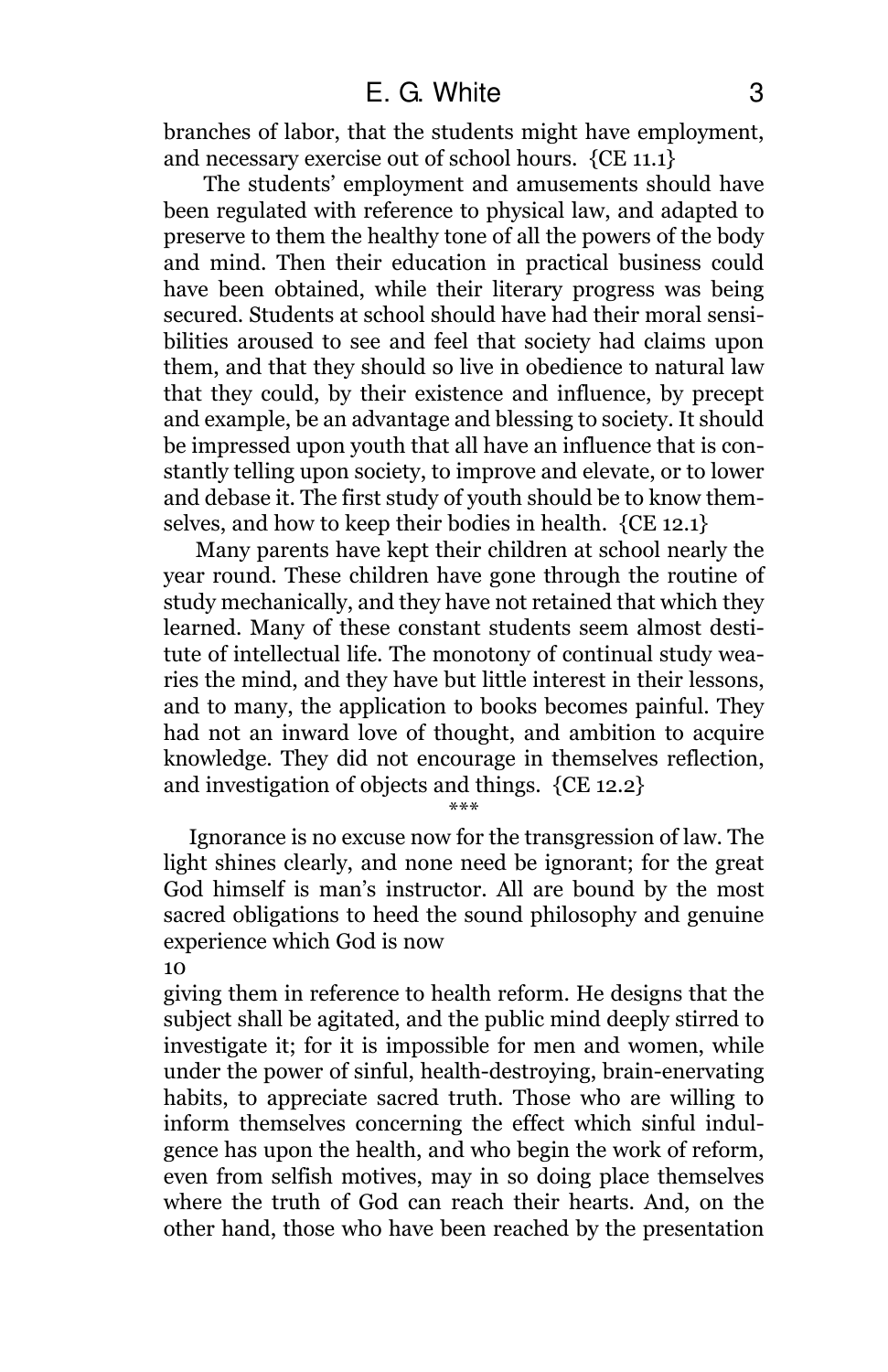of Scripture truth are in a position where the conscience may be aroused upon the subject of health. They see and feel the necessity of breaking away from the tyrannizing habits and appetites which have ruled them so long. There are many who would receive the truths of God's word, their judgment having been convinced by the clearest evidence; but the carnal desires, clamoring for gratification, control the intellect, and they reject truth because it conflicts with their lustful desires. The minds of many take so low a level that God cannot work either for them or with them. The current of their thoughts must be changed, their moral sensibilities must be aroused, before they can feel the claims of God. {CTBH 9.2}

The apostle Paul exhorts the church, "I beseech you therefore, brethren, by the mercies of God, that ye present your bodies a living sacrifice, holy, acceptable unto God, which is your reasonable service." [Romans 12:1.] Sinful indulgence defiles the body, and unfits men for spiritual worship. He who cherishes the light which God has given him upon health reform, has an important aid in the work of becoming sanctified through the truth, and fitted for immortality. But if he disregards that light, and lives in violation of natural law, he must pay the penalty; his spiritual powers are benumbed, and how can he perfect holiness in the fear of God? {CTBH 10.1}

Men have polluted the soul-temple, and God calls upon them to awake, and to strive with all their might to win 11

back their God-given manhood. Nothing but the grace of God can convict and convert the heart; from him alone can the slaves of custom obtain power to break the shackles that bind them. It is impossible for a man to present his body a living sacrifice, holy, acceptable to God, while continuing to indulge habits that are depriving him of physical, mental, and moral vigor. Again the apostle says, "Be not conformed to this world; but be ye transformed by the renewing of your mind, that ye may prove what is that good, and acceptable, and perfect will of God." [Romans 12:2.] {CTBH 10.2}

Jesus, seated on the Mount of Olives, gave instruction to his disciples concerning the signs which should precede his coming: "As the days of Noah were, so shall also the coming of the Son of man be. For as in the days that were before the flood they were eating and drinking, marrying and giving in marriage, until the day that Noah entered into the ark, and knew not until the flood came and took them all away; so shall also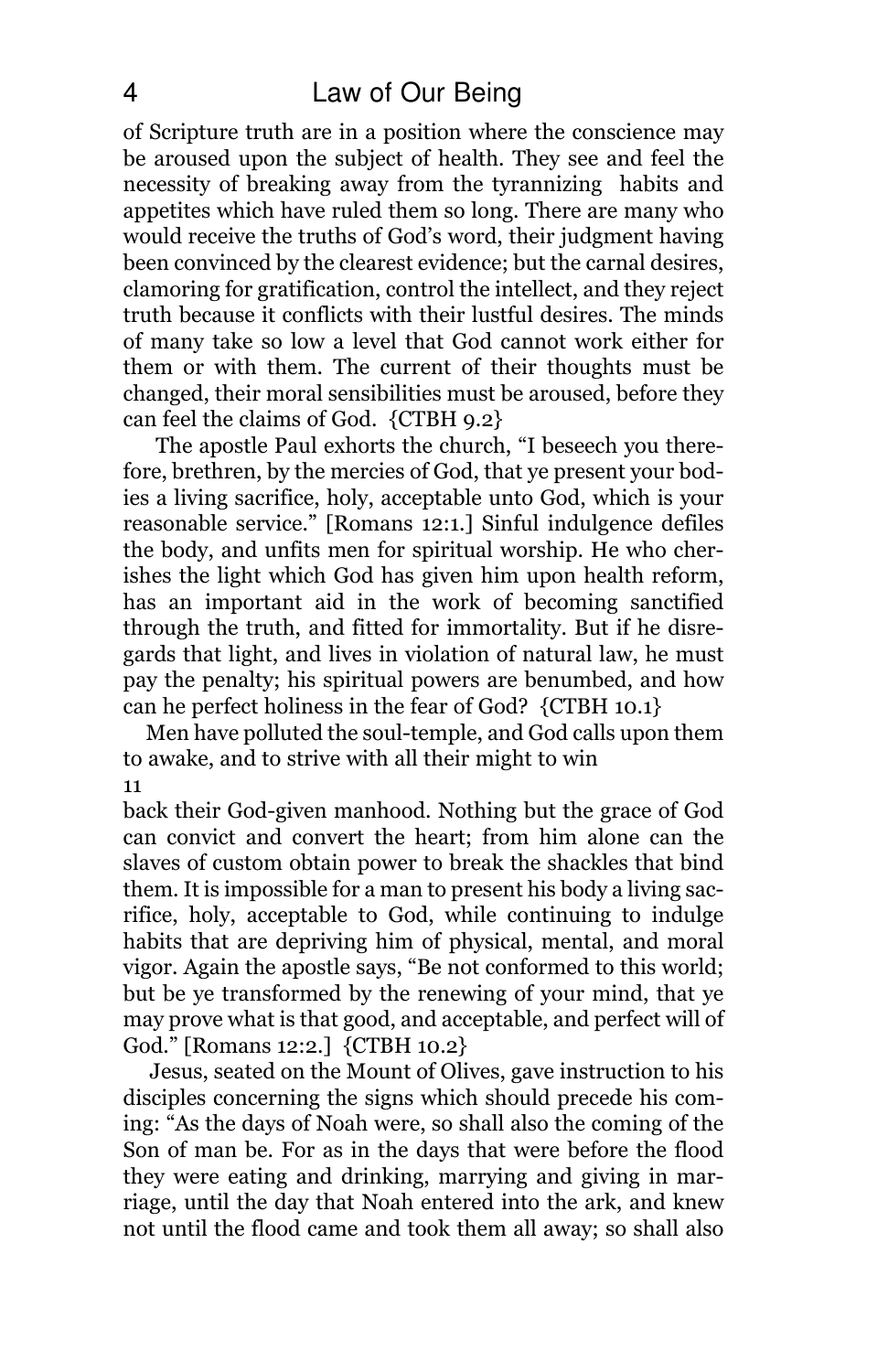the coming of the Son of man be." [Matthew 24:37-39.] The same sins that brought judgments upon the world in the days of Noah, exist in our day. Men and women now carry their eating and drinking so far that it ends in gluttony and drunkenness. This prevailing sin, the indulgence of perverted appetite, inflamed the passions of men in the days of Noah, and led to wide-spread corruption. Violence and sin reached to heaven. This moral pollution was finally swept from the earth by means of the flood. The same sins of gluttony and drunkenness benumbed the moral sensibilities of the inhabitants of Sodom, so that crime seemed to be the delight of the men and women of that wicked city. Christ thus warns the world: "Likewise also as it was in the days of Lot; they did eat, they drank, they bought, they sold, they planted, they builded; but the same day that Lot went out of Sodom it rained fire and brimstone from heaven, and destroyed them all. Even thus shall it be in the day when the Son of man is revealed." [Luke 17:28-30.] {CTBH 11.1}

12

Christ has here left us a most important lesson. He would lay before us the danger of making our eating and drinking paramount. He presents the result of unrestrained indulgence of appetite. The moral powers are enfeebled, so that sin does not appear sinful. Crime is lightly regarded, and passion controls the mind, until good principles and impulses are rooted out, and God is blasphemed. All this is the result of eating and drinking to excess. This is the very condition of things which Christ declares will exist at his second coming. {CTBH 12.1}

The Saviour presents to us something higher to toil for than merely what we shall eat and drink, and wherewithal we shall be clothed. Eating, drinking, and dressing are carried to such excess that they become crimes. They are among the marked sins of the last days, and constitute a sign of Christ's soon coming. Time, money, and strength, which belong to the Lord, but which he has intrusted to us, are wasted in superfluities of dress and luxuries for the perverted appetite, which lessen vitality, and bring suffering and decay. It is impossible to present our bodies a living sacrifice to God when we continually fill them with corruption and disease by our own sinful indulgence. {CTBH 12.2}

Knowledge must be gained in regard to how to eat and drink and dress so as to preserve health. Sickness is the result of vio-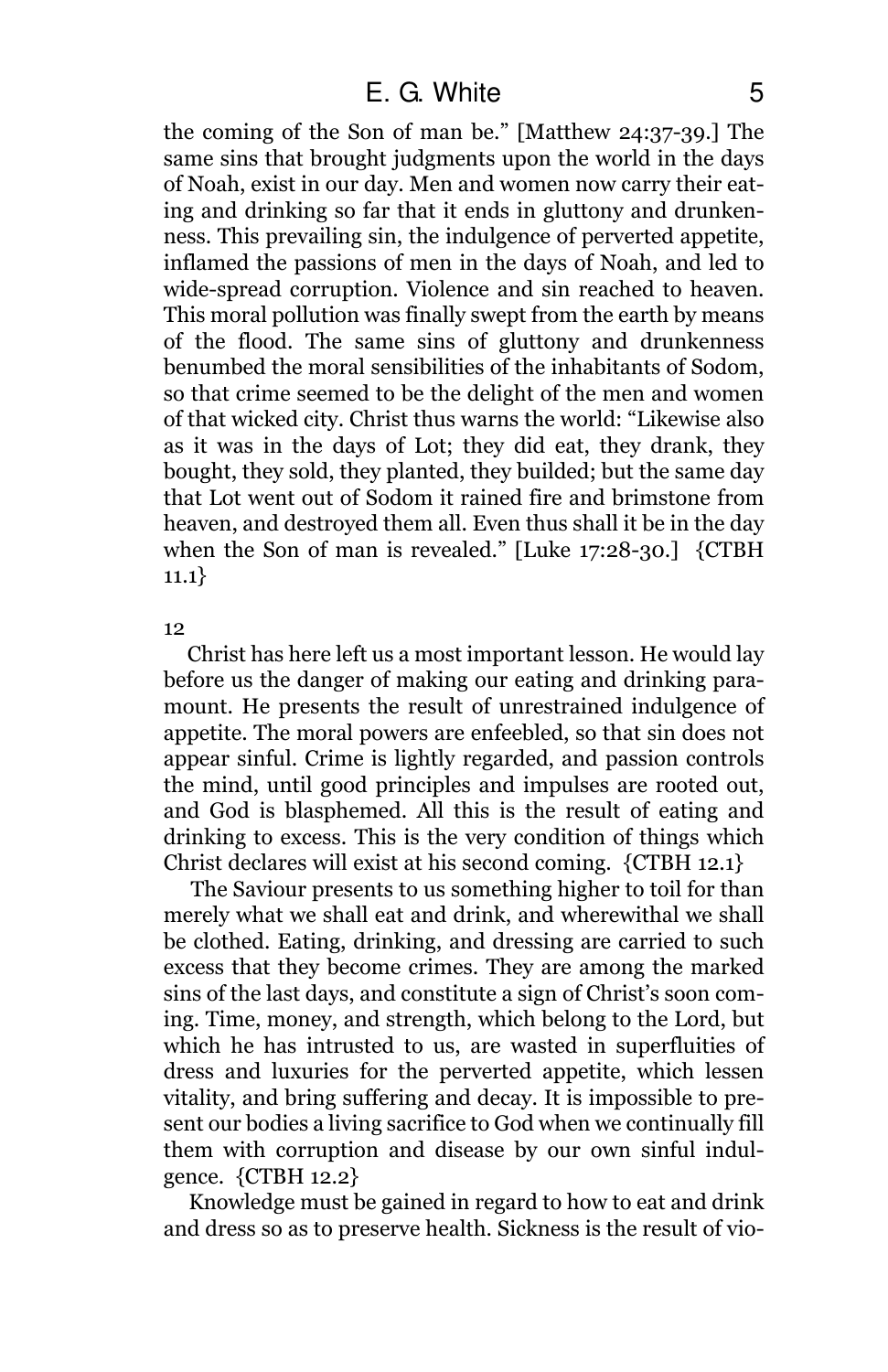# 6 Law of Our Being

lating nature's law. Our first duty, one which we owe to God, to ourselves, and to our fellowmen, is to obey the laws of God. These include the laws of health. If we are sick, we impose a weary tax upon our friends, and unfit ourselves for doing our duty either in the family or to our neighbors. And when premature death is the result, we bring sorrow and suffering to others; we deprive our neighbors of the help we might have rendered them; we rob our families of the comfort and help which they should have received from us, and rob God of the service he claims of us to advance his glory. Then are we not, in a high sense, transgressors of God's law? {CTBH 12.3}

#### 13

But God is compassionate and tender, and when light comes to those who have injured themselves by sinful indulgence, if they repent and seek pardon, he mercifully accepts them. But what an inferior, pitiful offering at best, to present to a pure and holy God! O, what tender mercy, that he does not refuse the poor remnant of the life of the suffering, repenting sinner! Praise be to God, who saves such souls as by fire! {CTBH 13.1}

\*\*\*

From Adam's day to ours there has been a succession of falls, each greater than the last, in every species of crime. God did not create a race of beings so devoid of health, beauty, and moral power as now exists in the world. Disease of every kind has been fearfully increasing upon the race. This has not been by God's especial providence, but directly contrary to His will. It has come by man's disregard of the very means which God has ordained to shield him from the terrible evils existing. Obedience to God's law in every respect would save men from intemperance, licentiousness, and disease of every type. No one can violate natural law without suffering the penalty. {Con 74.1}

\*\*\*

## Control of Appetite and Passions

One of the strongest temptations that man has to meet is upon the point of appetite. Between the mind and the body there is a mysterious and wonderful relation. They react upon each other. To keep the body in a healthy condition to develop its strength, that every part of the living machinery may act harmoniously, should be the first study of our life. To neglect the body is to neglect the mind. It cannot be to the glory of God for His children to have sickly bodies or dwarfed minds. To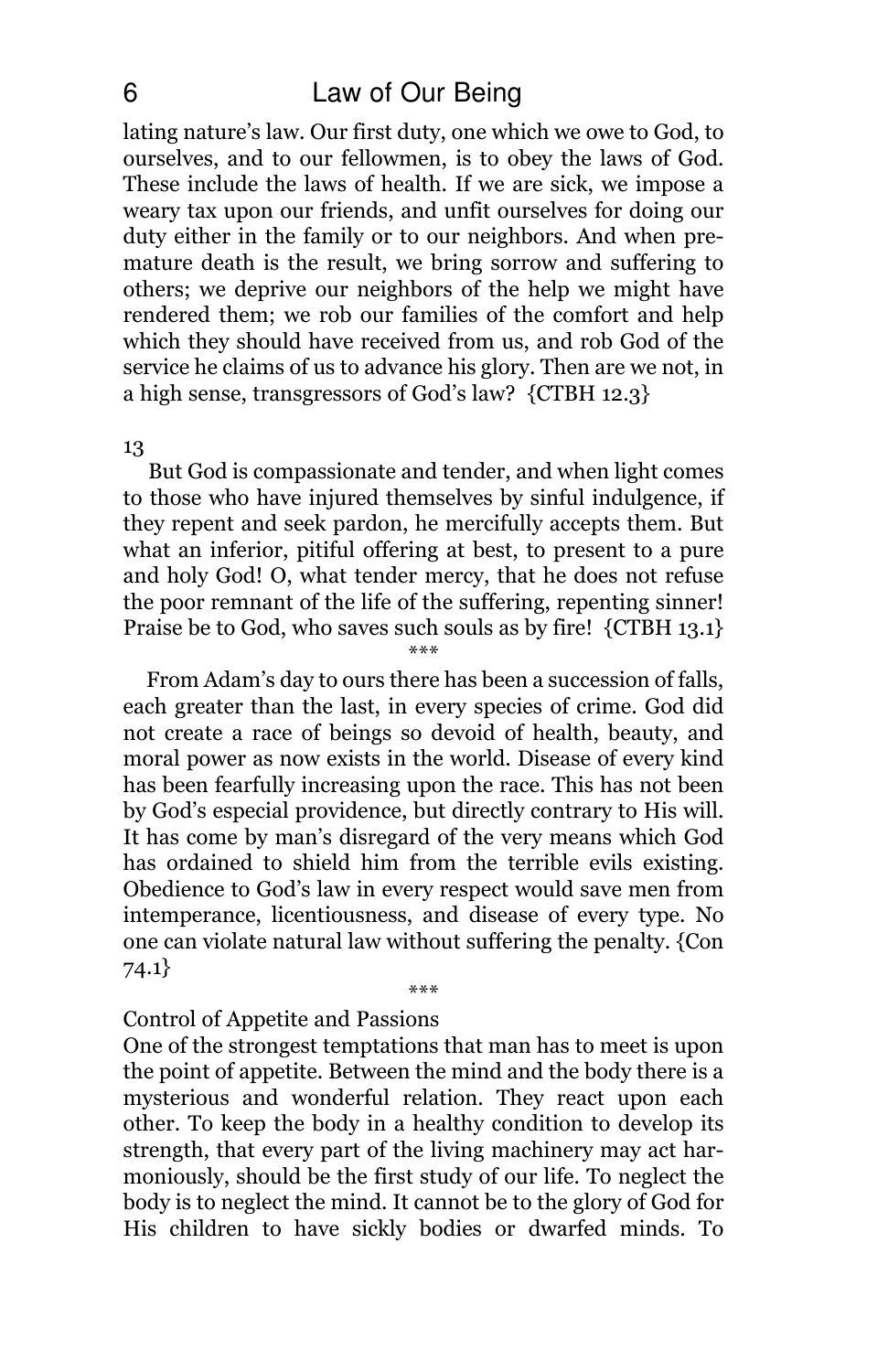indulge the taste at the expense of health is a wicked abuse of the senses. Those who engage in any species of intemperance, either in eating or drinking, waste their physical energies and weaken moral power. They will feel the retribution which follows the transgression of physical law. 402 {CCh 226.3}

Many are incapacitated for labor both mentally and physically by overeating and the gratification of the lustful passions. The animal propensities are strengthened, while the moral and spiritual nature is enfeebled. When we shall stand around the great white throne, what a record will the lives of many then present. Then will they see what they might have done had they not debased their God-given powers. Then will they realize what height of intellectual greatness they might have attained had they given to God all the physical and mental strength He had entrusted to them. In their agony of remorse they will long to have their lives to live over again. 403 {CCh 226.4}

Every true Christian will have control of his appetite and passions. Unless he is free from the bondage and slavery of appetite he cannot be a true, obedient servant of Christ. It is the indulgence of appetite and passion which makes the truth of none effect upon the heart. It is impossible for the spirit and power of the truth to sanctify a man, soul, body, and spirit, when he is controlled by appetite and passion. 404 {CCh  $226.5$ 

The great end for which Christ endured that long fast in the wilderness was to teach us the necessity of self-denial and temperance. This work should commence at our tables and should be strictly carried out in all the concerns of life. The Redeemer of the world came from heaven to help man in his weakness, that, in the power which

227

Jesus came to bring him, he might become strong to overcome appetite and passion, and might be victor on every point. 405 {CCh 226.6}

\*\*\*

# Choice of Life or Death

Every man has the opportunity, to a great extent, of making himself whatever he chooses to be. The blessings of this life, and also of the immortal state, are within his reach. He may build up a character of solid worth, gaining new strength at every step. He may advance daily in knowledge and wisdom,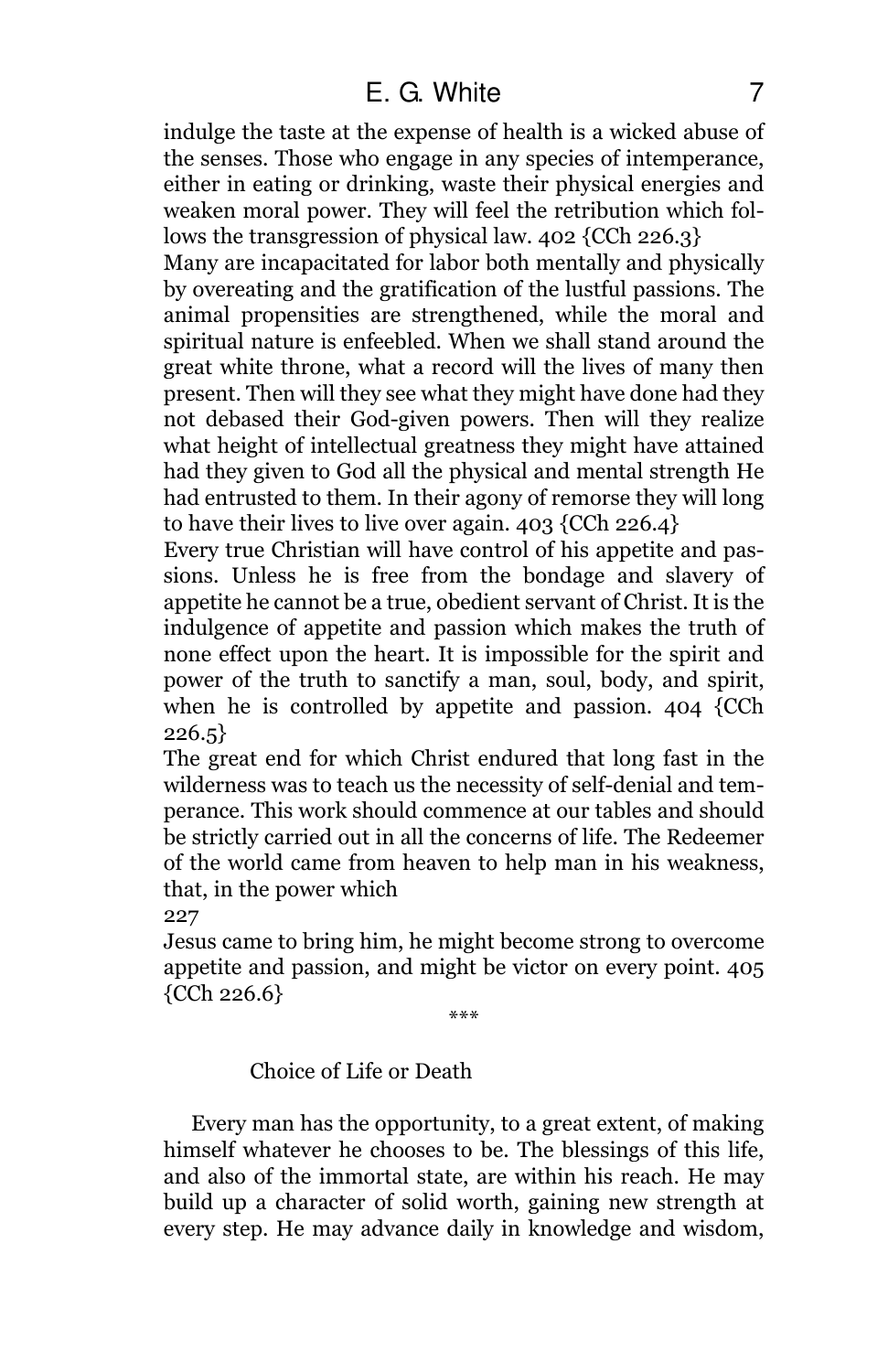# 8 Law of Our Being

conscious of new delights as he progresses, adding virtue to virtue, grace to grace. His faculties will improve by use; the more wisdom he gains, the greater will be his capacity for acquiring. His intelligence, knowledge, and virtue will thus develop into greater strength and more perfect symmetry. {CD 15.3}

On the other hand, he may allow his powers to rust out for want of use, or to be perverted through evil habits, lack of selfcontrol, or moral and religious stamina. His course then tends downward; he is disobedient to the law of God and

#### 16

to the laws of health. Appetite conquers him; inclination carries him away. It is easier for him to allow the powers of evil, which are always active, to drag him backward, than to struggle against them, and go forward. Dissipation, disease, and death follow. This is the history of many lives that might have been useful in the cause of God and humanity. {CD 15.4}

# Seek for Perfection

# (1905) M.H. 114, 115

2. God desires us to reach the standard of perfection made possible for us by the gift of Christ. He calls upon us to make our choice on the right side, to connect with heavenly agencies, to adopt principles that will restore in us the divine image. In His written word and in the great book of nature He has revealed the principles of life. It is our work to obtain a knowledge of these principles, and by obedience to cooperate with Him in restoring health to the body as well as to the soul. {CD 16.1}

# MS 49, 1897

49. The transgression of physical law is the transgression of God's law. Our Creator is Jesus Christ. He is the author of our being. He has created the human structure. He is the author of physical laws, as He is the author of the moral law. And the human being who is careless and reckless of the habits and practices that concern his physical life and health, sins against God. Many who profess to love Jesus Christ do not show proper reverence and respect for Him who gave His life to save them from eternal death. He is not reverenced, or respected, or recognized. This is shown by the injury done to their own bodies in violation of the laws of their being. {CD 43.3}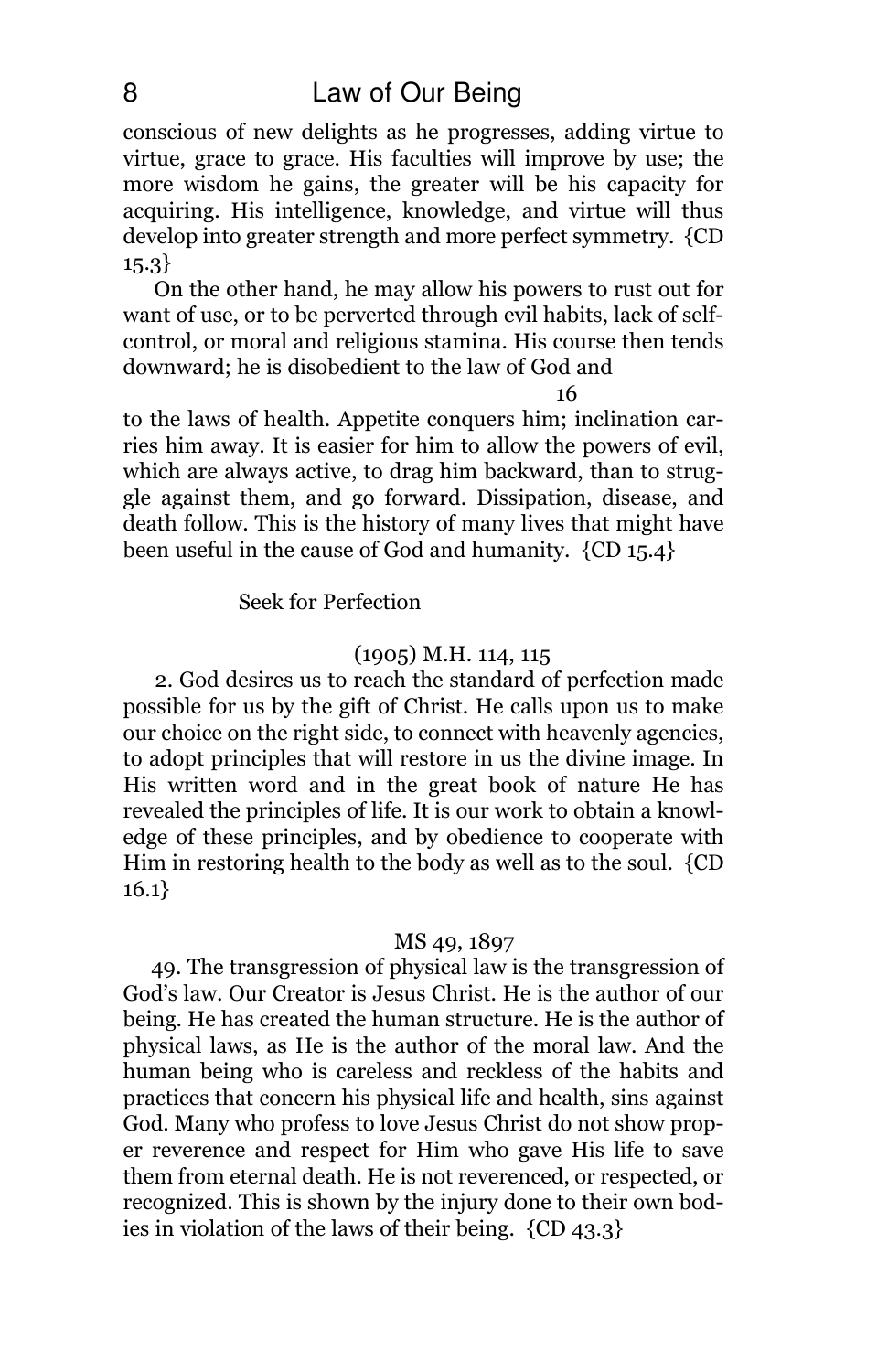There is a divinely appointed connection between sin and disease. No physician can practice for a month without seeing this illustrated. He may ignore the fact; his mind may be so occupied with other matters that his attention will not be called to it; but if he will be observing and honest, he cannot help acknowledging that sin and disease bear to each other the relationship of cause and effect. The physician should be quick to see this and to act accordingly. When he has gained the confidence of the afflicted by relieving their sufferings and bringing them back from the verge of the grave, he may teach them that disease is the result of sin, and that it is the fallen foe who seeks to allure them to health-and-soul-destroying practices. He may impress their minds with the necessity of denying self and obeying the laws of life and health. In the minds of the young especially he may instill right principles. God loves His creatures with a love that is both tender and strong. He has established the laws of nature; but His laws are not arbitrary exactions. Every "Thou shalt not," whether in physical or moral law, contains or implies a promise. If it is obeyed, blessings will attend our steps; if it is disobeyed, the result is danger

#### 326

and unhappiness. The laws of God are designed to bring His people closer to Himself. He will save them from the evil and lead them to the good, if they will be led; but force them He never will. . . . {CH 325.2}

Physicians who love and fear God are few compared with those who are infidels or openly irreligious; and these should be patronized in preference to the latter class. We may well distrust the ungodly physician. A door of temptation is open to him, a wily devil will suggest base thoughts and actions, and it is only the power of divine grace that can quell tumultuous passion and fortify against sin. To those who are morally corrupt, opportunities to corrupt pure minds are not wanting. But how will the licentious physician appear in the day of God? While professing to care for the sick, he has betrayed sacred trusts. He has degraded both the soul and the body of God's creatures and has set their feet in the path that leads to perdition. How terrible to trust our loved ones in the hands of an impure man, who may poison the morals and ruin the soul! How out of place is the godless physician at the bedside of the dying! {CH 326.1} \*\*\*

Some of our most talented ministers are doing themselves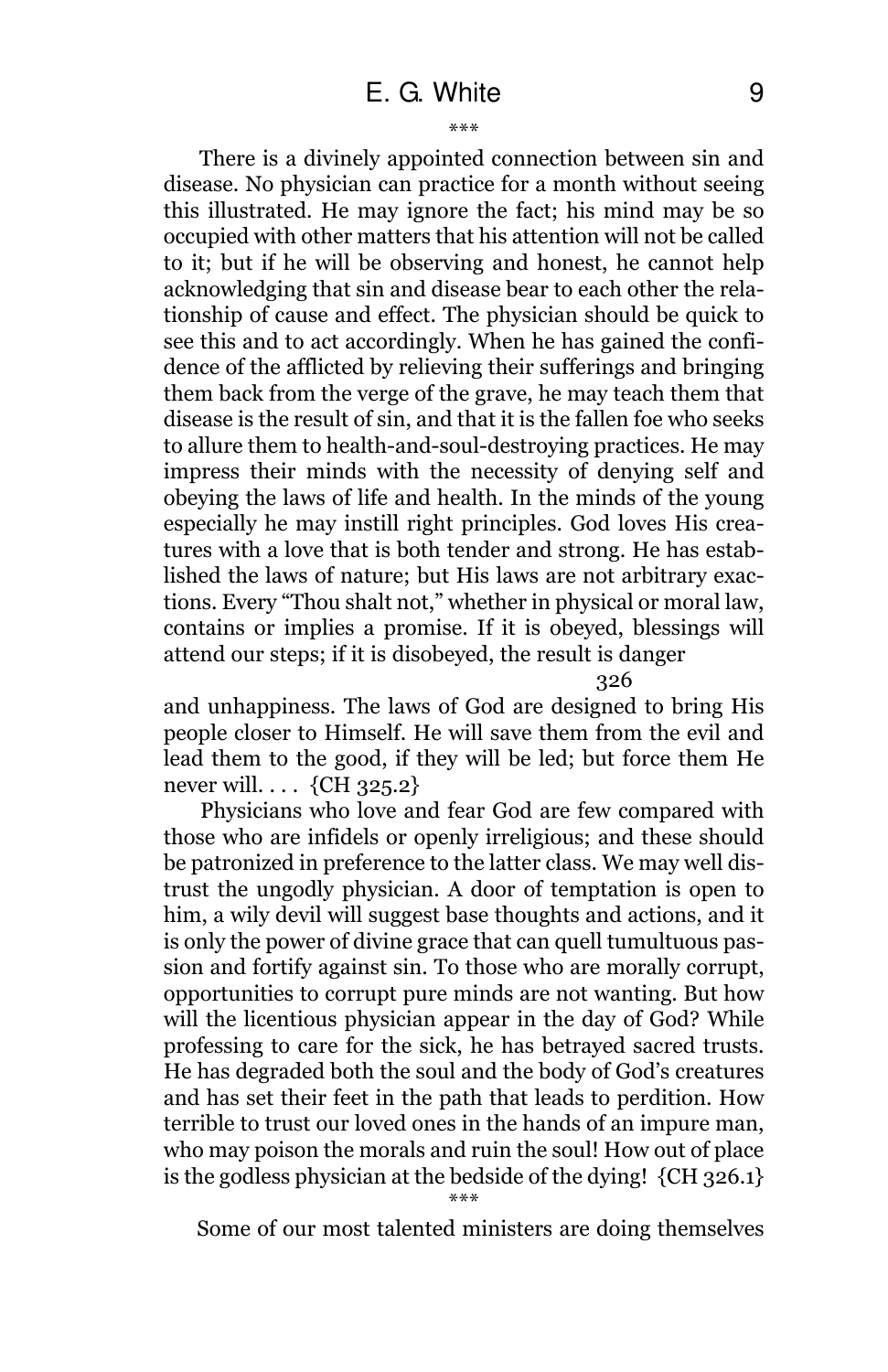great injury by their defective manner of speaking. While teaching the people their duty to obey God's moral law, they should not be found violating his physical laws. Ministers should stand erect, and speak slowly, firmly, and distinctly, taking a full inspiration of air at every sentence, and throwing out the words by exercising the abdominal muscles. If they will observe this simple rule, giving attention to the laws of health in other respects, they may preserve their life and usefulness much longer than men in any other profession. {GW92 147.1} \*\*\*

No Moral Right to Do as You Please.—Have I not a right to do as I please with my own body?—No, you have no moral right, because you are violating the laws of life and health which God has given you. You are the Lord's property, His by creation and His by redemption. "Thou shalt love thy neighbor as thyself." The law of self-respect and for the property of the Lord is here brought to view. And this will lead to respect for the obligations which every human being is under to preserve the living machinery that is so fearfully and wonderfully made.—Manuscript 49, 1897. {Te 213.4}

Chap. 29 - The Use of Remedies

To Alleviate Pain and Restore Health

Employ Every Facility.—It is not a denial of faith to use such remedies as God has provided to alleviate pain and to aid nature in her work of restoration. It is no denial of faith [for the sick who request prayer for healing] to cooperate with God, and place themselves in the condition most favorable to recovery. God has put it in our power to obtain a knowledge of the laws of life. This knowledge has been placed within our reach for use. We should employ every facility for the restoration of health, taking every advantage possible, working in harmony with natural laws. —Ministry of Healing, pp. 231, 232 (1905). {2SM 286.1}

Use the Means Within Our Reach.—The idea which you hold, that no remedies should be used for the sick, is an error. God does not heal the sick without the aid of the means of healing which lie within the reach of man; or when men refuse to be benefited by the simple remedies that God has provided in pure air and water. {2SM 286.2}

There were physicians in Christ's day and in the days of the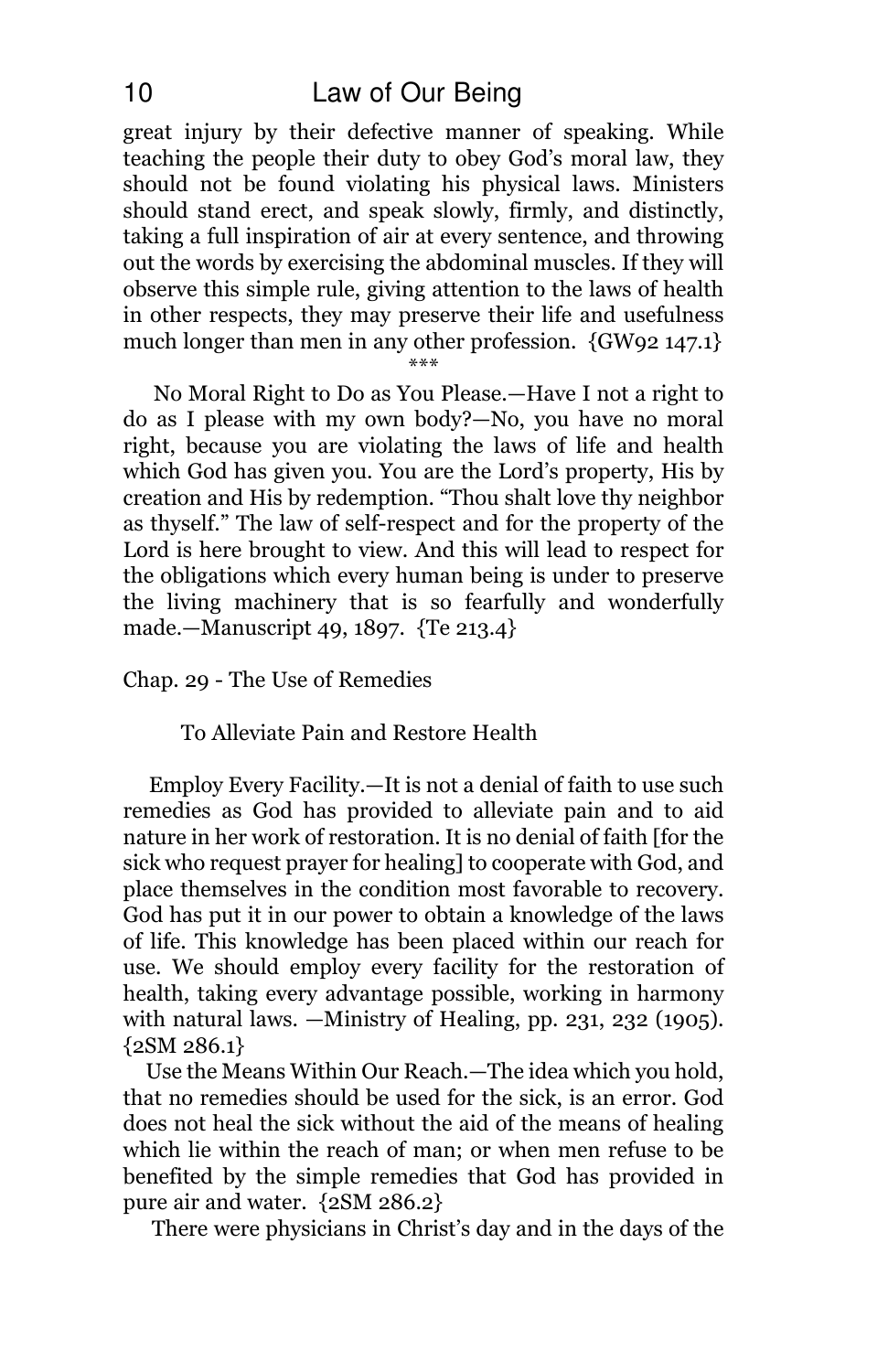apostles. Luke is called the beloved physician. He trusted in the Lord to make him skillful in the application of remedies. {2SM 286.3}

When the Lord told Hezekiah that He would spare his 287

life for fifteen years, and as a sign that He would fulfill His promise, caused the sun to go back ten degrees, why did He not put His direct, restoring power upon the king? He told him to apply a bunch of figs to his sore, and that natural remedy, blessed by God, healed him. The God of nature directs the human agent to use natural remedies now.  ${2SM 286.4}$ 

I might go to any length in this matter, my brother, but I leave it now with a few instances. [Then follow the accounts of two instances of the use of charcoal. See chapter 30.] {2SM 287.1}

All these things teach us that we are to be very careful lest we receive radical ideas and impressions. Your ideas regarding drug medication, I must respect; but even in this you must not always let the patients know that you discard drugs entirely, until they become intelligent on the subject. You often place yourself in positions where you hurt your influence and do no one any good, by expressing all your convictions. Thus you cut yourself away from the people. You should modify your strong prejudices.—Letter 182, 1899 (To a worker in an overseas field). {2SM 287.2}

God's Remedies.—There are many ways of practicing the healing art, but there is only one way that Heaven approves. God's remedies are the simple agencies of nature that will not tax or debilitate the system through their powerful properties. Pure air and water, cleanliness, a proper diet, purity of life, and a firm trust in God are remedies for the want of which thousands are dying; yet these remedies are going out of date because their skillful use requires work that the people do not appreciate. Fresh air, exercise, pure water, and clean, sweet premises are within the reach of all with but little expense; but drugs are expensive, both in the outlay of means and in the effect produced upon the system.—Testimonies, vol. 5, p. 443 (1885). {2SM 287.3}

Use the Simplest Remedies.—Nature will want some assistance to bring things to their proper condition, which may be found in the simplest remedies, especially in the use of nature's own furnished remedies—pure air, and with a precious knowledge of how to breathe; pure water, with a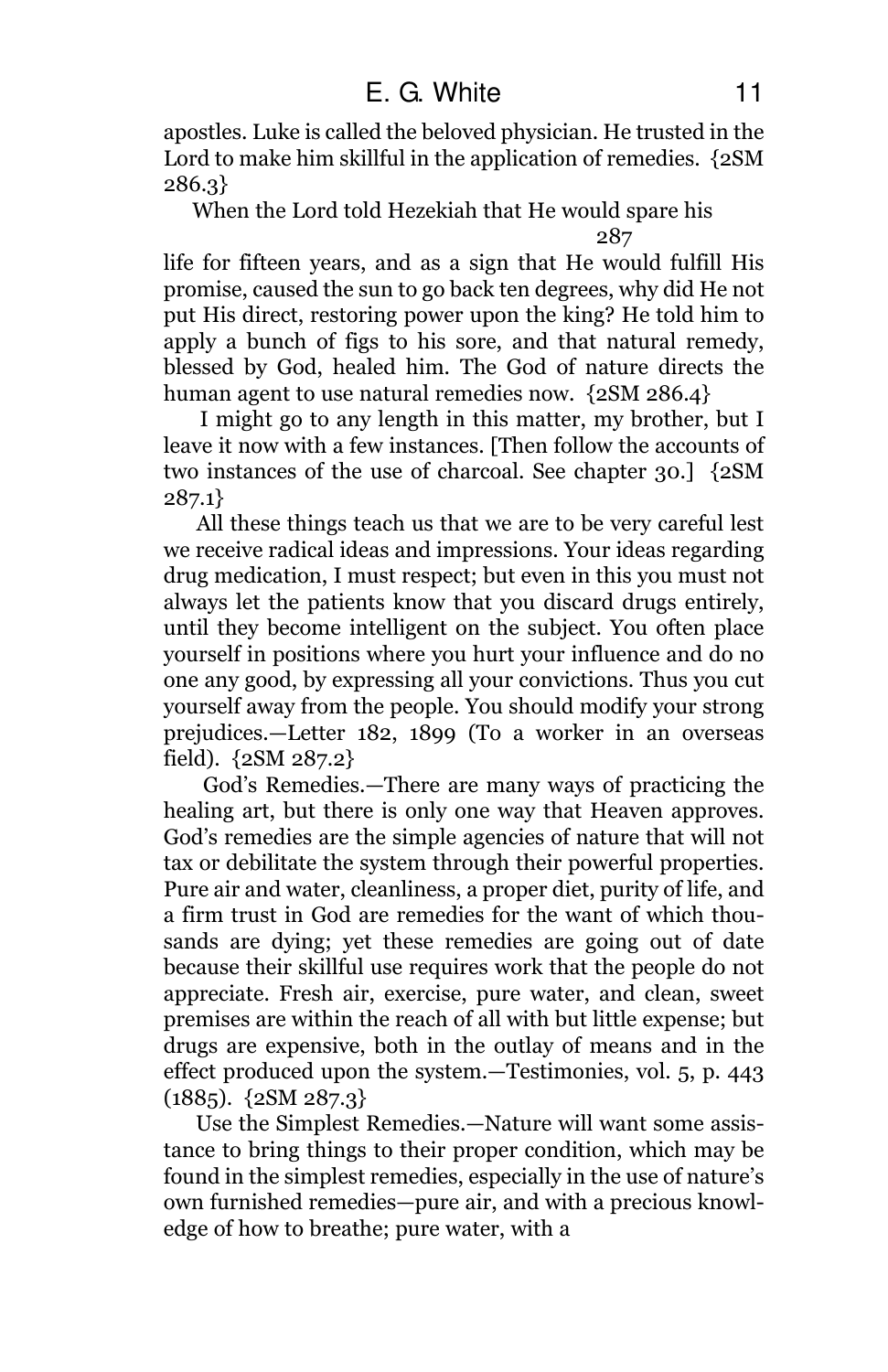knowledge of how to apply it; plenty of sunlight in every room in the house if possible, and with an intelligent knowledge of what advantages are to be gained by its use. All these are powerful in their efficiency, and the patient who has obtained a knowledge of how to eat and dress healthfully, may live for comfort, for peace, for health; and will not be prevailed upon to put to his lips drugs, which, in the place of helping nature, paralyzes her powers. If the sick and suffering will do only as well as they know in regard to living out the principles of health reform perseveringly, then they will in nine cases out of ten recover from their ailments.—Medical Ministry, pp. 223, 224 (Manuscript 22, 1887). {2SM 287.4}

# Remedies in the Natural World

Water Treatments and Simple Herbs.—The Lord has taught us that great efficacy for healing lies in a proper use of water. These treatments should be given skillfully. We have been instructed that in our treatment of the sick we should discard the use of drugs. There are simple herbs that can be used for the recovery of the sick, whose effect upon the system is very different from that of those drugs that poison the blood and endanger life.—Manuscript 73, 1908 (Manuscript entitled "Counsels Repeated"). {2SM 288.1}

Remedies That Cleanse the System.—Christ never planted the seeds of death in the system. Satan planted these seeds when he tempted Adam to eat of the tree of knowledge which meant disobedience to God. Not one noxious plant was placed in the Lord's great garden, but after Adam and Eve sinned, poisonous herbs sprang up. In the parable of the sower the question was asked the master, "Didst not thou sow good seed in thy field? from whence then hath it tares?" The master answered, "An enemy hath done this" (Matthew 13:27, 28). All tares are sown by the evil one. Every noxious herb is of his sowing, and by his ingenious methods of amalgamation he has corrupted the earth with tares. {2SM 288.2}

Then shall physicians continue to resort to drugs, which leave a deadly evil in the system, destroying that life which

289

Christ came to restore? Christ's remedies cleanse the system. But Satan has tempted man to introduce into the system that which weakens the human machinery, clogging and destroying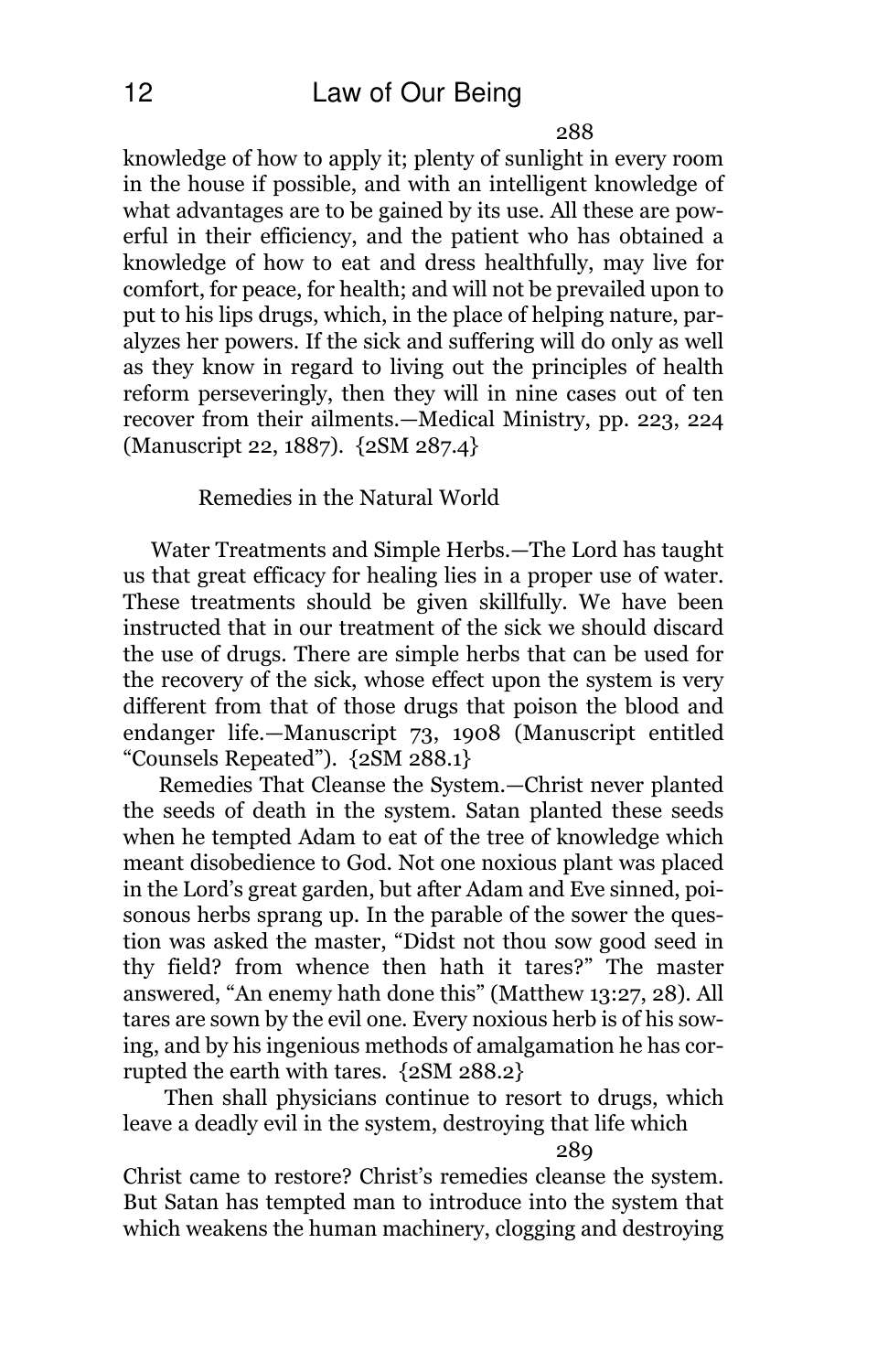the fine, beautiful arrangements of God. The drugs administered to the sick do not restore, but destroy. Drugs never cure. Instead, they place in the system seeds which bear a very bitter harvest. . . . {2SM 288.3}

Our Saviour is the restorer of the moral image of God in man. He has supplied in the natural world remedies for the ills of man, that His followers may have life and that they may have it more abundantly. We can with safety discard the concoctions which man has used in the past. {2SM 289.1}

The Lord has provided antidotes for diseases in simple plants, and these can be used by faith, with no denial of faith; for by using the blessings provided by God for our benefit we are cooperating with Him. He can use water and sunshine and the herbs which He has caused to grow, in healing maladies brought on by indiscretion or accident. We do not manifest a lack of faith when we ask God to bless His remedies. True faith will thank God for the knowledge of how to use these precious blessings in a way which will restore mental and physical vigor. {2SM 289.2}

The body is to be carefully cared for, and in this the Lord demands the cooperation of the human agent. Man must become intelligent in regard to the treatment and use of brain, bone, and muscle. The very best experience we can gain is to know ourselves.—Manuscript 65, 1899 (General Manuscript).  ${2SM 289.3}$ 

# All to Understand What to Do for Themselves

Your question is, . . . "In urgent cases, should we call in a worldly physician, because the sanitarium doctors are all so busy that they have no time to devote to outside

#### 290

practice?"...If the physicians are so busy that they cannot treat the sick outside of the institution, would it not be wiser for all to educate themselves in the use of simple remedies, than to venture to use drugs that are given a long name to hide their real qualities. Why need anyone be ignorant of God's remedies—hot-water fomentations and cold and hot compresses. It is important to become familiar with the benefit of dieting in case of sickness. All should understand what to do [for] themselves. They may call upon someone who understands nursing, but everyone should have an intelligent knowledge of the house he lives in. All should understand what to do in case of sick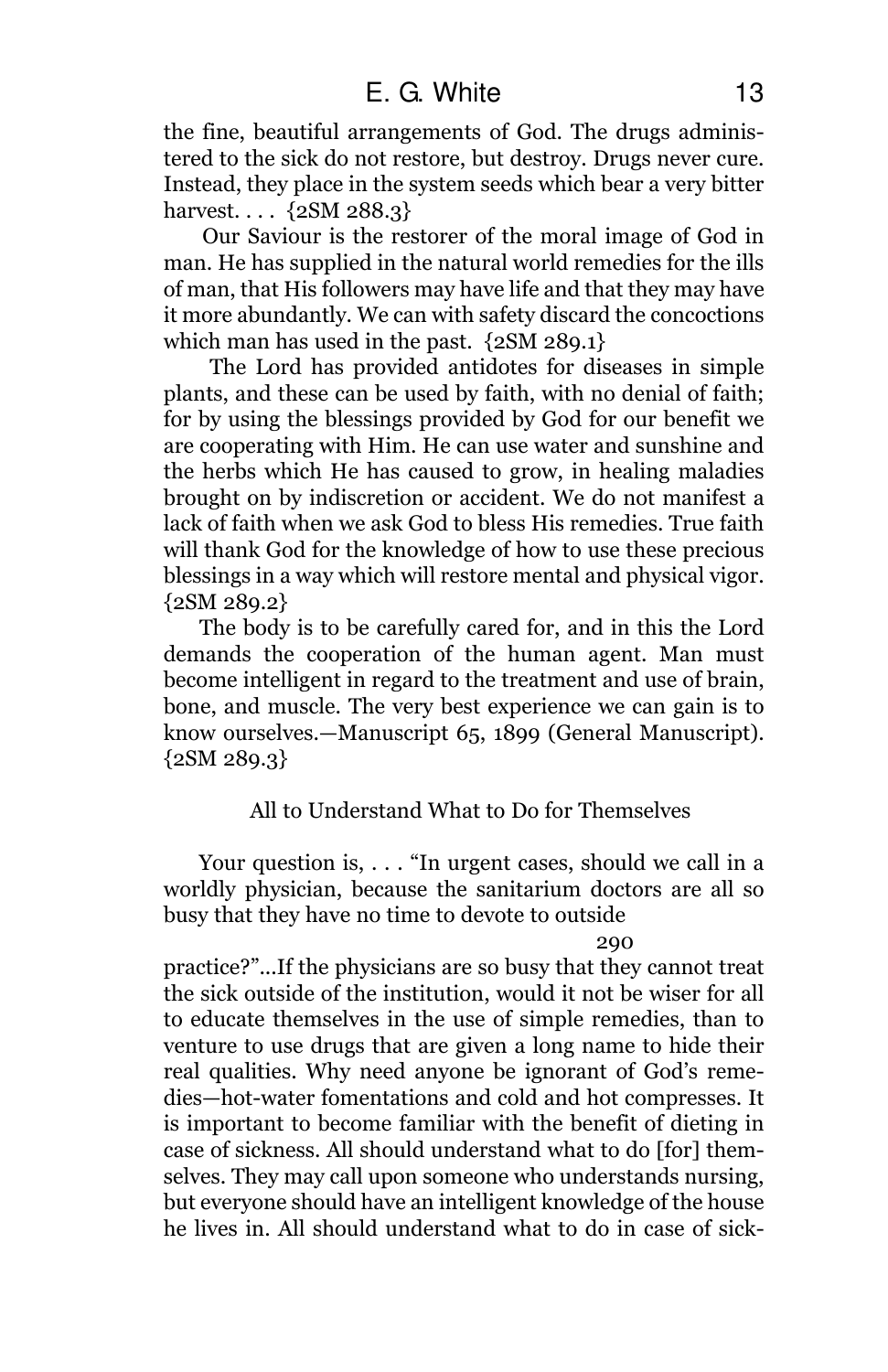ness. {2SM 289.4}

Were I sick, I would just as soon call in a lawyer as a physician from among general practitioners. I would not touch their nostrums, to which they give Latin names. I am determined to know, in straight English, the name of everything that I introduce into my system. {2SM 290.1}

Those who make a practice of taking drugs sin against

291

their intelligence and endanger their whole afterlife. There are herbs that are harmless, the use of which will tide over many apparently serious difficulties. But if all would seek to become intelligent in regard to their bodily necessities, sickness would be rare instead of common. An ounce of prevention is worth a pound of cure.—Manuscript 86, 1897 (General Manuscript, "Health Reform Principles," written from Cooranbong, Australia). {2SM 290.2}

Simple Remedies in the Sanitarium Program

I have received much instruction regarding the location of sanitariums. They should be a few miles distant from the large cities, and land should be secured in connection with them. Fruit and vegetables should be cultivated, and the patients should be encouraged to take up outdoor work. Many who are suffering from pulmonary disease might be cured if they would live in a climate where they could be out-of-doors most of the year. Many who have died of consumption might have lived if they had breathed more pure air. Fresh outdoor air is as healing as medicine, and leaves no injurious aftereffects.... {2SM 291.1}

It would have been better if, from the first, all drugs had been kept out of our sanitariums, and use had been made of such simple remedies as are found in pure water, pure air, sunlight, and some of the simple herbs growing in the field. These would be just as efficacious as the drugs used under mysterious names, and concocted by human science. And they would leave no injurious effects in the system. {2SM 291.2}

Thousands who are afflicted might recover their health if, instead of depending upon the drugstore for their life, they would discard all drugs, and live simply, without using tea, coffee, liquor, or spices, which irritate the stomach and leave it weak, unable to digest even simple food without stimulation. The Lord is willing to let His light shine forth in clear, distinct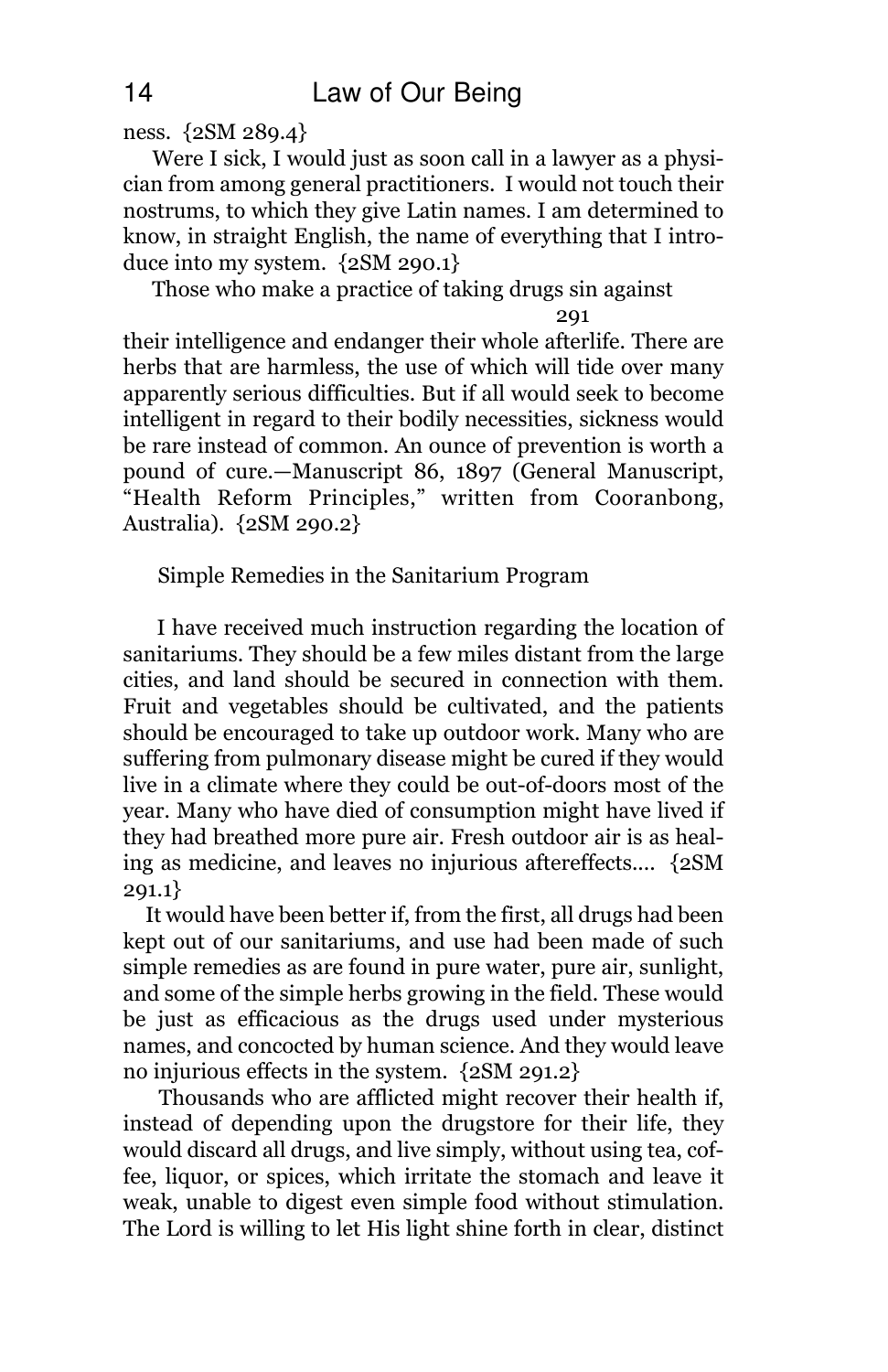rays to all who are weak and feeble.— Manuscript 115, 1903 (General Manuscript regarding sanitarium work). {2SM 291.3}

Chap. 30 - Ellen G. White's Use of Remedial Agencies

# I Cannot Testify in Their Favor

After seeing so much harm done by the administering of drugs, I cannot use them, and cannot testify in their favor. I must be true to the light given me by the Lord. {2SM 293.3}

The treatment we gave when the sanitarium was first established required earnest labor to combat disease. We did not use drug concoctions; we followed hygienic methods. This work was blessed by God. It was a work in which the human instrumentality could cooperate with God in saving life. There should be nothing put into the human system that would leave its baleful influence behind. And to carry out the light on this subject, to practice hygienic treatment, and to educate on altogether different lines of treating the sick, was the reason given me why we should have sanitariums established in various localities. {2SM 293.4}

I have been pained when many students have been encouraged to go to [A STATE-OPERATED MEDICAL COL-LEGE, TO WHICH A NUMBER OF OUR EARLY MEDICAL WORKERS WERE SENT TO COMPLETE THEIR TRAIN-ING.—COMPILERS.] to receive an education in the use of drugs. The light which I have received has placed an altogether different complexion on the use made of

#### 294

drugs than is given at the sanitarium. We must become enlightened on these subjects. The intricate names given the medicines are used to cover up the matter, so that none will know what is given them as remedies unless they obtain a dictionary to find out the meaning of these names.  ${2SM 293.5}$ 

The Lord has given some simple herbs of the field that at times are beneficial; and if every family were educated in how to use these herbs in case of sickness, much suffering might be prevented, and no doctor need be called. These old-fashioned, simple herbs, used intelligently, would have recovered many sick who have died under drug medication. {2SM 294.1}

One of the most beneficial remedies is pulverized charcoal,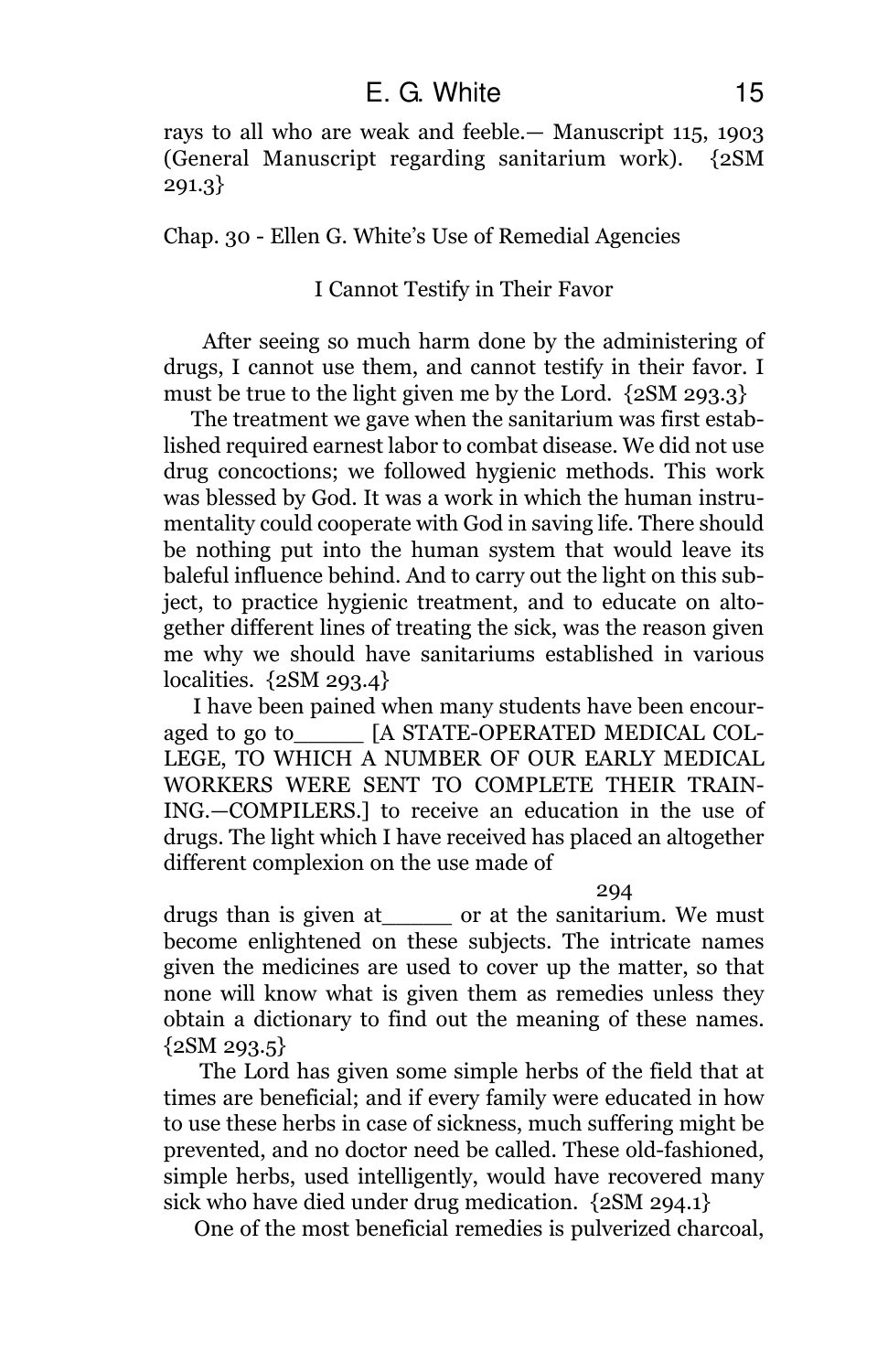placed in a bag and used in fomentations. This is a most successful remedy. If wet in smartweed boiled, it is still better. I have ordered this in cases where the sick were suffering great pain, and when it has been confided to me by the physician that he thought it was the last before the close of life. Then I suggested the charcoal, and the patient slept, the turning point came, and recovery was the result. To students when injured with bruised hands and suffering with inflammation, I have prescribed this simple remedy, with perfect success. The poison of inflammation was overcome, the pain removed, and healing went on rapidly. The most severe inflammation of the eyes will be relieved by a poultice of charcoal, put in a bag, and dipped in hot or cold water, as will best suit the case. This works like a charm. {2SM 294.2}

I expect you will laugh at this; but if I could give this remedy some outlandish name that no one knew but myself, it would have greater influence. . . .But the simplest remedies may assist nature, and leave no baleful effects after their use.— Letter 82, 1897 (To Dr. J. H. Kellogg). {2SM 294.3}

# When Asked for Counsel, Simple Remedies Advised

There are many simple herbs which, if our nurses would learn the value of, they could use in the place of drugs, and find very effective. Many times I have been applied to for advice as to what should be done in cases of sickness or accident, and I have mentioned some of these simple remedies, and they have proved helpful. {2SM 295.1}

On one occasion a physician came to me in great distress. He had been called to attend a young woman who was dangerously ill. She had contracted fever while on the campground, and was taken to our school building near Melbourne, Australia. But she became so much worse that it was feared she could not live. The physician, Dr. Merritt Kellogg, came to me and said, "Sister White, have you any light for me on this case? If relief cannot be given our sister, she can live but a few hours." I replied, "Send to a blacksmith's shop, and get some pulverized charcoal; make a poultice of it, and lay it over her stomach and sides." The doctor hastened away to follow out my instructions. Soon he returned, saying, "Relief came in less than half an hour after the application of the poultices. She is now having the first natural sleep she has had for days." {2SM 295.2}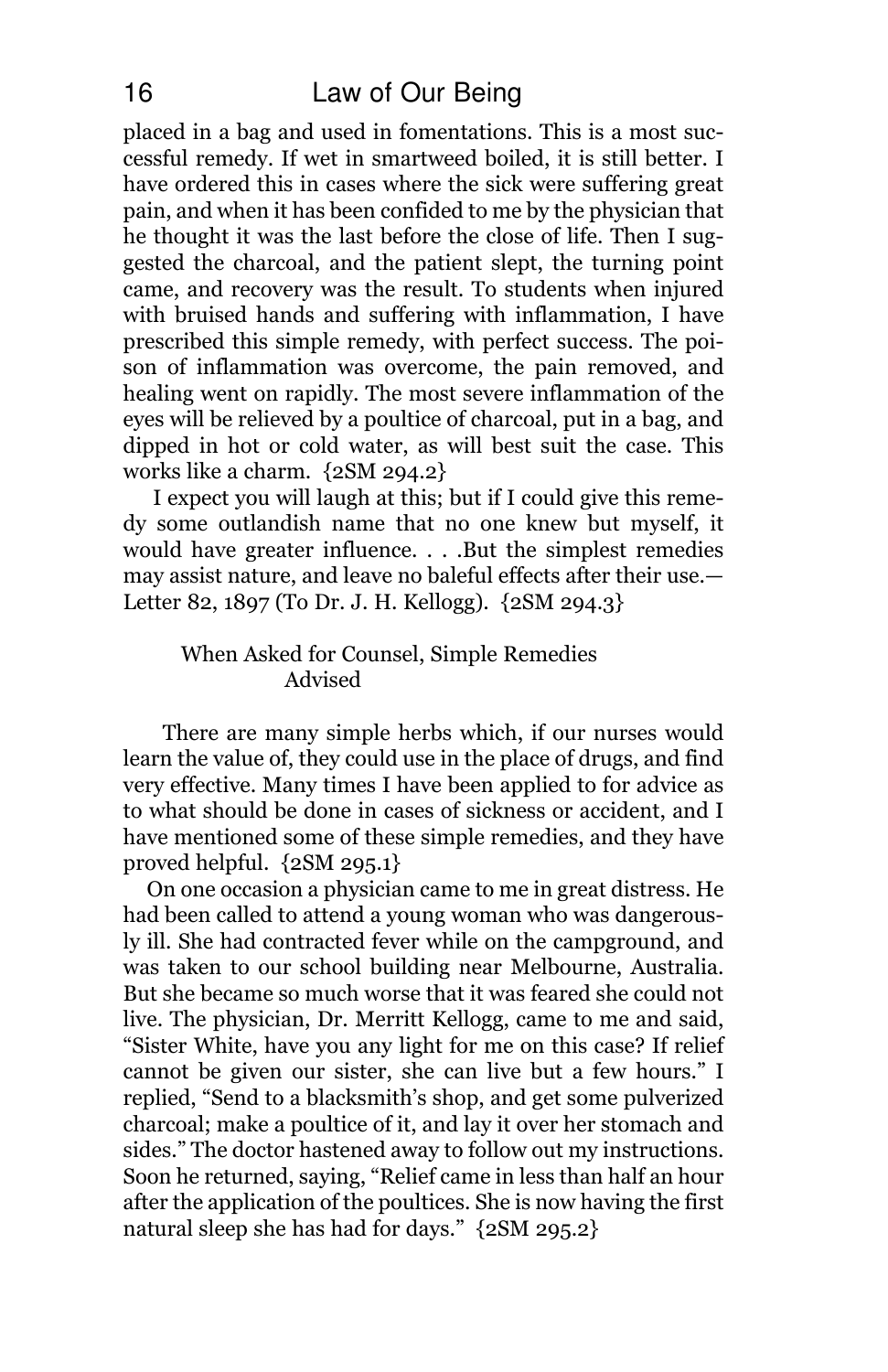I have ordered the same treatment for others who were suffering great pain, and it has brought relief and been the means of saving life. My mother had told me that snake bites and the sting of reptiles and poisonous insects could often be rendered harmless by the use of charcoal poultices. When working on the land at Avondale, Australia, the workmen would often bruise their hands and limbs, and this in many cases resulted in such severe inflammation that the worker would have to leave his work for some time. One came to me one day in this condition, with his hand tied in a sling. He was much troubled over the circumstance; for his help was needed in clearing the land I said to him, "Go to the place where you have been burning the timber, and get me some charcoal from the eucalyptus tree, pulverize it, and I will dress your hand." This was

296

done, and the next morning he reported that the pain was gone. Soon he was ready to return to his work. {2SM 295.3}

I write these things that you may know that the Lord has not left us without the use of simple remedies which, when used, will not leave the system in the weakened condition in which the use of drugs so often leaves it. We need well-trained nurses who can understand how to use the simple remedies that nature provides for restoration to health, and who can teach those who are ignorant of the laws of health how to use these simple but effective cures. {2SM 296.1}

He who created men and women has an interest in those who suffer. He has directed in the establishment of our sanitariums and in the building up of schools close to our sanitariums, that they may become efficient mediums in training men and women for the work of ministering to suffering humanity. In the treatment of the sick, poisonous drugs need not be used. Alcohol or tobacco in any form must not be recommended, lest some soul be led to imbibe a taste for these evil things.—Letter 90, 1908 (To J. A. Burden and others bearing responsibility at Loma Linda). {2SM 296.2}

### Safe, Simple Remedies

In regard to that which we can do for ourselves, there is a point that requires careful, thoughtful consideration. I must become acquainted with myself, I must be a learner always as to how to take care of this building, the body God has given me, that I may preserve it in the very best condition of health. I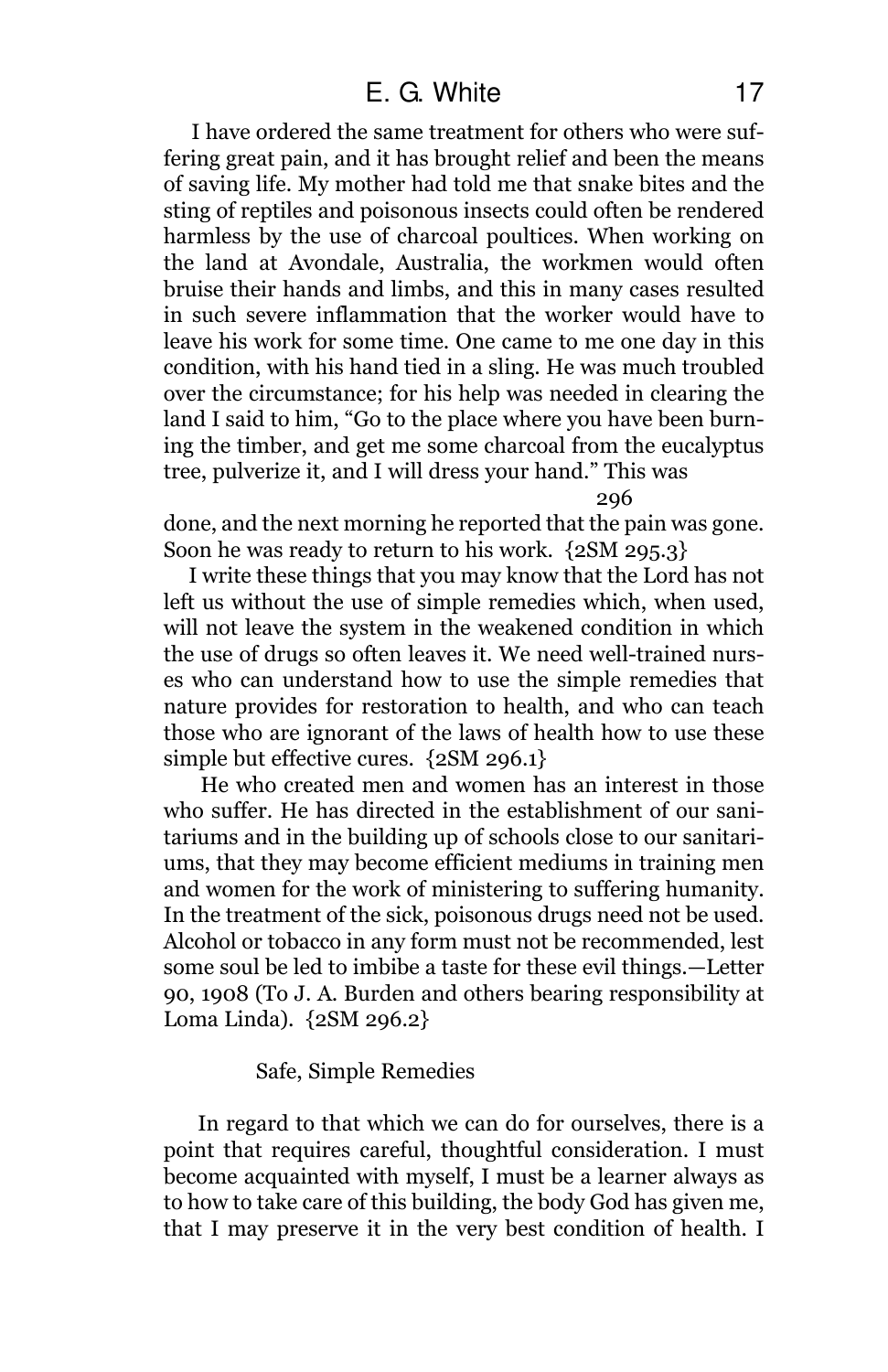must eat those things which will be for my very best good physically, and I must take special care to have my clothing such as will conduce to a healthful circulation of the blood. I must not deprive myself of exercise and air. I must get all the sunlight that it is possible for me to obtain. {2SM 296.3}

I must have wisdom to be a faithful guardian of my body. I should do a very unwise thing to enter a cool room when in a perspiration; I should show myself an unwise steward to allow myself to sit in a draft, and thus expose myself so as to take cold. I should be unwise to sit with cold feet and limbs, and thus drive back the blood from

297

the extremities to the brain or internal organs. I should always protect my feet in damp weather. {2SM 296.4}

I should eat regularly of the most healthful food which will make the best quality of blood, and I should not work intemperately if it is in my power to avoid doing so. {2SM 297.1}

And when I violate the laws God has established in my being, I am to repent and reform, and place myself in the most favorable condition under the doctors God has provided—pure air, pure water, and the healing, precious sunlight. {2SM 297.2}

Water can be used in many ways to relieve suffering. Drafts of clear, hot water taken before eating (half a quart, more or less), will never do any harm, but will rather be productive of good. {2SM 297.3}

A cup of tea made from catnip herb will quiet the nerves.  ${2SM 297.4}$ 

Hop tea will induce sleep. Hop poultices over the stomach will relieve pain.  ${2SM 297.5}$ 

If the eyes are weak, if there is pain in the eyes, or inflammation, soft flannel cloths wet in hot water and salt, will bring relief quickly. {2SM 297.6}

When the head is congested, if the feet and limbs are put in a bath with a little mustard, relief will be obtained. {2SM 297.7}

There are many more simple remedies which will do much to restore healthful action to the body. All these simple preparations the Lord expects us to use for ourselves, but man's extremities are God's opportunities. If we neglect to do that which is within the reach of nearly every family, and ask the Lord to relieve pain when we are too indolent to make use of these remedies within our power, it is simply presumption. The Lord expects us to work in order that we may obtain food. He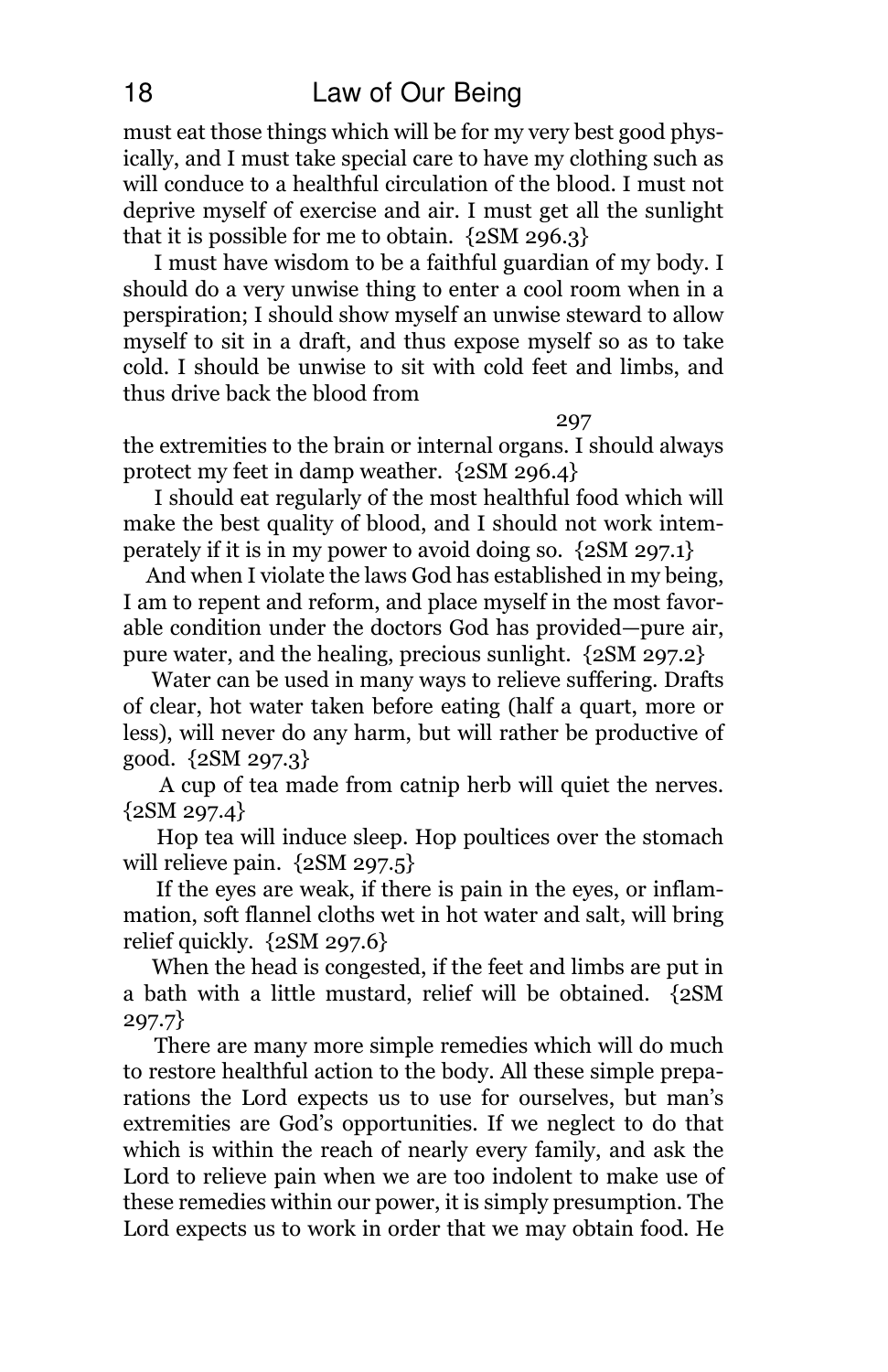does not propose that we shall gather the harvest unless we break the sod, till the soil, and cultivate the produce. Then God sends the rain and the sunshine and the clouds to cause vegetation to flourish. God works and man cooperates with God. Then there is seedtime and harvest. {2SM 297.8}

God has caused to grow out of the ground, herbs for the use of man, and if we understand the nature of those roots and herbs, and make a right use of them, there would not

298

be a necessity of running for the doctor so frequently, and people would be in much better health than they are today. I believe in calling upon the Great Physician when we have used the remedies I have mentioned.—Letter 35, 1890 (To a worker in an overseas field). {2SM 297.9}

Counsel to the Medical Director of a New Sanitarium

Do all that you possibly can to perfect the institution inside and out. Be sure that your premises are in the best of order. Let there be nothing about them that will make a disagreeable impression of the minds of the patients. {2SM 298.1}

Encourage the patients to live healthfully and to take an abundance of exercise. This will do much to restore them to health. Let seats be placed under the shade of the trees, that the patients may be encouraged to spend much time out-of-doors. And a place should be provided, enclosed either with canvas or with glass, where, in cooler weather, the patients can sit in the sun without feeling the wind.... {2SM 298.2}

Fresh air and sunshine, cheerfulness within and without the institution, pleasant words and kindly acts—these are the remedies that the sick need, and God will crown with success your efforts to provide these remedies for the sick ones who come to the sanitarium. By happiness and cheerfulness and expressions of sympathy and hopefulness for others, your own soul will be filled with light and peace. And never forget that the sunshine of God's blessing is worth everything to us. {2SM 298.3}

Teach nurses and patients the value of those health-restoring agencies that are freely provided by God, and the usefulness of simple things that are easily obtained. {2SM 298.4}

I will tell you a little about my experience with charcoal as a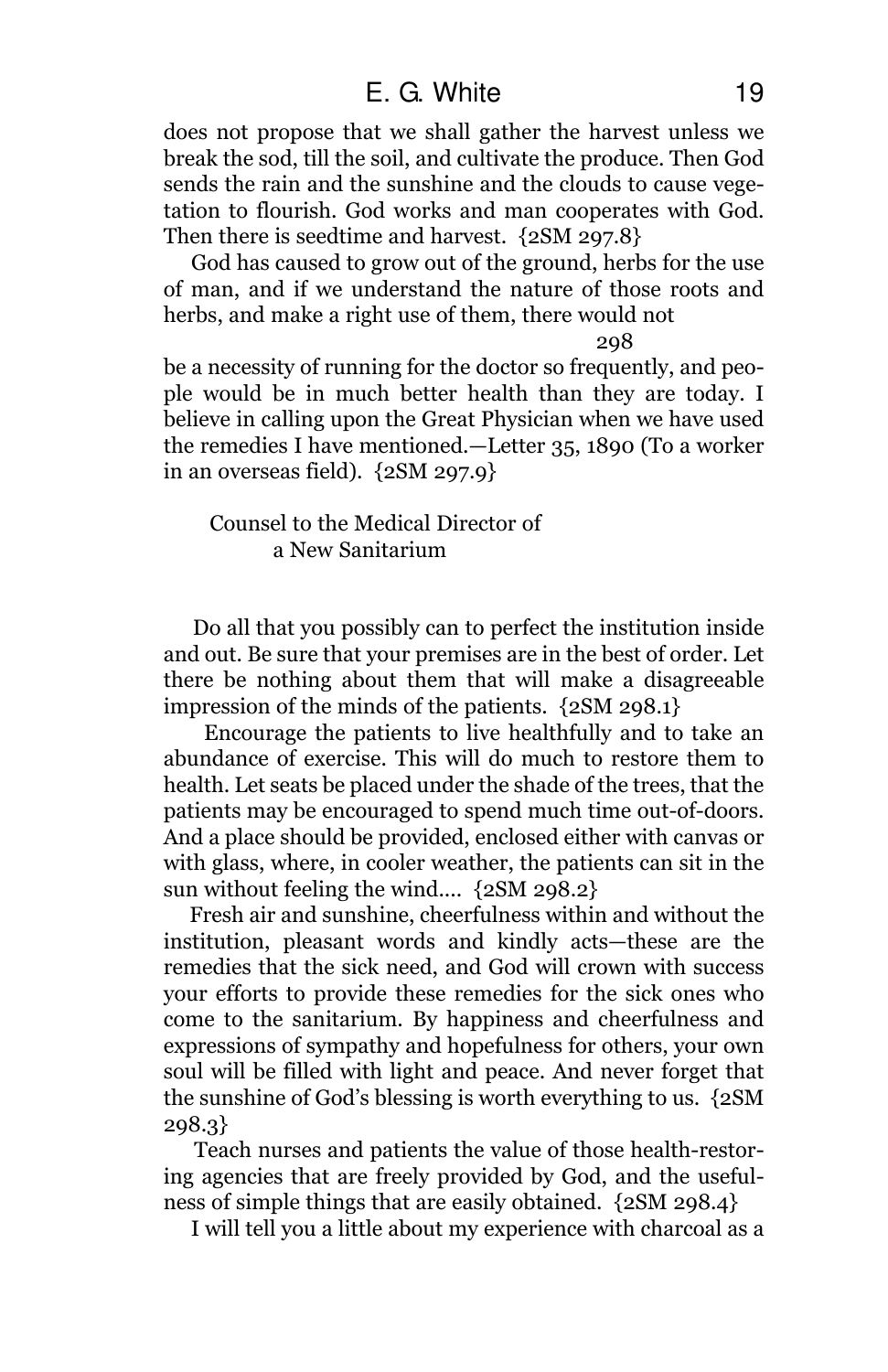remedy. For some forms of indigestion, it is more efficacious than drugs. A little olive oil into which some of this powder has been stirred tends to cleanse and heal. I find it is excellent. Pulverized charcoal from eucalyptus wood we have used freely in cases of inflammation.... {2SM 298.5}

Always study and teach the use of the simplest remedies, and the special blessing of the Lord may be expected to

299

follow the use of these means which are within the reach of the common people.—Letter 100, 1903. {2SM 298.6}

## Other Experiences With Charcoal

A Rapid Recovery.—A brother was taken sick with inflammation of the bowels and bloody dysentery. The man was not a careful health reformer, but indulged his appetite. We were just preparing to leave Texas, where we had been laboring for several months, and we had carriages prepared to take away this brother and his family, and several others who were suffering from malarial fever. My husband and I thought we would stand this expense rather than have the heads of several families die and leave their wives and children unprovided for.  ${2SM 299.1}$ 

Two or three were taken in a large spring wagon on spring mattresses. But this man who was suffering from inflammation of the bowels, sent for me to come to him. My husband and I decided that it would not do to move him. Fears were entertained that mortification had set in. Then the thought came to me like a communication from the Lord to take pulverized charcoal, put water upon it, and give this water to the sick man to drink, putting bandages of the charcoal over the bowels and stomach. We were about one mile from the city of Denison, but the sick man's son went to a blacksmith's shop, secured the charcoal, and pulverized it, and then used it according to the directions given. The result was that in half an hour there was a change for the better. We had to go on our journey and leave the family behind, but what was our surprise the following day to see their wagon overtake us. The sick man was lying in a bed in the wagon. The blessing of God had worked with the simple means used.—Letter 182, 1899 (To a worker in an overseas field. See p. 287). {2SM 299.2}

Charcoal and Flaxseed.—We need a hospital so much. On Thursday Sister Sara McEnterfer [A TRAINED NURSE OF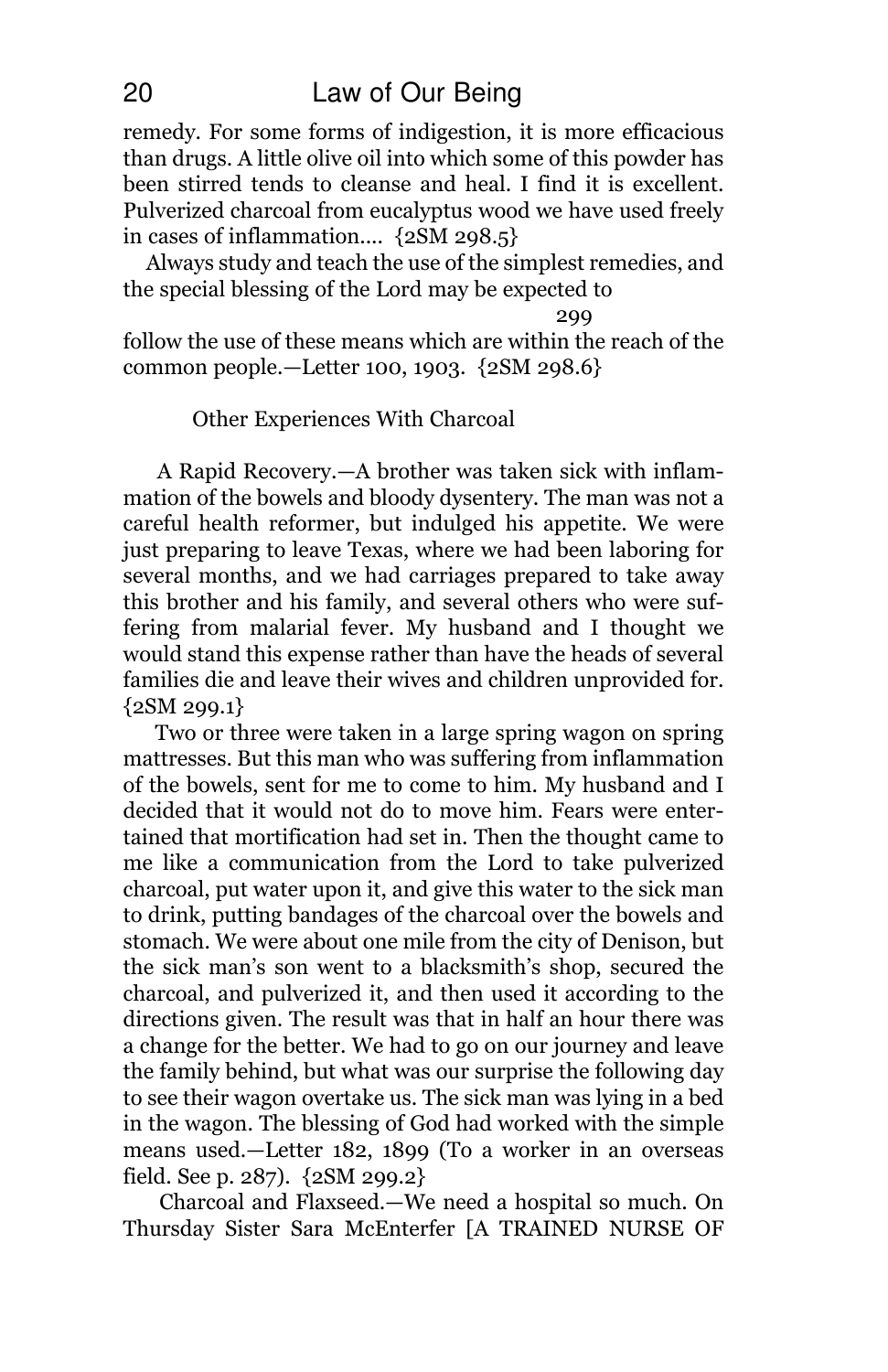EXPERIENCE WELL QUALIFIED FOR THIS TYPE OF SER-VICE WHO ACCOMPANIED MRS. WHITE AND ASSISTED HER BOTH AS A TRAVELING COMPANION AND PRIVATE SECRETARY.—COMPILERS.] was called to see if she could do anything for Brother B's little son, who is

#### 300

eighteen months old. For several days he has had a painful swelling on the knee, supposed to be from the bite of some poisonous insect. Pulverized charcoal, mixed with flaxseed, was placed upon the swelling, and this poultice gave relief at once. The child had screamed with pain all night, but when this was applied, he slept. Today she has been to see the little one twice. She opened the swelling in two places, and a large amount of yellow matter and blood was discharged freely. The child was relieved of its great suffering. We thank the Lord that we may become intelligent in using the simple things within our reach to alleviate pain, and successfully remove its cause.— Manuscript 68, 1899 (General Manuscript). {2SM 299.3}

# Other Remedies Mentioned

A Poultice of Figs for Hezekiah.—When Hezekiah was sick, the prophet of God brought him the message that he should die. The king cried to the Lord, and the Lord heard him, and sent the promise that fifteen years should be added to his life. One word from God, one touch of the divine finger, would have been enough to cure Hezekiah instantly. But instead, he was given directions to make a poultice of figs, and lay it upon the part affected. This was done, and Hezekiah was restored to health. It would be well to treasure this prescription which the Lord ordered to be used, more than we do.—Manuscript 29, 1911 (General Manuscript). {2SM 300.1}

The Value of Eucalyptus Oil.—I am very sorry to learn that Sister C is not well. I cannot advise any remedy for her cough better than eucalyptus and honey. Into a tumbler of honey put a few drops of the eucalyptus, stir it up well, and take whenever the cough comes on. I have had considerable trouble with my throat, but whenever I use this I overcome the difficulty very quickly. I have to use it only a few times, and the cough is removed. If you will use this prescription, you may be your own physician. If the first trial does not effect a cure, try it again. The best time to take it is before retiring.—Letter 348, 1908 (To a worker).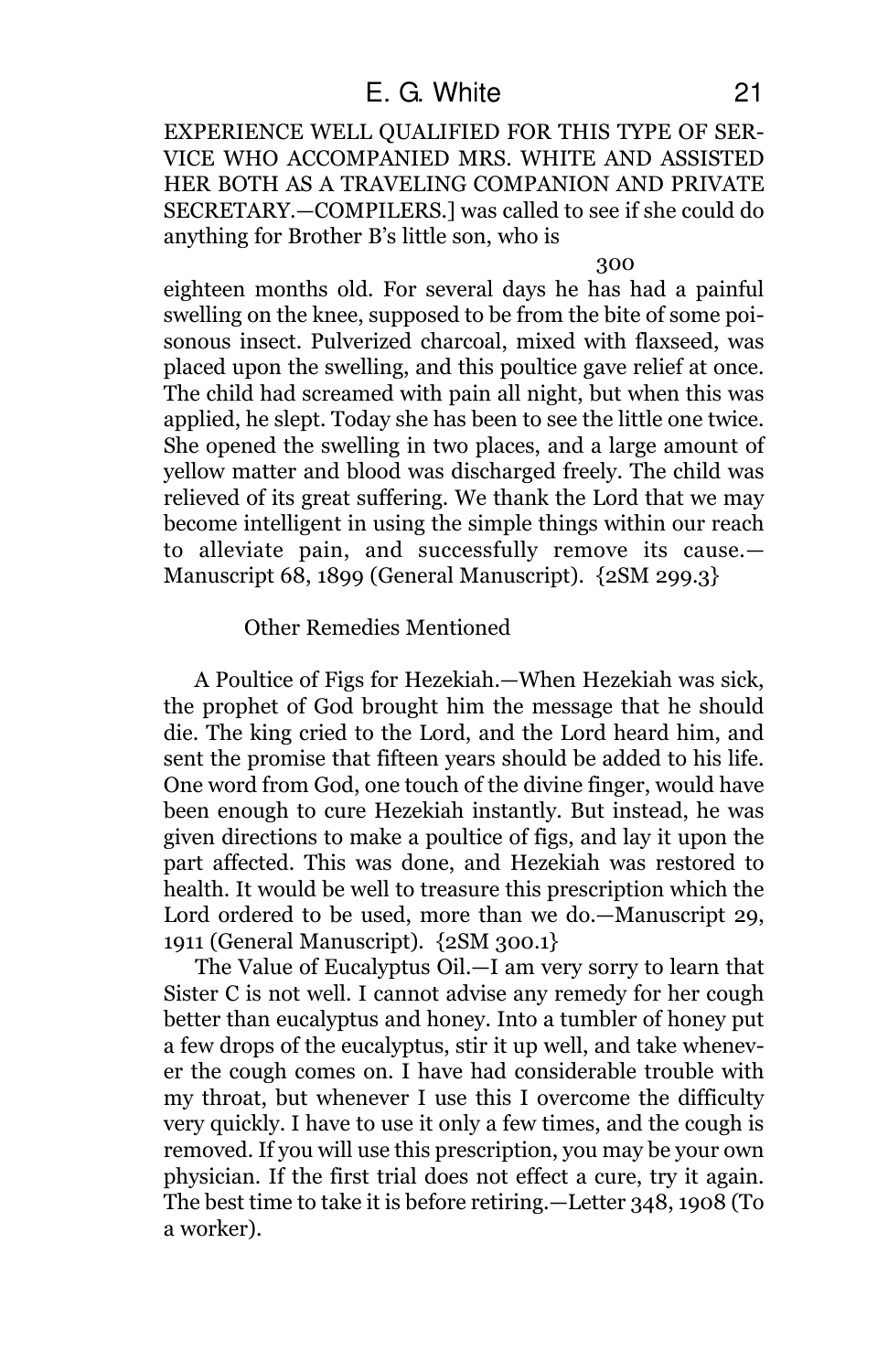301

 ${2SM, 300.2}$ 

I have already told you the remedy I use when suffering from difficulties with my throat. I take a glass of boiled honey, and into this I put a few drops of eucalyptus oil, stirring it in well. When the cough comes on, I take a teaspoonful of this mixture, and relief comes almost immediately. I have always used this with the best of results. I ask you to use the same remedy when you are troubled with the cough. This prescription may seem so simple that you feel no confidence in it, but I have tried it for a number of years and can highly recommend it.  $\{2SM, 301.1\}$ 

Again, take warm footbaths into which have been put the leaves from the eucalyptus tree. There is great virtue in these leaves, and if you will try this, you will prove my words to be true. The oil of the eucalyptus is especially beneficial in cases of cough and pains in the chest and lungs. I want you to make a trial of this remedy which is so simple, and which costs you nothing.—Letter 20, 1909 (To the worker addressed in the preceding item). {2SM 301.2}

Trees With Medicinal Properties.—The Lord has been giving me light in regard to many things. He has shown me that our sanitariums should be erected on as high an elevation as is necessary to secure the best results, and that they are to be surrounded by extensive tracts of land, beautified by flowers and ornamental trees. {2SM 301.3}

In a certain place, preparations were being made to clear the land for the erection of a sanitarium. Light was given that there is health in the fragrance of the pine, the cedar, and the fir. And there are several other kinds of trees that have medicinal properties that are health promoting. Let not such trees be ruthlessly cut down.... Let them live.— Letter 95, 1902 (To workers in the South). {2SM 301.4}

"My herb drink."—We need not go to China for our tea, or to Java for our coffee. Some have said: "Sister White uses tea, she keeps it in her house;" and that she has placed it before them to drink. They have not told the truth because I do not use it, neither do I keep it in my house. Once when crossing the waters I was sick and could retain nothing on my stomach and I did take a little weak tea as a medicine, but I don't want any of you again to make the remark

#### 302

that "Sister White uses tea." If you will come to my house I will show you the bag that contains my herb drink. I send to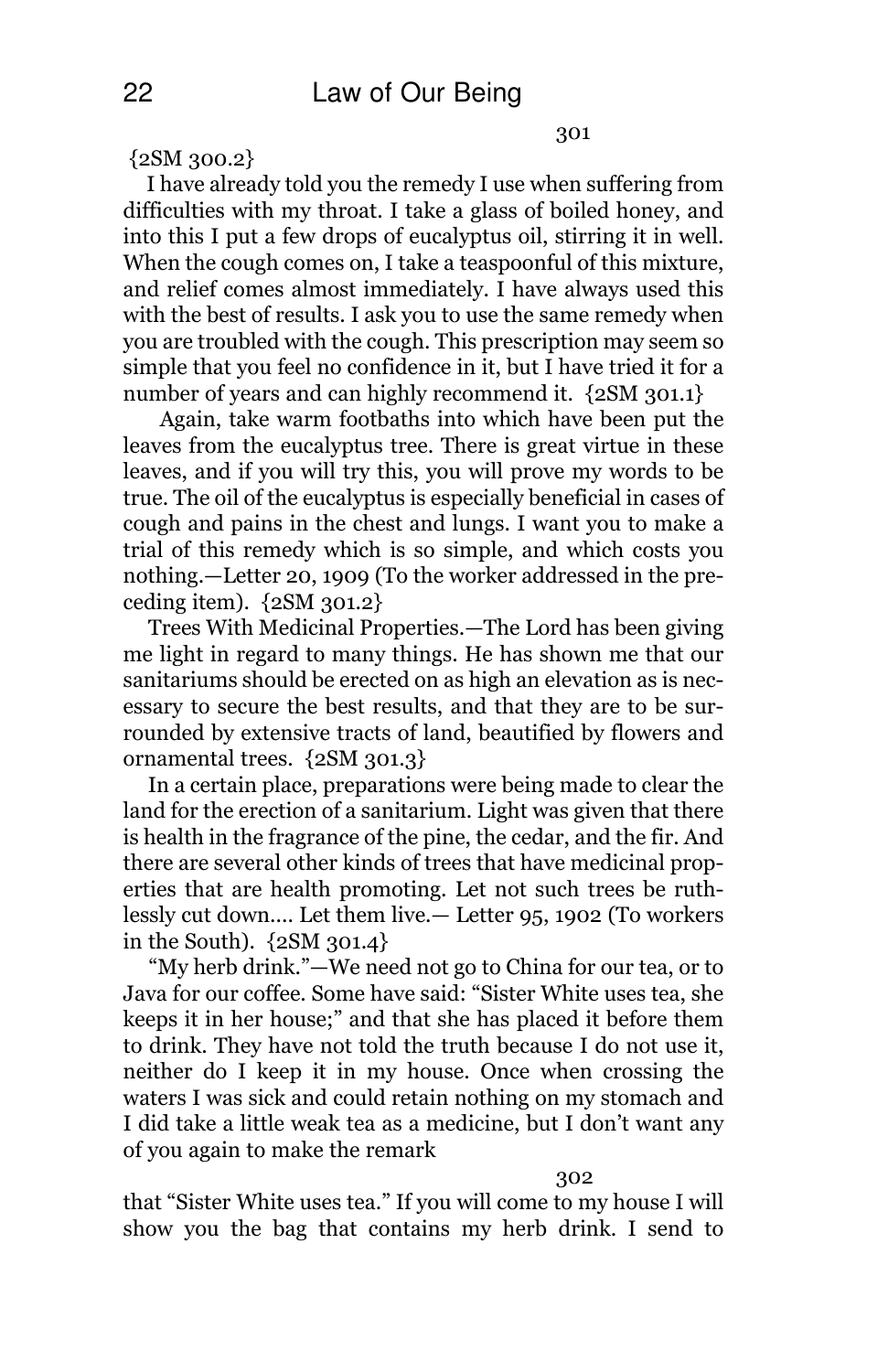Michigan, across the mountains, and get the red-clover top. In regard to coffee, I never could drink it, so those who reported that Sister White drinks coffee made a mistake.— Manuscript 3, 1888 (Sermon, Oakland, California). {2SM 301.5}

Clover Blossoms—First Crop.—I have a request to make. Will these children please gather me as much clover or even more than they did last year? If they can do this, they will do me a great favor. I cannot do it here. We have no clover on our ground. The first crop is preferable, but if this comes too late, the second crop had better be secured. —Letter 1, 1872 (To a family in Michigan). {2SM 302.1}

Tea Used as a Medicine, but Not as a Beverage.—I do not use tea, either green or black. Not a spoonful has passed my lips for many years except when crossing the ocean, and once since on this side I took it as a medicine when I was sick and vomiting. In such circumstances it may prove a present relief. {2SM 302.2}

I did not use tea when you were with us. I have always used red-clover top, as I stated to you. I offered you this, and told you it was a good, simple, and wholesome drink.... {2SM 302.3}

I have not bought a penny's worth of tea for years. Knowing its influence I would not dare to use it, except in cases of severe vomiting when I take it as a medicine, but not as a beverage....  ${2SM} 302.4$ 

I do not preach one thing and practice another. I do not present to my hearers rules of life for them to follow while I make an exception in my own case.... {2SM 302.5}

I am not guilty of drinking any tea except red-clover-top tea, and if I loved wine, tea, and coffee, I would not use these health-destroying narcotics, for I prize health and I prize a healthful example in all these things. I want to be a pattern of temperance and of good works to others.—Letter 12, 1888 (To a minister on the West Coast). {2SM 302.6}

Coffee as Medicine.—I have not knowingly drunk a cup of genuine coffee for twenty years, only, as I stated, during my sickness—for a medicine—I drank a cup of

303

coffee, very strong, with a raw egg broken into it.—Letter 20, 1882 (To friends). {2SM 302.7}

Grape Juice and Eggs.—I have received light that you are injuring your body by a poverty-stricken diet. . . . It is the lack of suitable food that has caused you to suffer so keenly. You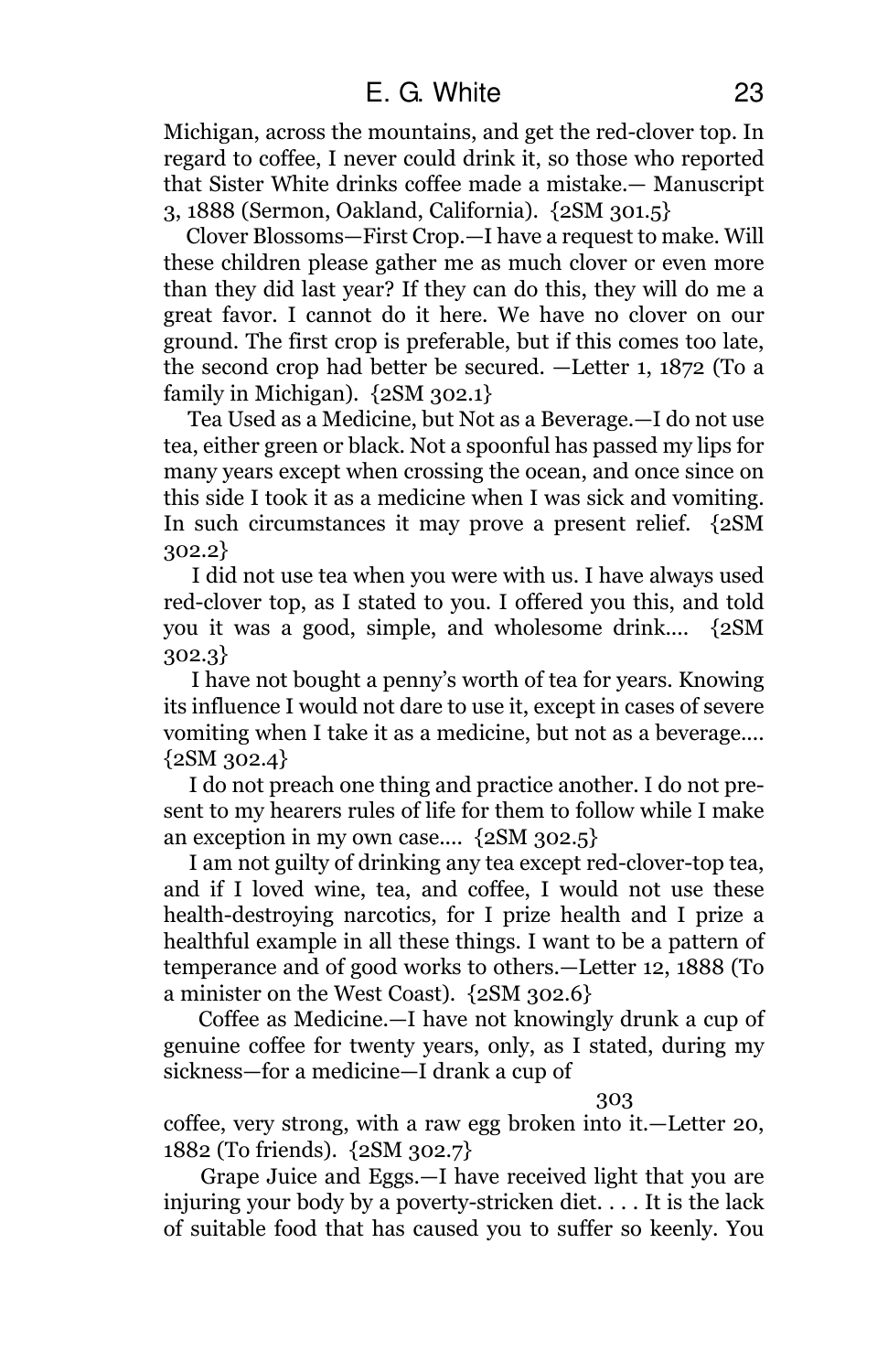have not taken the food essential to nourish your frail physical strength. You must not deny yourself of good, wholesome food.... Get eggs of healthy fowls. Use these eggs cooked or raw. Drop them uncooked into the best unfermented wine you can find. This will supply that which is necessary to your system. . . . Eggs contain properties which are remedial agencies in counteracting poisons.— Counsels on Diet and Foods, pp. 203, 204 (To Dr. D. H. Kress, 1901). {2SM 303.1}

Approval of Progressive Medical Procedures

Blood Transfusions.—There is one thing that has saved life an infusion of blood from one person to another; but this would be difficult and perhaps impossible for you to do. I merely suggest it.—Medical Ministry, pp. 286, 287 (To Dr. D. H. Kress). {2SM 303.2}

Vaccination.—[VACCINATION FOR SMALLPOX: D. E. ROBINSON, ONE OF MRS. WHITE'S SECRETARIES, UNDER DATE OF JUNE 12, 1931, WROTE AS FOLLOWS CONCERNING MRS. WHITE'S ATTITUDE TOWARD VACCI-NATION:

"YOU ASK FOR DEFINITE AND CONCISE INFORMATION REGARDING WHAT SISTER WHITE WROTE ABOUT VAC-CINATION AND SERUM.

"THIS QUESTION CAN BE ANSWERED VERY BRIEFLY FOR SO FAR AS WE HAVE ANY RECORD, SHE DID NOT REFER TO THEM IN ANY OF HER WRITINGS.

"YOU WILL BE INTERESTED TO KNOW, HOWEVER, THAT AT A TIME WHEN THERE WAS AN EPIDEMIC OF SMALLPOX IN THE VICINITY, SHE HERSELF WAS VACCI-NATED AND URGED HER HELPERS, THOSE CONNECTED WITH HER, TO BE VACCINATED. IN TAKING THIS STEP SISTER WHITE RECOGNIZED THE FACT THAT IT HAS BEEN PROVEN THAT VACCINATION EITHER RENDERS ONE IMMUNE FROM SMALLPOX OR GREATLY LIGHTENS ITS EFFECTS IF ONE DOES COME DOWN WITH IT. SHE ALSO RECOGNIZED THE DANGER OF THEIR EXPOSING OTHERS IF THEY FAILED TO TAKE THIS PRECAUTION.

"[SIGNED] D. E. ROBINSON."] {2SM 303.3} X-ray Treatment at Loma Linda.—For several weeks I took treatment with the X-ray for the black spot that was on my forehead. In all I took twenty-three treatments, and these succeeded in entirely removing the mark. For this I am very grate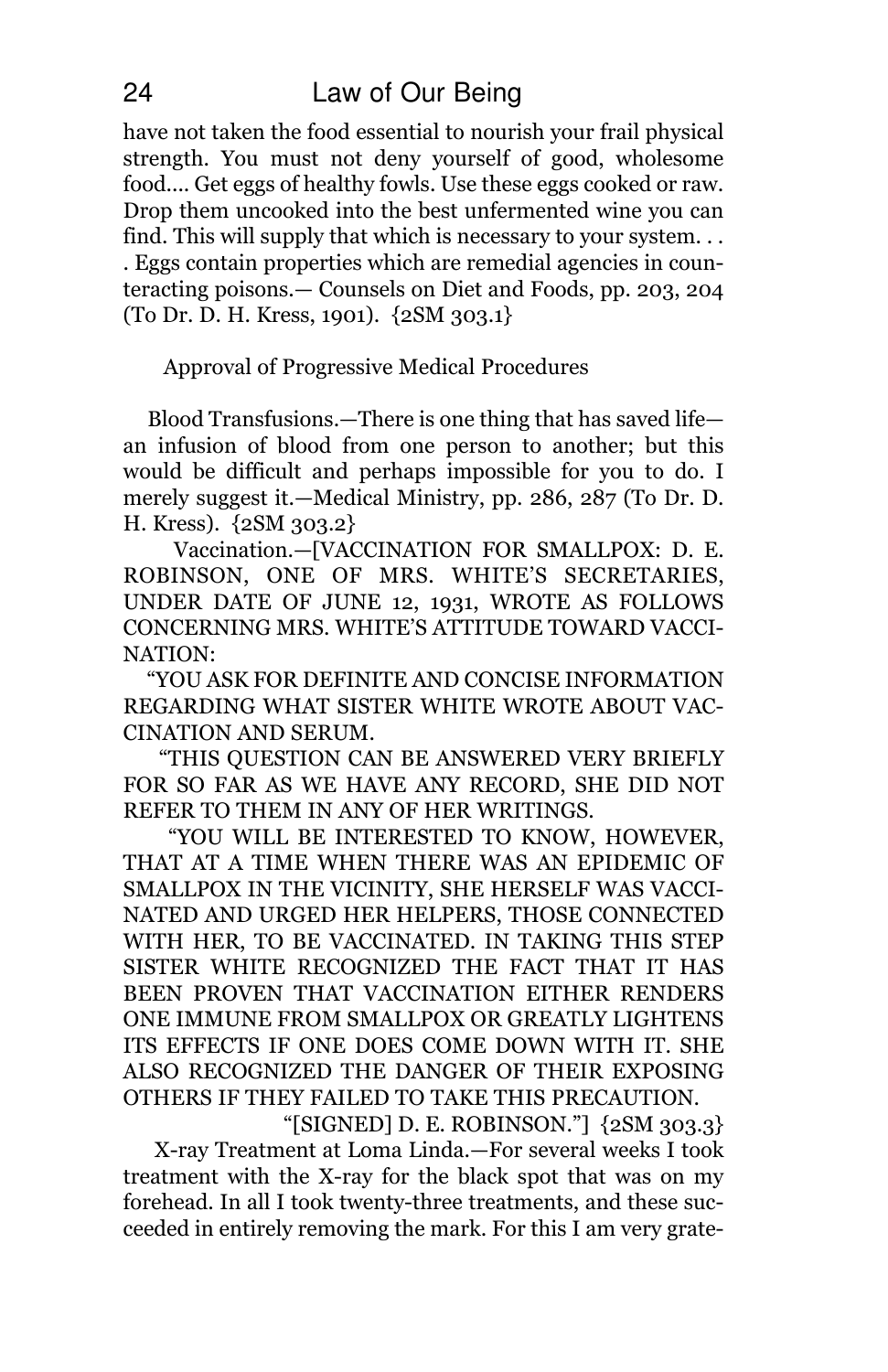ful.—Letter 30, 1911 (To her son J. E. White). {2SM 303.4}

\*\*\*

PH144 - The Place of Herbs in Rational Therapy (1931)

Statements Written By Mrs. E. G. White With Notations and Supplement.

Prayer, Faith and Remedies

(1) "In regard to the matter of prayer for the sick, many confusing ideas are advanced. One says, He who has been prayed for must walk out in faith, giving God the glory, and making use of no remedies. If he is at a health institute, he should leave it at once. I know that these ideas are wrong, and that if accepted, they would lead to many evils. {PH144 4.2}

"On the other hand, I do not wish to say anything that might be interpreted to mean a lack of belief in the efficacy of prayer. The path of faith lies close beside the path of presumption. {PH144 4.3}

"It is no denial of faith to use rational remedies judiciously. Water, air, and sunshine, these are God's healing agencies.  ${PH1444.4}$ 

"The use of certain herbs that the Lord has made to grow for the good of man, is in harmony with the exercise of faith,"

—MS 31, 1911 (written June 3, 1888)

(5) {PH144 4.5}

Learn To (Do for Yourself)

(2) "Now in regard to that which we can do for ourselves: There is a point that requires careful, thoughtful consideration. I must become acquainted with myself. I must be a learner always as to how to take care of this building, the body God has given me, that I may preserve it in the very best condition of health. I must eat those things which will be for my very best good physically and I must take special care to have my clothing such as will conduce to a healthful circulation of the blood. I must not deprive myself of exercise and air. I must get all the sunlight that it is possible for me to obtain.  $\{PH144, 5.1\}$ 

"I must have wisdom to be a faithful guardian of my body. I should do a very unwise thing to enter a cool room when in a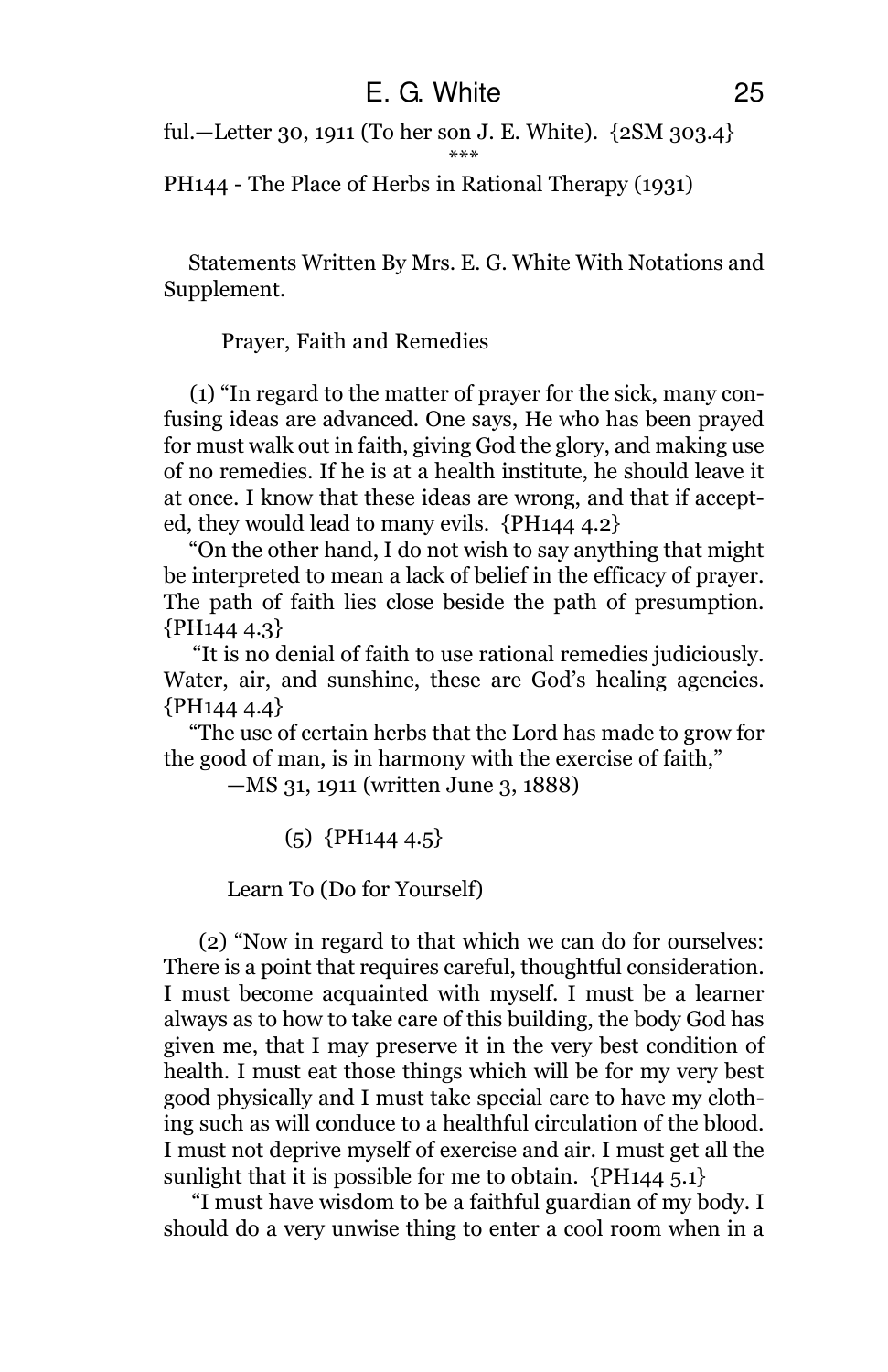perspiration; I should show myself an unwise steward to allow myself to sit in a draught, and thus expose myself so as to take cold. I should be unwise to sit with cold feet and limbs and thus drive back the blood from the extremities to the brain or internal organs. I should always protect my feet in damp weather. {PH144 5.2}

"I should eat regularly of the most healthful food which will make the best quality of blood, and I should not work intemperately if it is in my power to avoid doing so.

# (6) {PH144 5.3}

"And when I violate the laws God has established in my being, I am to repent and reform, and place myself in the most favorable condition under the doctors God has provided, pure air, pure water, and the healing, precious sunlight. Water can be used in many ways to relieve suffering. Draughts of clear, hot water taken before eating (half a quart more or less), will never do any harm, but will rather be productive of good. A cup of tea made from catnip herb will quiet the nerves.  ${PH144\ 6.1}$ 

# Useful Remedies

"Hop tea will induce sleep. Hop poultices over the stomach will relieve pain. {PH144 6.2}

"If the eyes are weak, if there is pain in the eyes, or inflammation, soft flannel cloths wet in hot water and salt, will bring relief quickly. {PH144 6.3}

"When the head is congested, if the feet and limbs are put in a bath with a little mustard, relief will be obtained. {PH144 6.4}

"There are many more simple remedies, which will do much to restore healthful action to the body. All these simple preparations the Lord expects us to use for ourselves; but man's extremities are God's opportunities.

# (7) {PH144 6.5}

"If we neglect to do that which is within the reach of nearly ever family, and ask the Lord to relieve pain, when we are too indolent to make use of these remedies within our power, it is simply presumption. The Lord expects us to work in order that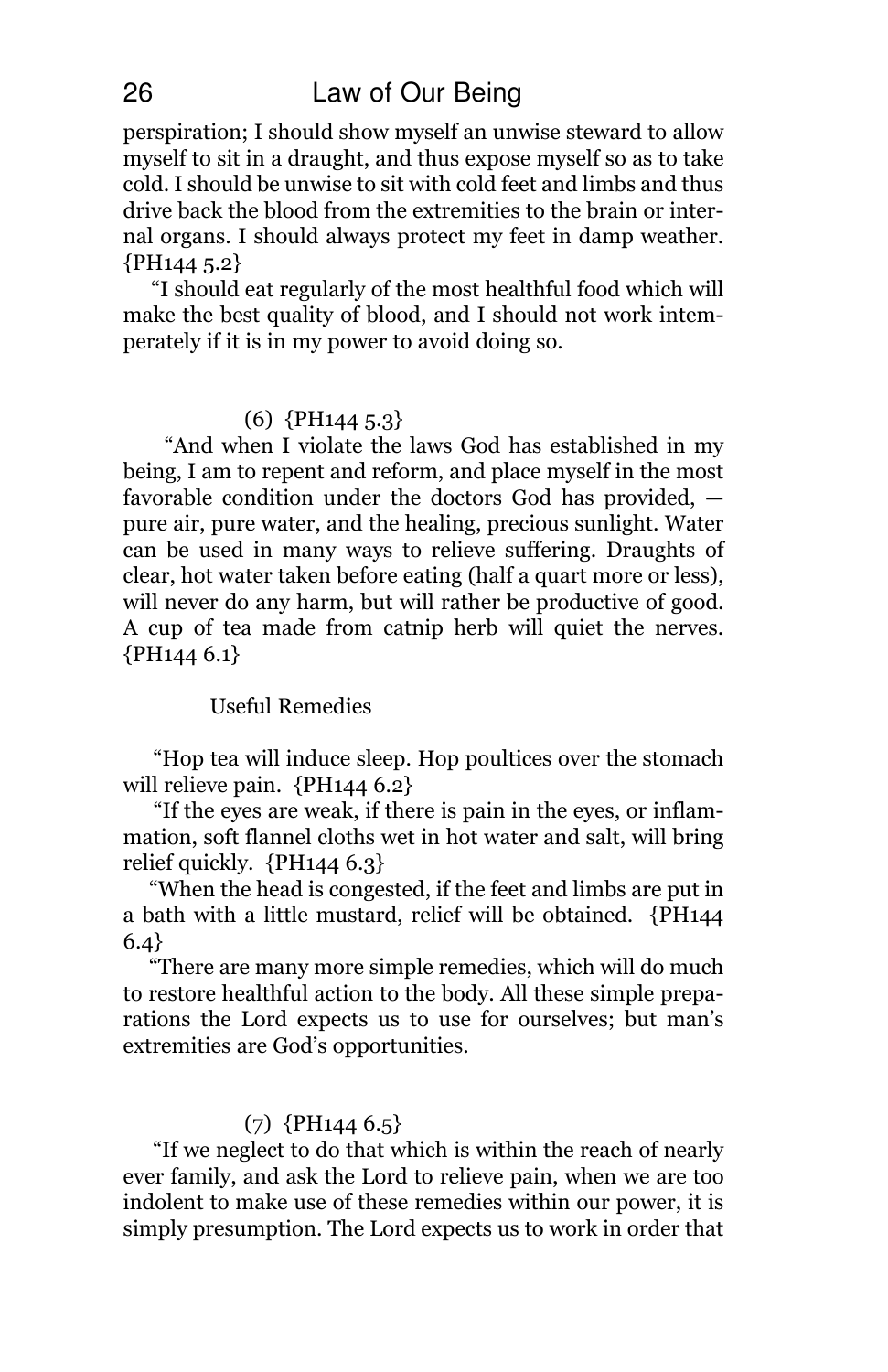# E. G. White 27

we may obtain food. He does not propose that we shall gather the harvest unless we break the sod, till the soil, and cultivate the produce. Then God sends the rain and the sunshine and the clouds to cause vegetation to flourish. God works, and man cooperates with God. Then there is seed time and harvest. {PH144 7.1}

"God has caused to grow out of the ground herbs for the use of man and if we understand the nature of these roots and herbs, and make a right use of them, there would not be a necessity of running for the doctor so frequently, and people would be in much better health than they are today. {PH144 7.2}

"I believe in calling upon the Great Physician when we have used the remedies I have mentioned. In regard to manner of labor we certainly need to be wise as serpents and harmless as doves. We might be very zealous, but it might be an unwise zeal, and serve to hedge up our way. Then there is danger of being so circumscribed in our work as to do very little good."— Letter 35, (Feb. 6, 1890)

# (8) {PH144 7.3}

(3) "The simpler remedies are less harmful (than drug poisons) in proportion to their simplicity, but in very many cases these are used when not at all necessary. {PH144 8.1}

Every Family to Use Herbs

"There are simple herbs and roots that every family may use for themselves, and need not call in a physician any sooner than they would call a lawyer. {PH144 8.2}

"I do not think that I can give you any definite line of medicines compounded and dealt out by doctors that are perfectly harmless. And yet it would not be wisdom to engage in controversy over this subject. The practitioners are very much in earnest in using their dangerous concoctions; and I am decidedly opposed to resorting to such things. They never cure; they may change the difficulty to create a worse one. Many of those who practice the prescribing of drugs, would not take the same, or give them to their children. If they have an intelligent knowledge of the human body . . . they must know that we are fearfully and wonderfully made, and that not a particle of these strong drugs should be introduced into this human living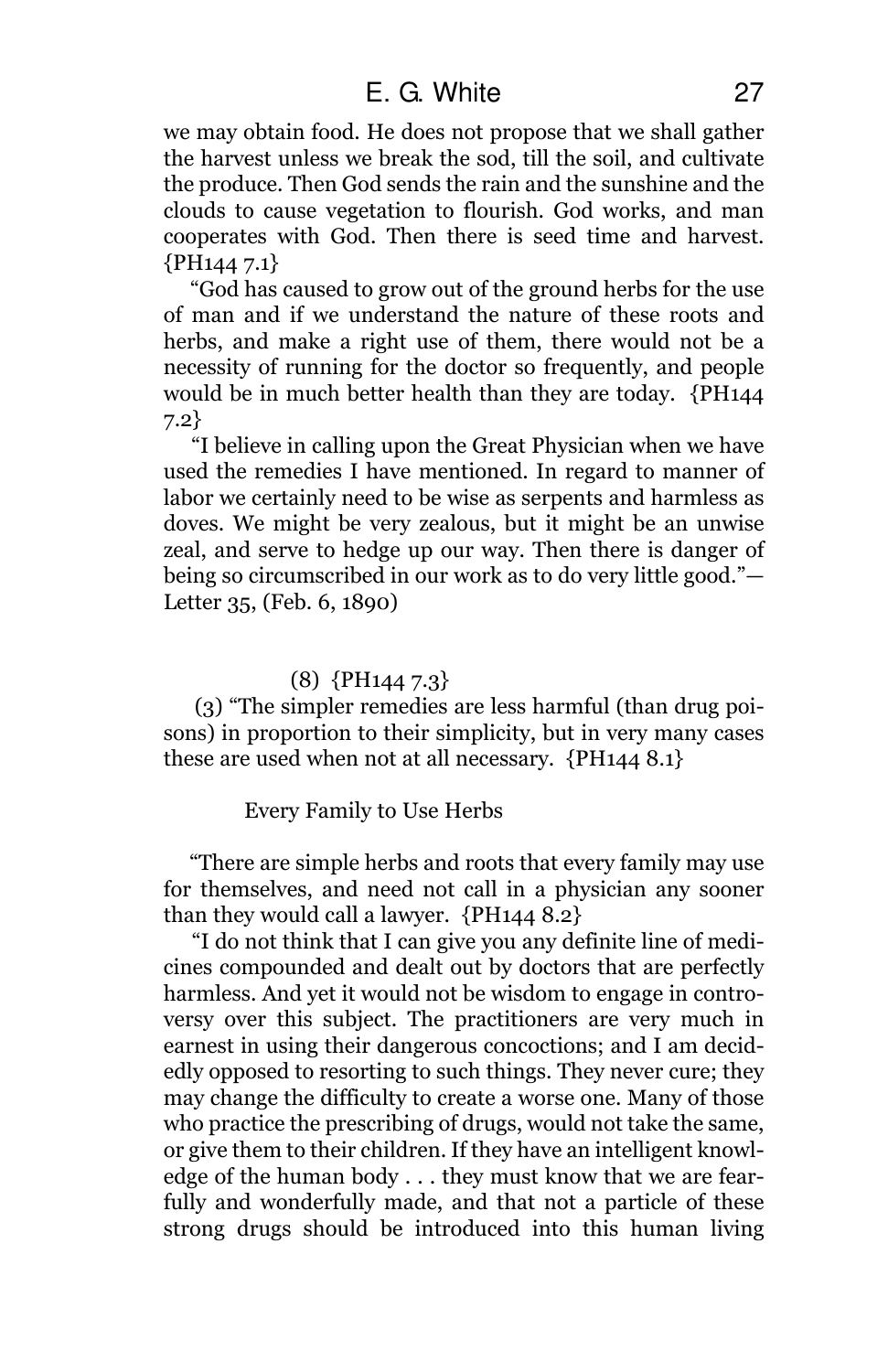organism. {PH144 8.3}

"As the matter was laid open before me,

(9)

and the sad burden of the result of drug medication, the light was given me that Seventh-day Adventists should establish health institutions, discarding all these health-destroying inventions, and physicians should treat the sick upon hygienic principles."

—Letter 17a, 1893 (written Oct. 2, 1893) {PH144 8.4}

(4) "The intricate names given the medicines are used to cover up the matter, so that none will know what is given them as remedies unless they obtain a dictionary to find out the meaning of these names. {PH144 9.1}

"The Lord has given some simple herbs of the field that at times are beneficial; and if every family were educated in how to use these herbs in case of sickness, much suffering might be prevented, and no doctor need be called. These old-fashioned, simple herbs, used intelligently, would have recovered many sick, who have died under drug medication."

—Letter 82, 1897 (written Feb. 10, 1897) {PH144 9.2}

Herbs Harmless, Drugs Harmful

(5) "Were I sick, I would just as soon call in a lawyer as a physician from among general practitioners. I would not touch their nostrums to which they give Latin names. I am determined to know, in straight English,

the name of everything that I introduce into my system. {PH144 9.3}

"Those who make a practice of taking drugs, sin against their intelligence and endanger their whole after life. {PH144 10.1}

"There are herbs that are harmless, the use of which will tide over many apparently serious difficulties. {PH144 10.2}

"But if all would seek to become intelligent in regard to their bodily necessities, sickness would be rare instead of common. An ounce of prevention is worth a pound of cure."

—MS 86, 1897 (written Aug. 25, 1897) {PH144 10.3}

(6) "Drug medication is to be discarded. On this point the conscience of the physician must ever be kept tender, and true,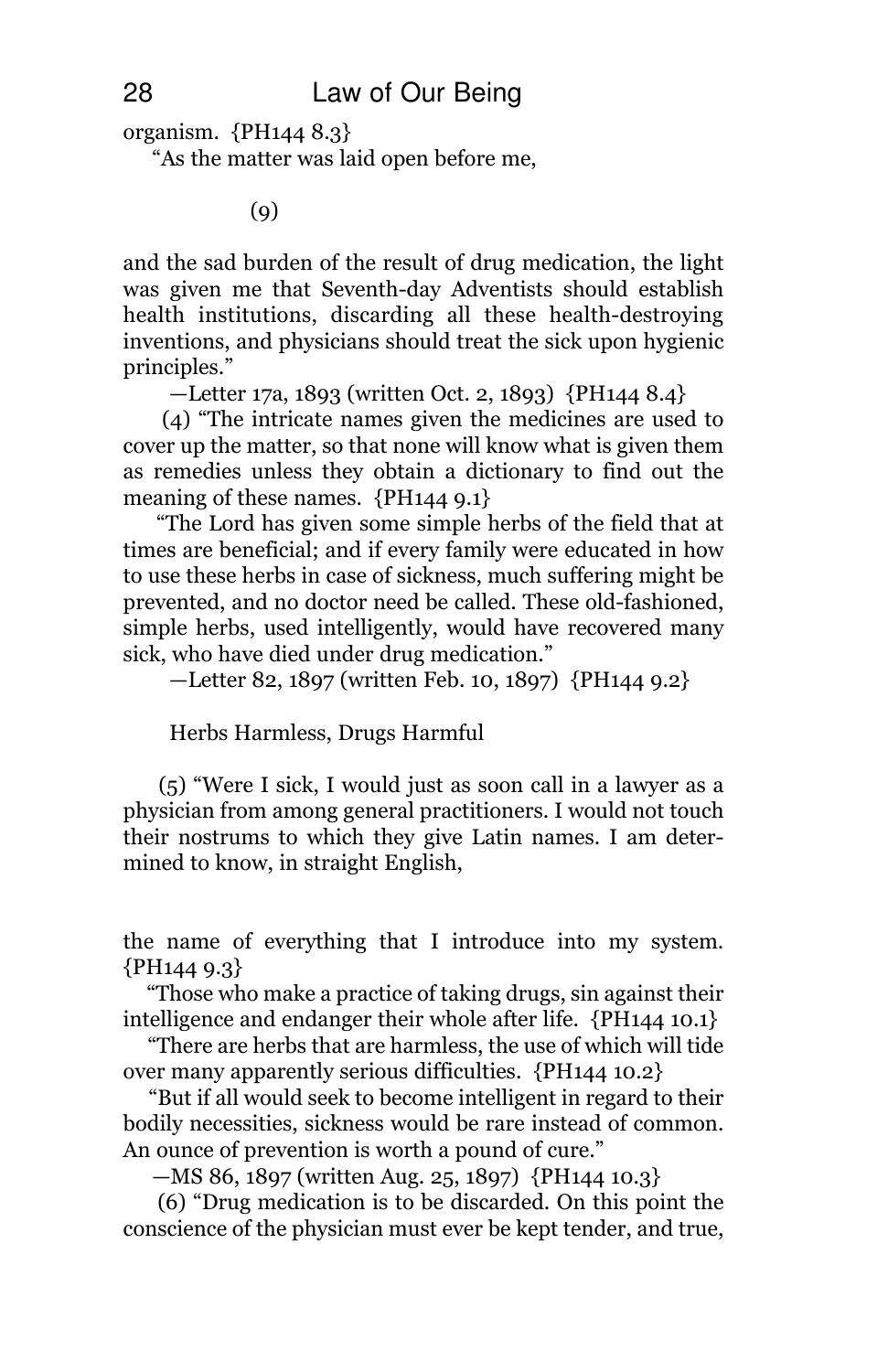# E. G. White 29

and clean. The inclination to use poisonous drugs, which kill, if they do not cure, needs to be guarded against. Matters have been laid open before me in reference to the use of drugs. Many have been treated with drugs, and the result has been death. Our physicians, by practicing drug medication, have lost many cases that need not have died if they had left their drugs out of the sick-room. {PH144 10.4}

### Drugs Kill

"Fever cases have been lost, when had the

(11)

physicians left off entirely their drug treatment, had they put their wits to work, and wisely and persistently used the Lord's own remedies, plenty of air and water, the patients would have recovered. The reckless use of these things that should be discarded has decided the case of the sick. {PH144 10.5}

"Experimenting in drugs is a very expensive business. Paralysis of the brain and tongue is often the result, and the victims die an unnatural death, when, if they had been treated perseveringly with unwearied, unrelaxed diligence, with hot and cold water, hot compresses, packs and dripping sheets, they would be alive today. {PH144 11.1}

Learn God's Methods

"Nothing should be put into the human system that will leave a baleful influence behind. And to carry out the light on this subject, to practice hygienic treatment, is the reason which has been given me for establishing sanitariums in various localities. . . . {PH144 11.2}

"We must become enlightened on these subjects. The intricate names given medicine are used to cover up the matter, so that none will know what is given them as remedies unless they consult a dictionary.

# (12) {PH144 11.3}

(7) "As to drugs being used in our institutions, it is contrary to the light which the Lord has been pleased to give. The drug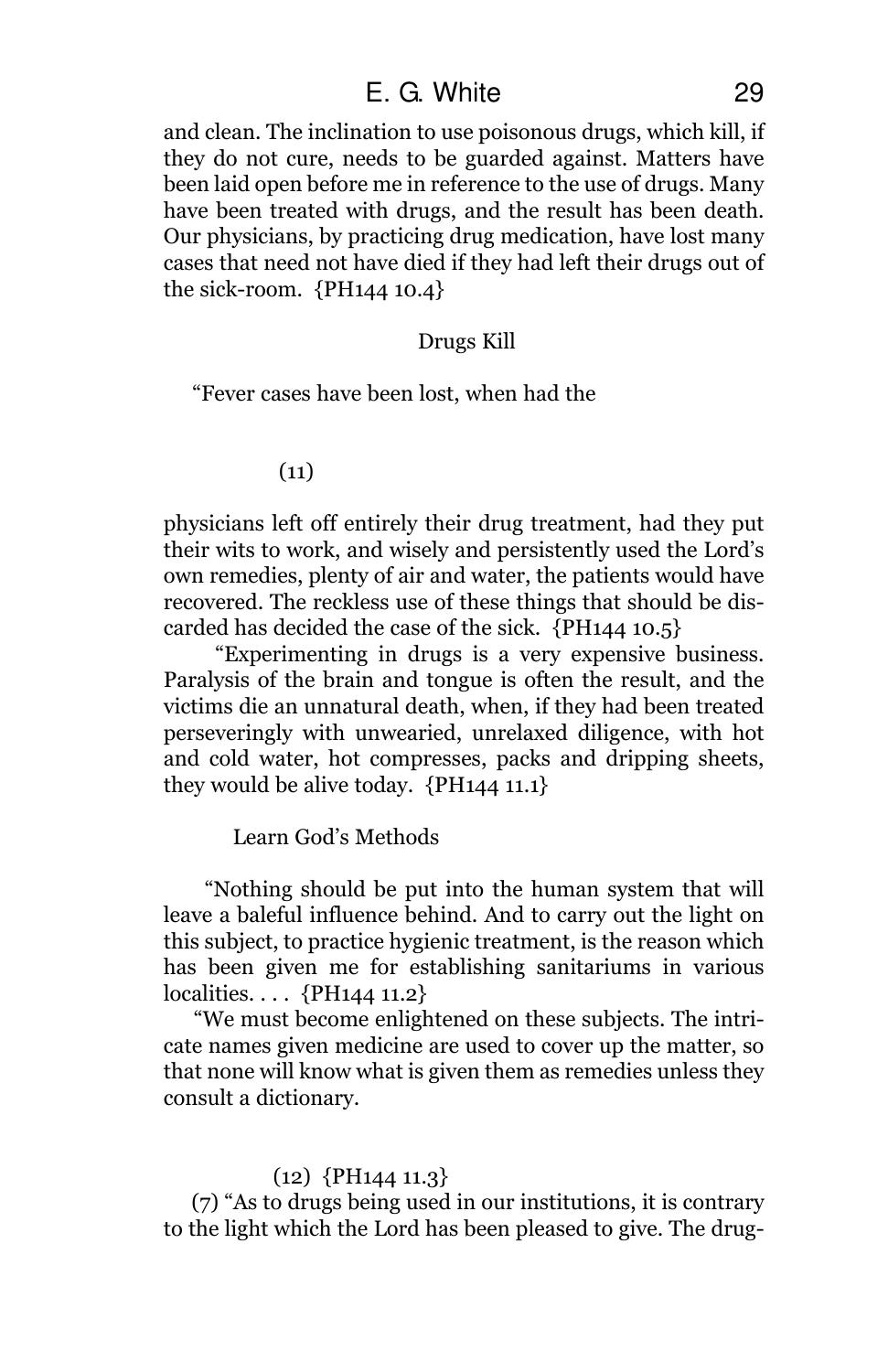ging business has done more harm to our world and killed more than it has helped or cured. The light was first given to me why institutions should be established, that is sanitariums were to reform the medical practices of physicians. {PH144 12.1}

"This is God's method. The herbs that grow for the benefit of man, and the little handful of herbs kept and steeped and used for sudden ailments, have served tenfold, yes, one hundred fold better purposes, than all the drugs hidden under mysterious names and dealt out to the sick. {PH144 12.2}

"It is a delusion and a farce, and the Lord has revealed to me that this practice would not preserve life, but would introduce into the system those things which should never be there, for they would do a deleterious work on the human organism."

—Letter 59, 1898 (written Aug. 29, 1898) {PH144 12.3}

(8) "The drug science has been exalted, but if every bottle that comes from every such institution were done away with, there would be fewer invalids in the world today. Drug medication should never have been introduced into our institutions. There was no need of

(13)

this being so, and for this very reason the Lord would have us establish an institution where He can come in and where His grace and power can be revealed. 'I am the Resurrection and the Life,' He declares. {PH144 12.4}

Learn to Treat Yourself

"The true method for healing the sick is to tell them of the herbs that grow for the benefit of man. Scientists have attached large names to these simplest preparations, but true education will lead us to teach the sick that they need not call in a doctor any more than they would call in a lawyer. They can themselves administer the simple herbs if necessary. {PH144 13.1}

"To educate the human family that the doctor alone knows all the ills of infants and persons of every age is false teaching, and the sooner we as a people stand on the principles of health reform, the greater will be the blessing that will come to those who would do true medical work. There is a work to be done in treating the sick with water and teaching them to make the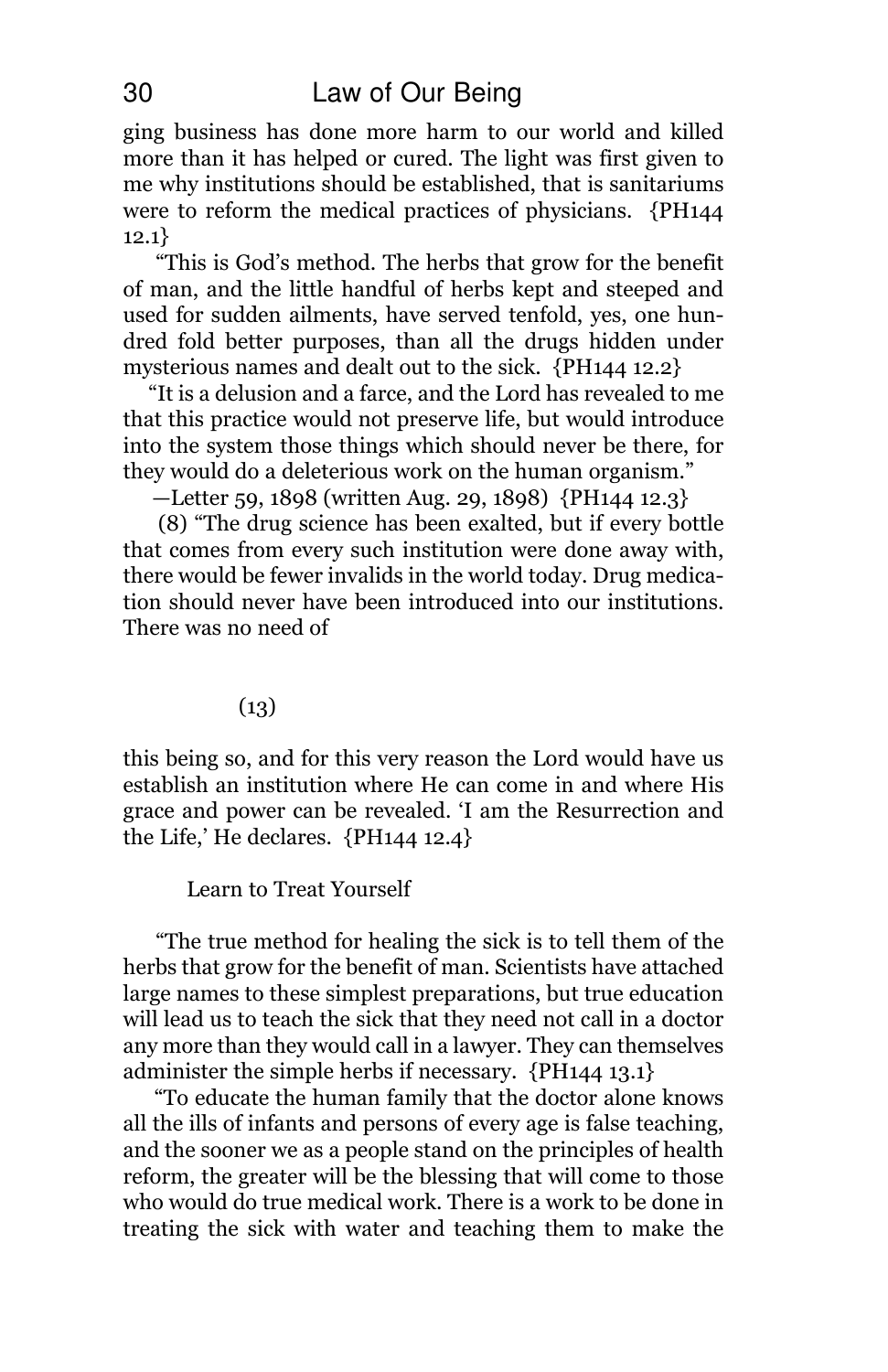most of the sunshine and physical exercise. Thus in simple language, we may teach the people how to preserve health, how to avoid sickness. This is the work our sanitariums are called upon to do. This is true science."—M.S. 105, (written Aug. 26, 1898)

# $(14)$  {PH144 13.2}

# Discard Human Concoctions

(9) "Shall physicians continue to resort to drugs, which leave a deadly evil in the system, destroying that life which Christ came to restore? Christ's remedies cleanse the system. But Satan has tempted man to introduce into the system that which weakens the human machinery, clogging and destroying the fine, beautiful arrangements of God. The drugs administered to the sick do not restore, but destroy. Drugs never cure. Instead, they place in the system seeds which bear a very bitter harvest. {PH144 14.1}

"Our Saviour is the restorer of the moral image of God in man. He has supplied in the natural world remedies for the ills of man, that His followers may have life, and that they may have it more abundantly. We can with safety discard the concoctions which man has used in the past. The Lord has provided antidotes for disease in simple plants, and these can be used by faith, with no denial of faith; for by using the blessings provided by God for our benefit we are cooperating with Him. We can use water and sunshine and the herbs which He has caused to grow for healing maladies brought on by indiscretion or accident."

—MS 65, 1899 (written April 25, 1899)

# $(15)$  {PH144 14.2}

(10) "It would have been better if from the first all drugs had been kept out of our sanitariums, and use had been made of such simple remedies as are found in pure water, pure air, sunlight, and some of the simple herbs growing in the field. These would be just as efficacious as the drugs used under mysterious names, and concocted by human science, and they would leave no injurious effects in the system. {PH144 15.1}

"Thousands who are afflicted might recover their health if,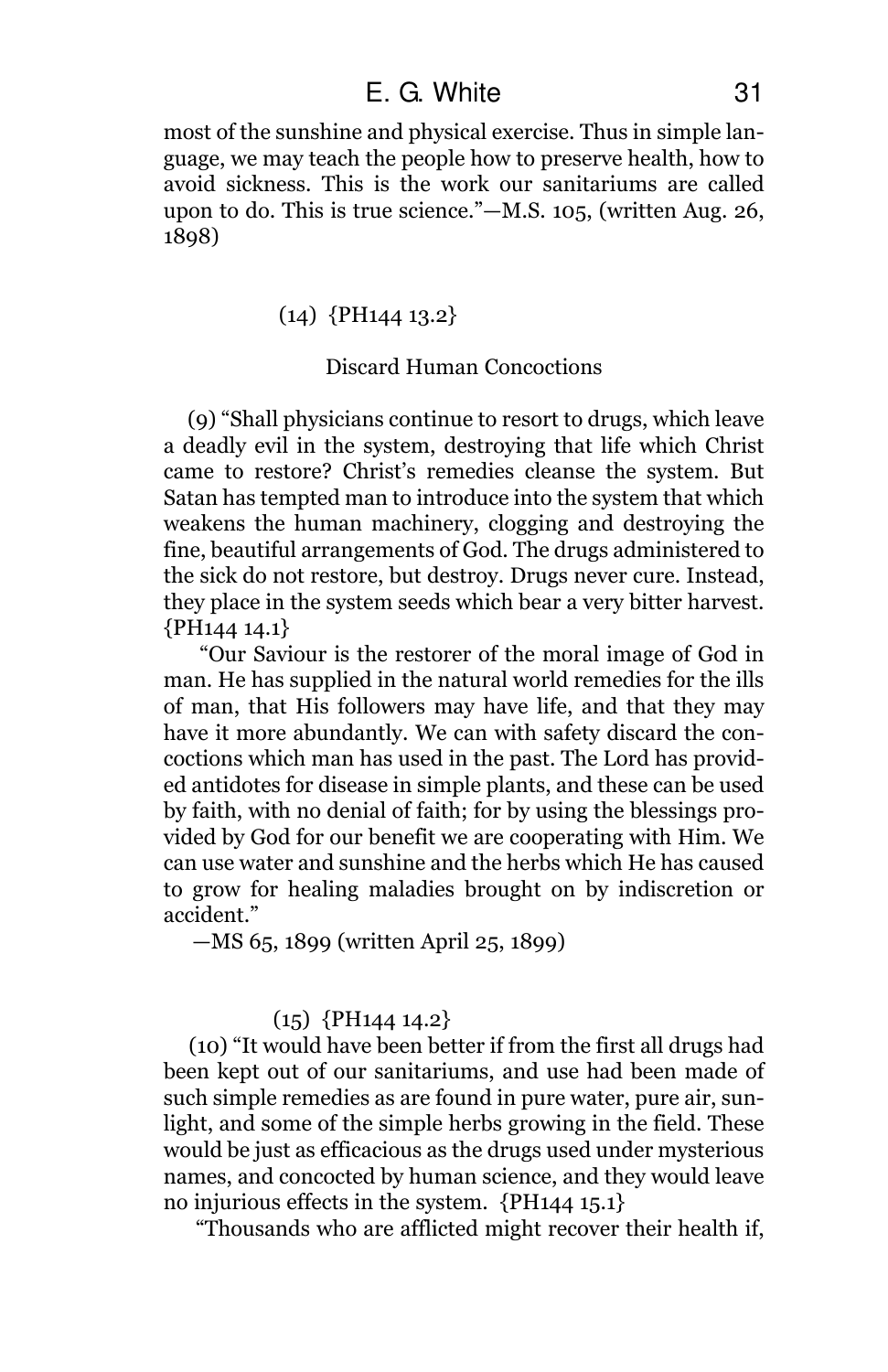instead of depending upon the drug store for their life, they would discard all drugs, and live simply, without using tea, coffee, liquor, or spices, which irritate the stomach, and leave it weak, unable to digest even simple food without stimulation."

—MS 115, 1903 (written Sept. 4, 1902) {PH144 15.2}

(11) "We have been instructed that in our treatment of the sick we should discard the use of drugs. {PH144 15.3}

"There are simple herbs that can be used for the recovery of the sick, whose effect upon the system is very different from that of those drugs that poison the blood and endanger life."

—MS 73, 1908.

# (16) {PH144 15.4}

(12) "I have been shown that we should have many more women who can deal especially with the diseases of women, many more lady nurses who will treat the sick in a simple way and without the use of drugs. {PH144 16.1}

Nurses Learn to Use Herbs

"There are many simple herbs which, if our nurses would learn the value of, they could use in the place of drugs, and find very effective." —Letter 90, 1908. {PH144 16.2}

"By His own working agencies He has created material which will restore the sick to health. If men would use aright the wisdom God has given them, this world would be a place resembling heaven."—MS 63, 1899. {PH144 16.3}

"We should make decided efforts to heed the directions the Lord has given in regard to the care of the sick. They should be given every advantage possible. All the restorative agencies that the Lord has provided should be made use of in our sanitarium work."—MS 19, 1911. {PH144 16.4}

Figs Used on Malignant Sore

"When the Lord told Hezekiah that He would spare his life for fifteen years, and as a sign that He would fulfill His promise, caused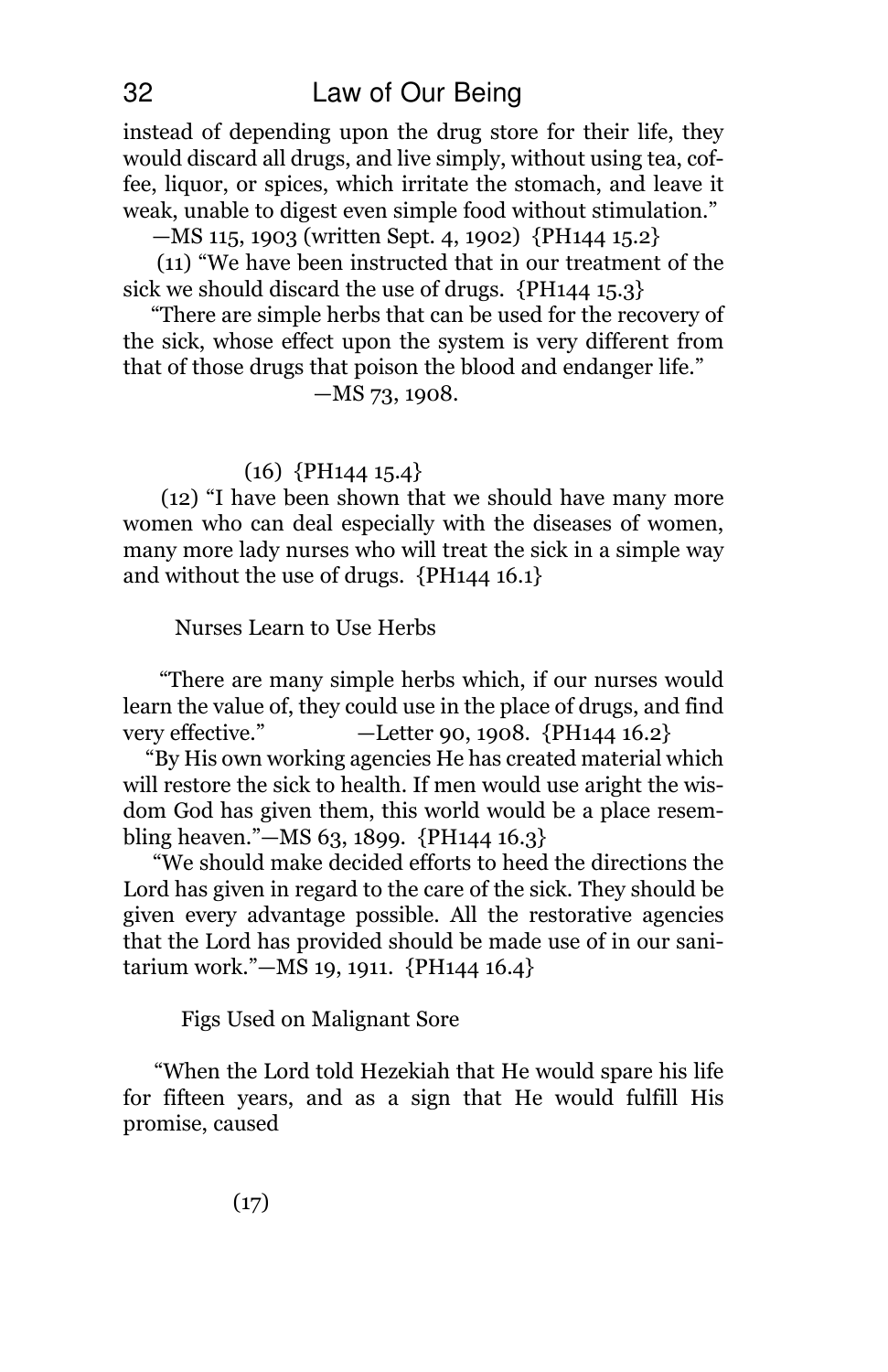# E. G. White 33

the sun to go back ten degrees, why did He not put His direct, restoring power upon the King? He told him to apply a bunch of figs to his sore, and that natural remedy, blessed by God, healed him. The God of nature directs the human agent to use natural remedies now." —Letter 182, 1899. {PH144 16.5}

### Continue Health Reform

"Special instruction should be given in the art of treating the sick, without the use of poisonous drugs, and in harmony with the light that God has given. Students should come forth from the school without having sacrificed the principles of health reform."— Letter 90, 1908. {PH144 17.1}

# Physicians to Teach Laity

"Those who desire to become missionaries are to hear instruction from competent physicians, who will teach them how to care for the sick, without the use of drugs. Such lessons will be of the highest value to those who go out to labor in foreign countries. And the simple remedies used will save many lives." —MS 83, 1908. {PH144 17.2}

"The Lord will be the Helper of every physician who will work together with Him

# (18)

in the effort to restore suffering humanity to health, not with drugs, but with nature's remedies. Christ is the great physician, the wonderful Healer. He gives success to those who work in partnership with Him."—Letter 142, 1902. {PH144 17.3}

"While the physician uses nature's remedies for physical disease, he should point his patients to Him who can relieve the maladies of both the soul and the body."—"Ministry of Healing," p. 111. {PH144 18.1}

"In case of sickness, the cause should be ascertained, unhealthful conditions should be changed, wrong habits corrected. Then nature is to be assisted in her effort to expel impurities and to reestablish right conditions in the system."

—"Ministry of Healing," p. 127 {PH144 18.2}

Other Simple Remedies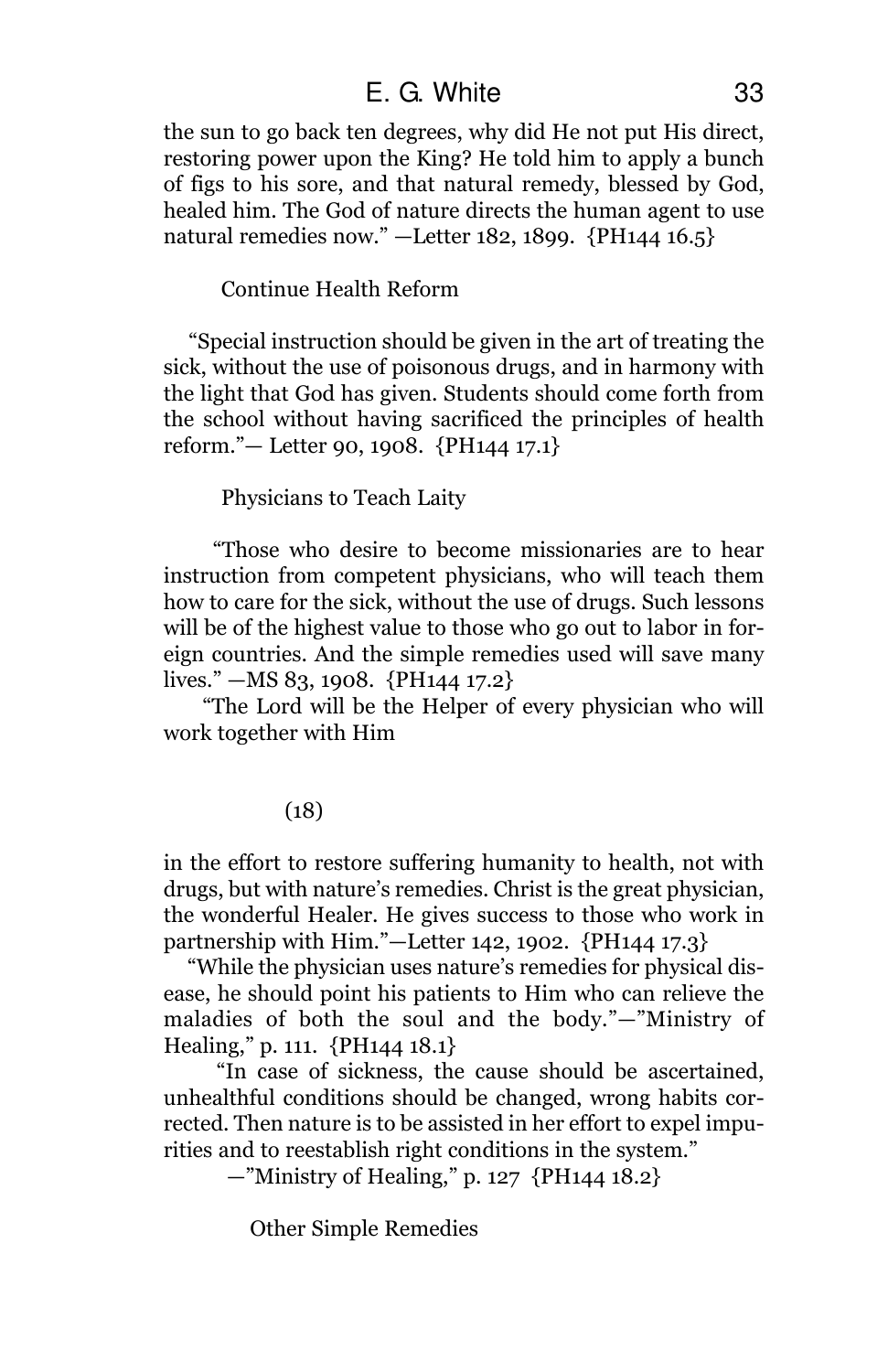"Pure air, sunlight, abstemiousness, rest, exercise, proper diet, the use of water, trust in divine power,—these are the true remedies." —"Ministry of Healing," p. 127. {PH144 18.3}

"There are many ways of practising the healing art; but there is only one way that Heaven approves. God's remedies are the simple agencies of nature, that will not tax or

### $(19)$

debilitate the system through their powerful properties. Pure air and water, cleanliness, a proper diet, purity of life, and a firm trust in God, are remedies for the want of which thousands are dying. . . . Fresh air, exercise, pure water, and clean sweet premises, are within the reach of all."—5 T 443. {PH144 18.4}

"The physician needs more than human wisdom and power that he may know how to minister to the many perplexing cases of disease of the mind and heart with which he is

called to deal. If he is ignorant of the power of divine grace, he cannot help the afflicted one, but will aggravate the difficulty; but if he has a firm hold upon God, he will be able to help the diseased, distracted mind."  $-5$  T 444. {PH144 19.1}

# Rational Treatment for Pneumonia

(13) "In the winter of 1864, my Willie was suddenly and violently brought down with lung fever. We had just buried our oldest son with this disease, and were very anxious in regard to Willie, fearing that he, too, might die. We decided that we would not send for a physician, but do the best we could with him ourselves by the use of water, and entreat the Lord in behalf of the child.

 $(20)$ 

We called in a few, who had faith to unite their prayers with ours. We had a sweet assurance of God's presence and blessing. {PH144 19.2}

"The next day Willie was very sick. He was wandering. He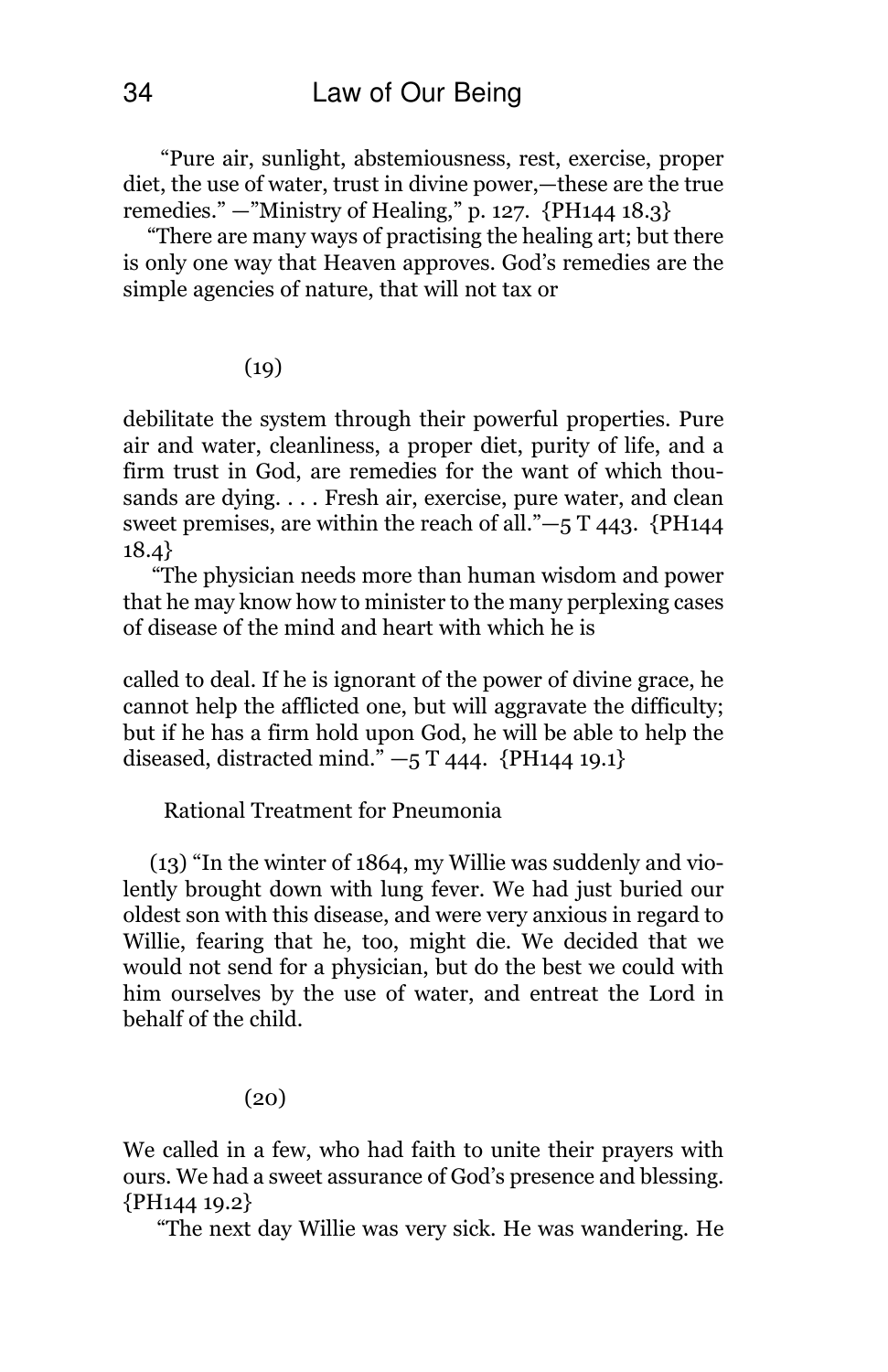did not seem to see or hear me when I spoke to him. His heart had no regular beat, but was in a constant agitated flutter. We continued to look to God in his behalf, and to use water freely upon his head, and a compress constantly upon his lungs, and soon he seemed as rational as ever. He suffered severe pain in his right side, and could not lie upon it for a moment. This pain we subdued with cold water compresses, varying the temperature of the water according to the degree of the fever. We were very careful to keep his hands and feet warm. {PH144 20.1}

"We expected the crisis would come the seventh day. We had but little rest during his sickness, and were obliged to give him up into other's care the fourth and fifth nights. My husband and myself the fifth day felt very anxious. The child raised fresh blood and coughed considerably. My husband spent much time in prayer. We left our child in careful hands that night. Before retiring my husband prayed long and earnestly. Suddenly his burden of prayer left him, and it seemed as though a voice spoke to him, and said,

(21)

Go lie down, I will take care of the child. {PH144 20.2}

"I had retired sick, and could not sleep for anxiety for several hours. I felt pressed for breath, Although sleeping in a large chamber, I arose and opened the door into a large hall, and was at once relieved, and soon slept. I dreamed that an experienced physician was standing by my child, watching every breath, with one hand over his heart, and with the other feeling his pulse. He turned to us and said, 'The crisis has passed. He has seen his worst night. He will now come up speedily, for he has not the injurious influence of drugs to recover from. Nature has nobly done her work to rid the system of impurities.' I related to him my worn-out condition, my pressure for breath, and the relief obtained by opening the door. {PH144 21.1}

### Fresh Air

"Said he, 'That which gave you relief will also receive your child. He needs air. You have kept him too warm. The heated air coming from a stove is injurious, and were it not for the air coming in at the crevices of the windows, would be poisonous and destroy life. (Sic.) Stove heat destroys the vitality of the air,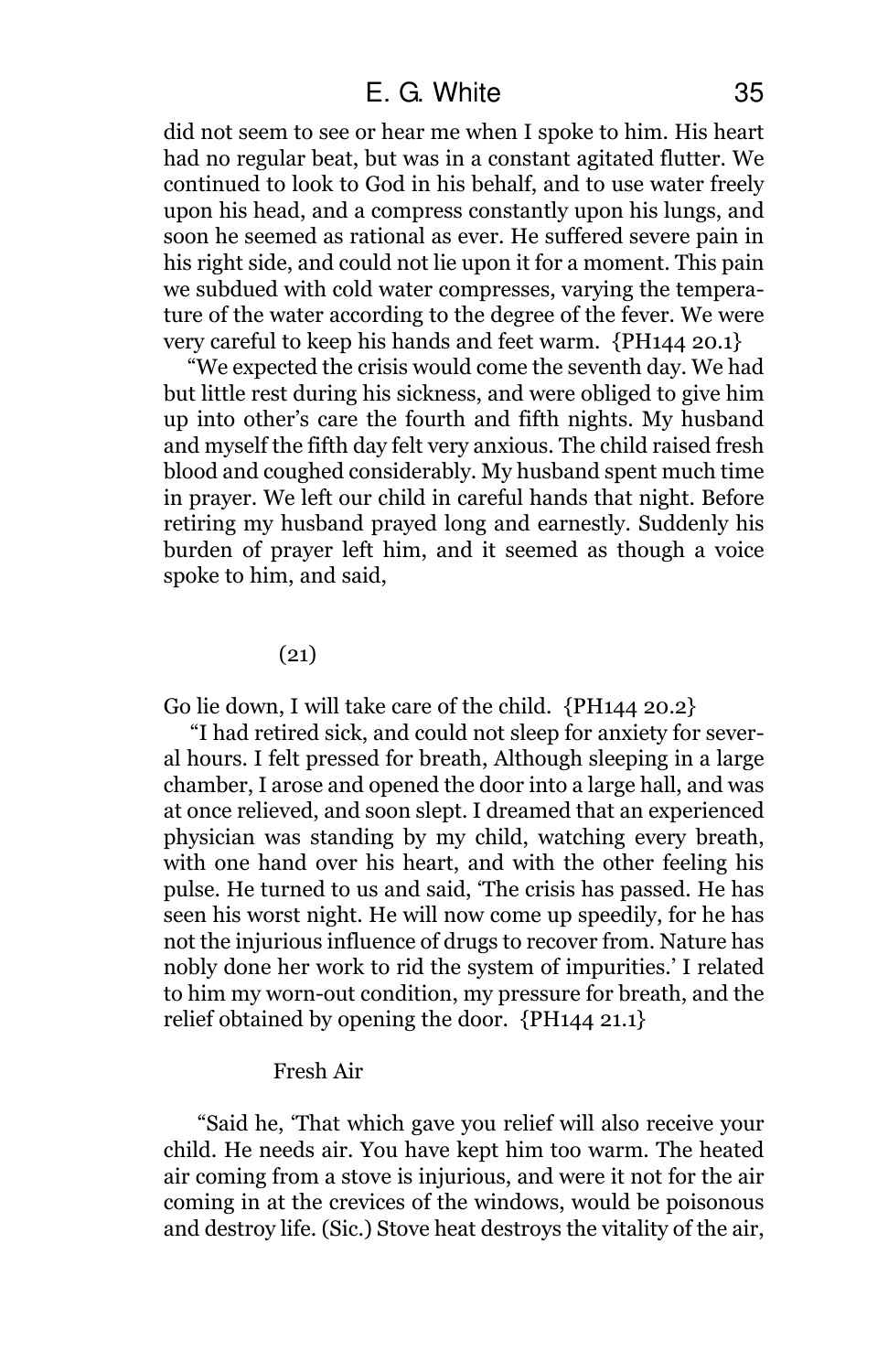and weakens the lungs. The child's

(22)

lungs have been weakened by the room being kept too warm. Sick persons are debilitated by disease, and need all the invigorating air that they can bear to strengthen the vital organs to resist disease. And yet in most cases, air and light are excluded from the sick room at the very time when most needed, as though dangerous enemies.' {PH144 21.2}

"This dream and my husband's experience were a consolation to us both. We found in the morning that our boy had passed a restless night. He seemed to be in a high fever until noon. Then the fever left him, and he appeared quite well, except weak. He had eaten but one small cracker through his five days sickness. He came up rapidly, and has had better health than he has had for several days before. This experience is valuable to us."—"Facts of Faith." pages 151-153. {PH144  $22.1$ }

Experience With Charcoal.

(14) "A brother was taken sick, with inflammation of the bowels and bloody dysentery. The man was not a careful health reformer, but indulged his appetite. We were just preparing to leave Texas, where we had been laboring for several months, and we had carriages prepared to take away his brother

(23)

and his family, and several others who were suffering from malarial fever. My husband and I thought we would stand this expense rather than have the heads of several families die and leave their wives and children unprovided for. Two or three were taken in a large spring wagon on spring mattresses. {PH144 22.2}

"But this man who was suffering from inflammation of the bowels, sent for me to come to him. My husband and I decided that it would not do to move him. Fears were entertained that mortification had set in. Then the thought came to me like a communication from the Lord, to take pulverized charcoal, put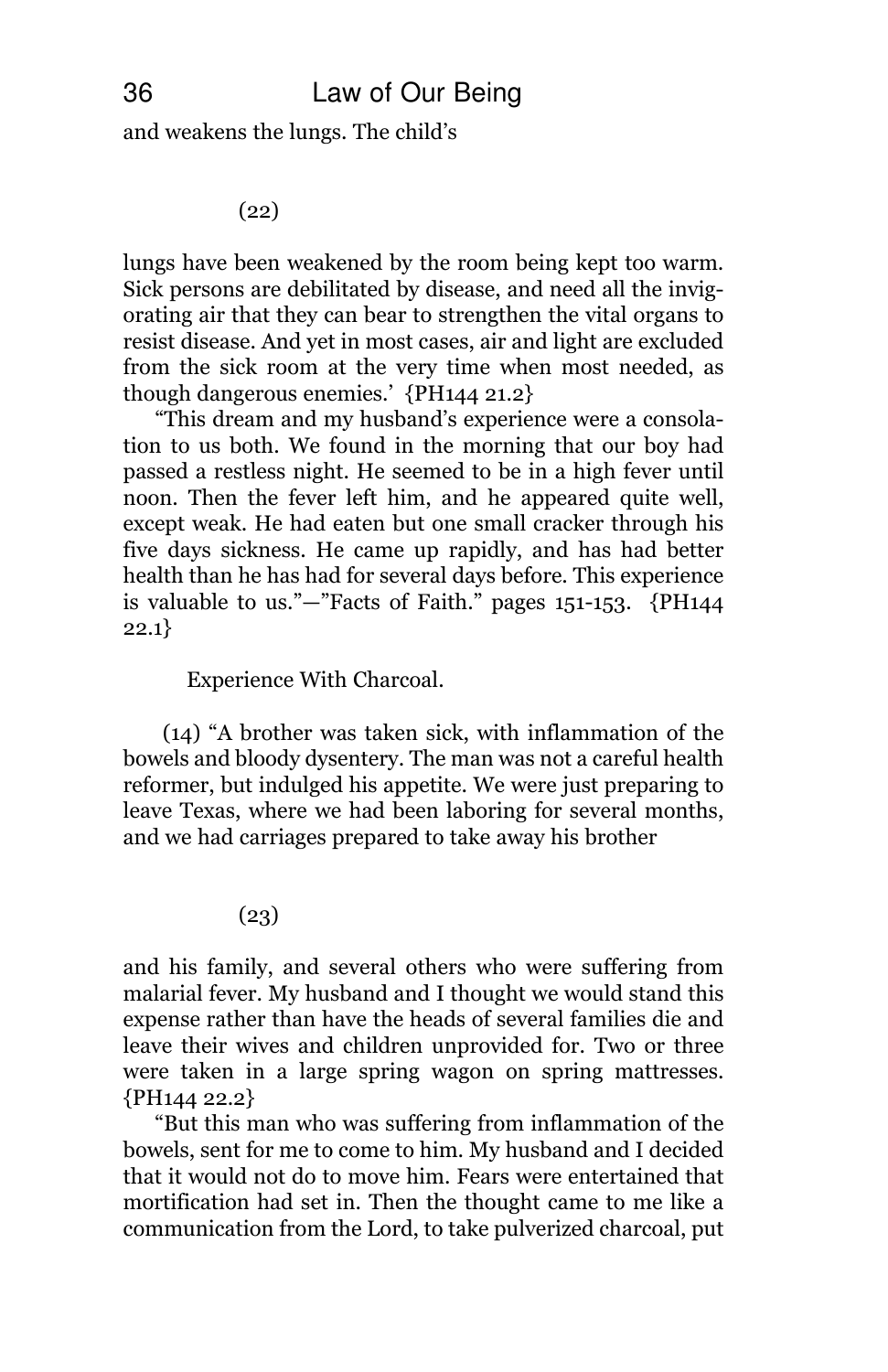water upon it, and give this water to the sick man to drink, putting bandages of the charcoal over the bowels and stomach. We were about one mile from the city of Dennison, but the sick man's son went to a blacksmith's shop, secured the charcoal, and pulverized it, and then used it according to the directions given. The result was that in half an hour there was a change for the better. We had to go on our journey and leave the family behind, but what was our surprise the following day to see their wagon overtake us. The sick man was lying in a bed in the wagon. The blessing of God had worked with the simple means used."—Letter 182, 1899.

# (24) {PH144 23.1}

#### Charcoal and Smartweed

"One of the most beneficial remedies is pulverized charcoal in a bag and used in fomentations. This is a most successful remedy. If wet in smartweed, boiled, it is still better. I have ordered this in cases where the sick were suffering great pain, and when it has been confided to me by the physician that he thought it was the last before the close of life. Then I suggested the charcoal, and the patient has slept, the turning point came, and recovery was the result. To students, when injured with bruised hands, and suffering with inflammation, I have prescribed this simple remedy with perfect success. The poison of inflammation is overcome, the pain removed, and healing goes on rapidly. The more severe inflammation of the eyes will be relieved by a poultice of charcoal, put in a bag and dipped in hot or cold water as will best suit the case. This works, like a charm. {PH144 24.1}

"I expect you will laugh at this; but if I could give this remedy some outlandish name, that no one knew but myself, it would have greater influence."—Letter 82, 1897. {PH144 24.2}

## Charcoal and Olive Oil

"I will tell you a little about my experience with charcoal as a remedy. For some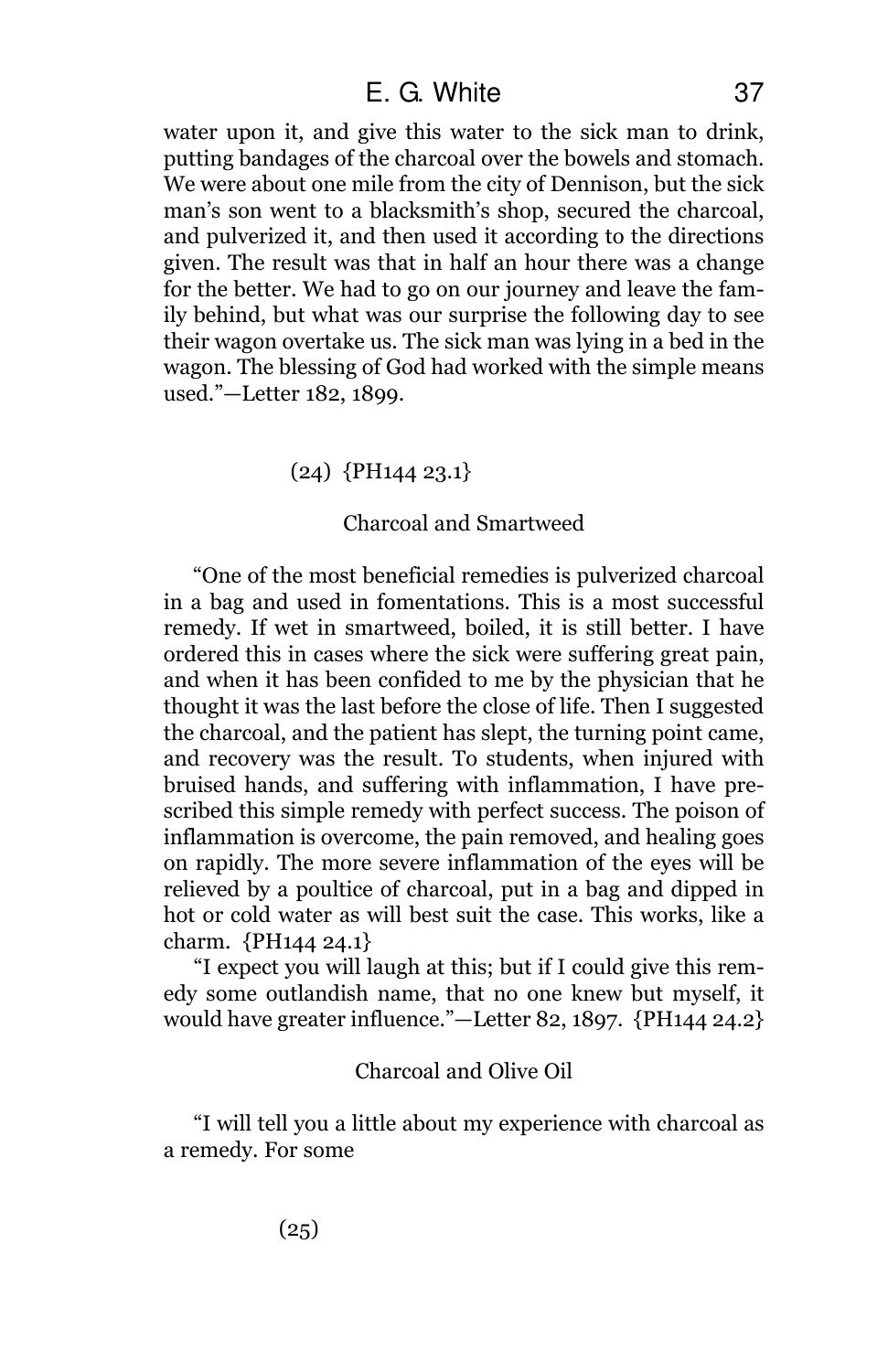forms of indigestion, it is more efficacious than drugs. A little olive oil into which some of this powder has been stirred, tends to cleanse and heal. I find it is excellent. . . .  ${PH144\ 24.3}$ 

"Always study and teach the use of the simplest remedies, and the special blessing of the Lord may be expected to follow the use of these means which are within the reach of the common people."—Letter 100, 1903. {PH144 25.1}

Pine, Cedar, and Fir

(15) "Light was given that there is health in the fragrance of the pine, the cedar, and the fir. And there are several other kinds of trees that have medicinal properties that are health promoting."—Letter 95, 1902 (Written June 26, 1902) {PH144 25.2}

The Use of Charcoal for Inflammation Insect Bites, etc.

"On one occasion a physician came to me in great distress. He had been called to attend a young woman who was dangerously ill. She had contracted fever while on the campground and was taken to our school-building, near Melbourne, Australia. But she became so much worse that it was feared she could not live. The physician, Dr. Merritt Kellogg,

(26)

came to me and said, 'Sister White, have you any light for me on this case? If relief cannot be given our sister, she can live but a few hours.' I replied, 'Send to a blacksmith's shop and get some pulverized charcoal; make a poultice of it, and lay it over her stomach and sides.' The doctor hastened away to follow out my instructions. Soon he returned, saying, 'Relief came in less than half an hour after the application of the poultices. She is now having the first natural sleep she has had for days.' {PH144 25.3}

"I have ordered the same treatment for others who were suffering great pain, and it has brought relief, and been the means of saving life. My mother had told me that snake bites and the sting of reptiles and poisonous insects could often be rendered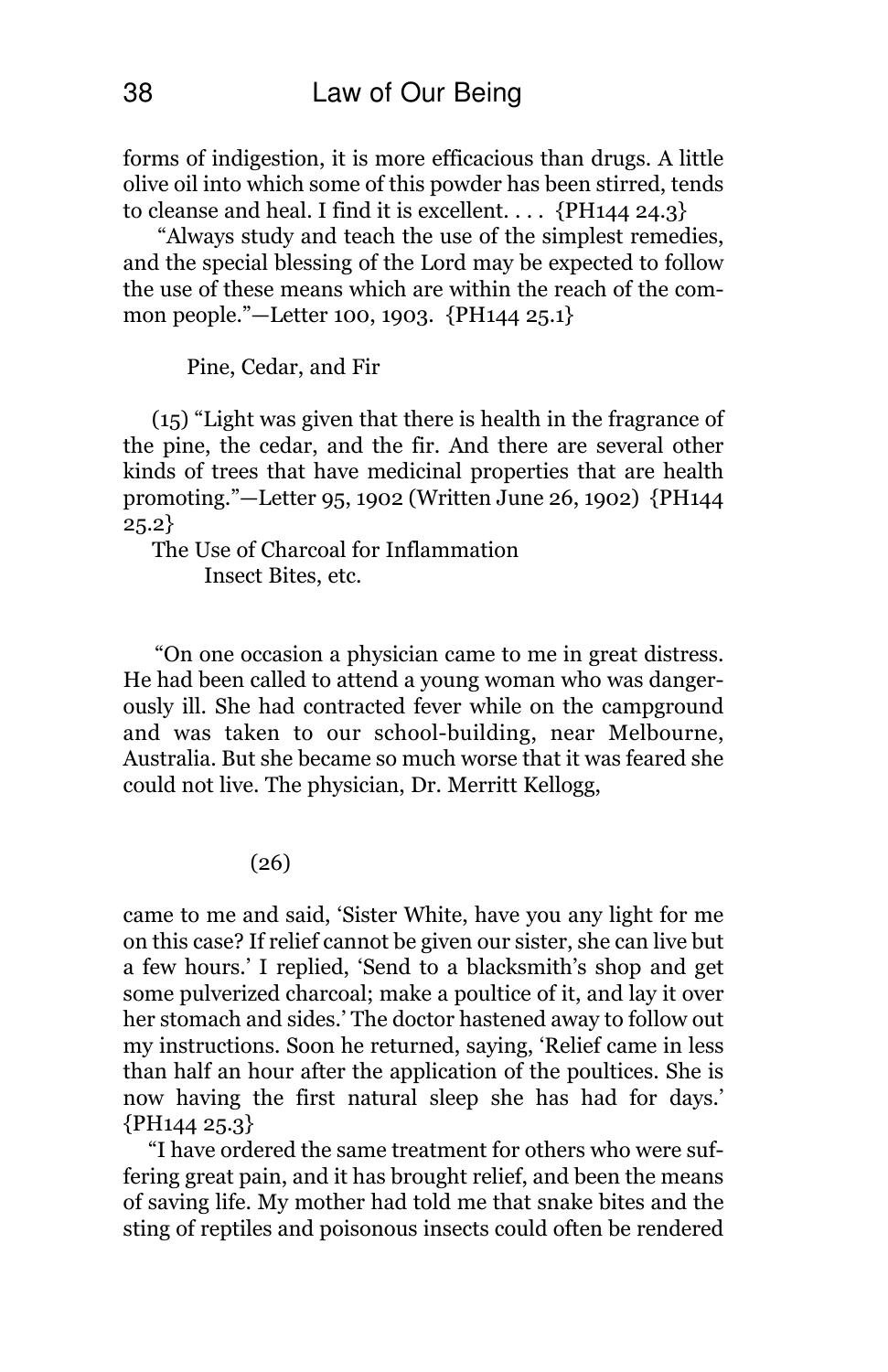harmless by the use of charcoal poultices. When working on the land at Avondale, Australia, the workmen would often bruise their hands and limbs, and this in many cases resulted in such severe inflammation that the worker would have to leave his work for some time. One came to me one day in this condition, with his hand tied in a sling. He was much troubled over the circumstances; for his help was needed in clearing the land. I said to him, 'Go to the place where you have been burning the timber,

# (27)

and get me some charcoal from the eucalyptus tree, and pulverize it, and I will dress your hand.' This was done, and the next morning he reported that the pain was gone. Soon he was ready to return to his work. {PH144 26.1}

"I write these things that you may know that the Lord has not left us without the use of simple remedies which when used will not leave the system in the weakened condition in which the use of drugs so often leave it. We need well trained nurses who can understand how to use the simple remedies that nature provides for restoration to health, and who can teach those who are ignorant of the laws of health how to use these simple but effective cures."—Letter 90, 1908. {PH144 27.1}

"Soon there will be no work done in ministerial lines except medical missionary work." C. H. 533.

### (29) {PH144 27.2}

Drugs Not Recommended: "You are not justified in advocating one school above the others as if it were the only one worthy of respect. Those who vindicate one school of medicine and bitterly condemn another, are actuated by a zeal that is not according to knowledge. With Pharisaic pride some men look down upon others who have received a diploma from the socalled standard school. ... The use of drugs has resulted in far more harm than good, and should our physicians who claim to believe the truth, almost entirely dispense with medicine, and faithfully practice along the line of hygiene, using nature's remedies, far greater success would attend their efforts. There is no need whatever to exalt the method whereby drugs are administered. I know whereof I speak. Brethren of the medical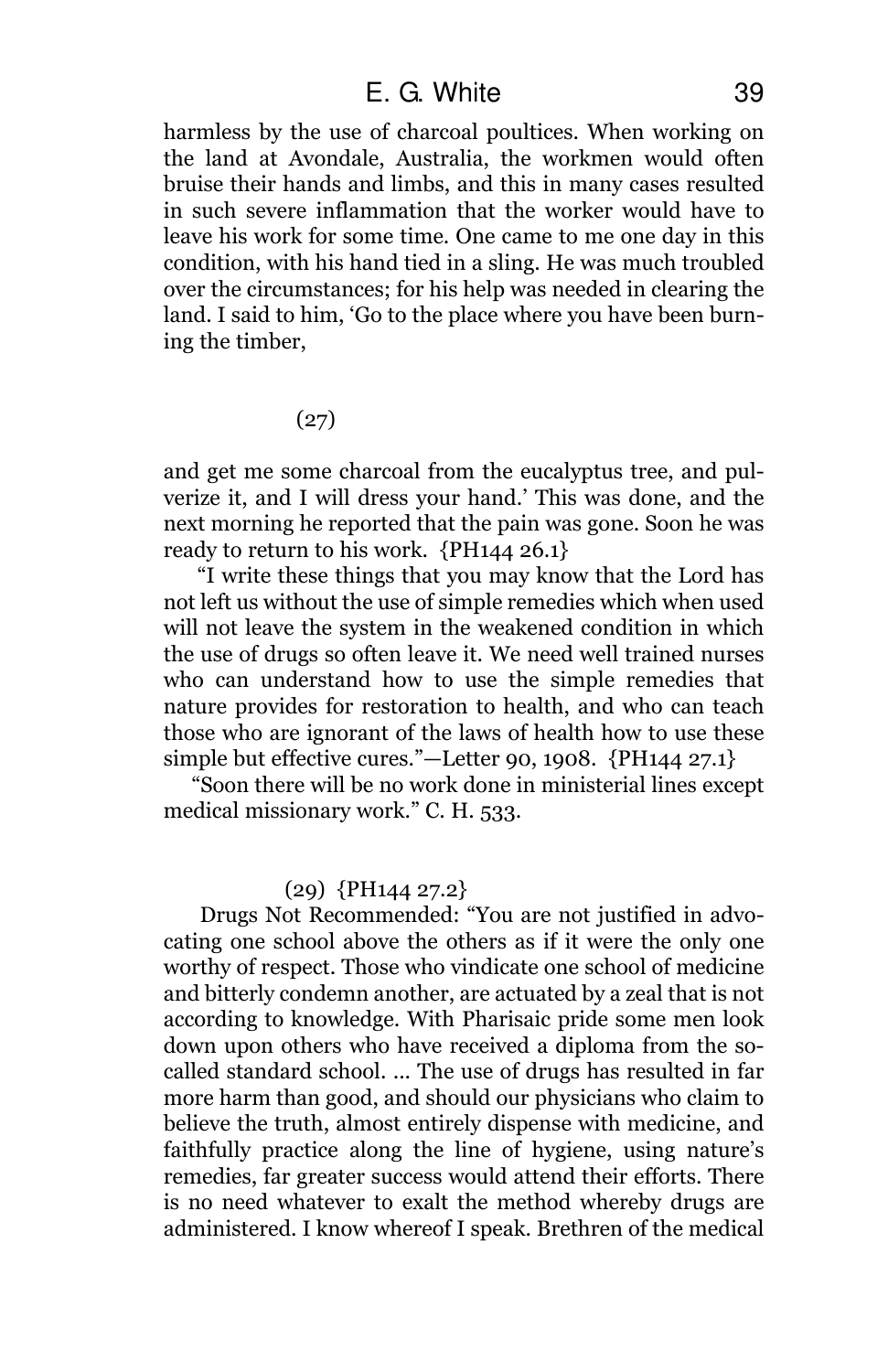profession, I entreat you to think candidly and put away childish things. . . . They resort to drugs when greater skill and knowledge would teach them the more excellent way." Extracts on Medical Work, pages 19-23. Also Loma Linda Messages, page 62, it says: {PH144 29.1}

"The truth for this time, the third angel's message, is to be proclaimed with a loud voice

## (30)

as we approach the great final test. This test must come to the churches in connection with true medical missionary work." We are told that in time of trouble "there will be sick ones, plenty of them, that will need help" so because of the need, but also "for their own sake, they should, while they have opportunity, become intelligent in regard to disease, its causes, prevention and cure, and those who will do this will find a field of labor anywhere." C. H. 506. {PH144 29.2} \*\*\*

MR No. 1481 - Practical Counsel on Home Treatments

(Written March 10, 1897, from "Sunnyside," Cooranbong, N.S.W., to "Dear Brother Semmens.")

I have just sent you a telegram. In a letter written to Brother Lacey, the father of Herbert Lacey, Sister Lacey was describing, I think, the treatment you were giving Brother Lacey—the ice, etc., used to keep down the fever. {20MR 278.1}

I feel that the ice used is a mistake. The light which has been given me in reference to several critical cases has been represented to me as a sick child I had in charge, and in every case the directions given were, Do not apply ice to the head (but cool water); apply hot fomentations (to the bowels, stomach, and liver). This will quell the fever much sooner even than cold. The reaction after the cold applications raised the fever, in the place of killing it. {20MR 278.2}

This direction has been given me again and again. In some cases the ice applications may be warrantable, but in most cases they are not advisable. If the invalid has any vitality, the system will send the blood to where the cold is, and very often the system has no power for this taxation. Brother Herbert has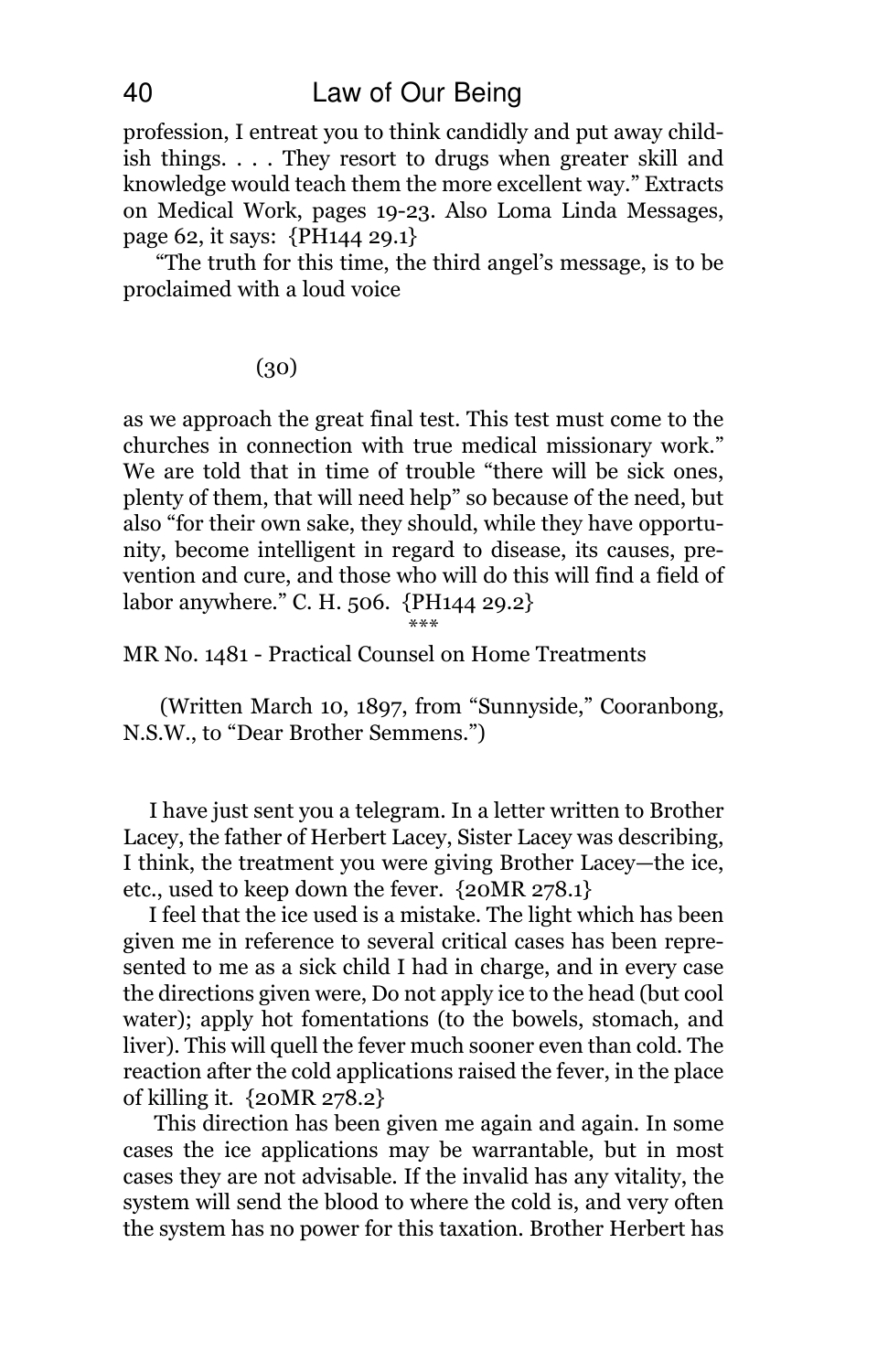# E. G. White 41

low vitality. Some cases may endure this other kind of treatment, but I greatly fear for Brother Lacey, if it is continued. Use hot water; in nine cases out of ten it will do a more successful work than the cold ice would do. {20MR 278.3}

I cannot now write out all the cases I have handled under the light given me of God, but every case has worked favorably. I have given these directions to physicians of repute, those not of our faith and those of our faith, and in every case, even in fevers, they have reported success in treating with hot water in the place of cold water or applications of ice. {20MR 278.4}

My husband and myself were urgently requested to go from Battle Creek to Allegan, in the case of Dr. Lay's wife, to pray for her, for there was little hope of her life. We went about 35 miles. No one had been in her room to see the woman but her husband, Dr. Lay, and the physician in that place. We inquired the reason of her prostration. They said it was hemorrhage from the lungs. My husband inquired, "What are you doing?" Dr. Lay responded, "Putting on cold compresses." {20MR 278.5}

We then told the doctors that they were doing the worst thing for the woman that they could do. They should keep hot water bags to her feet, and hot water bags to her lungs and stomach. The cold water or ice water to the lungs was diverting the

#### -279-

blood from limbs and body to meet the cold application, and another hemorrhage would certainly appear soon. "Why," the doctors said, "this is sensible; why did we not consider, and reason from cause to effect?" {20MR 278.6}

The cold was immediately replaced by hot, and she was much more comfortable. She had been lying [in bed] for three days. They had not dared to move her for fear of hemorrhage. Her clothing was removed the next day, and she began to feel natural. Dr. Lay said, "You have, by your counsel, saved the life of my wife." He was the most grateful man I ever saw. She lived for about twenty years after that sickness. {20MR 279.1}

There was another woman, greatly respected in Allegan, who was full of malaria. She came to the sanitarium for treatment. She had been under treatment two weeks, but received no benefit. One night I dreamed that Dr. Lay came to me with much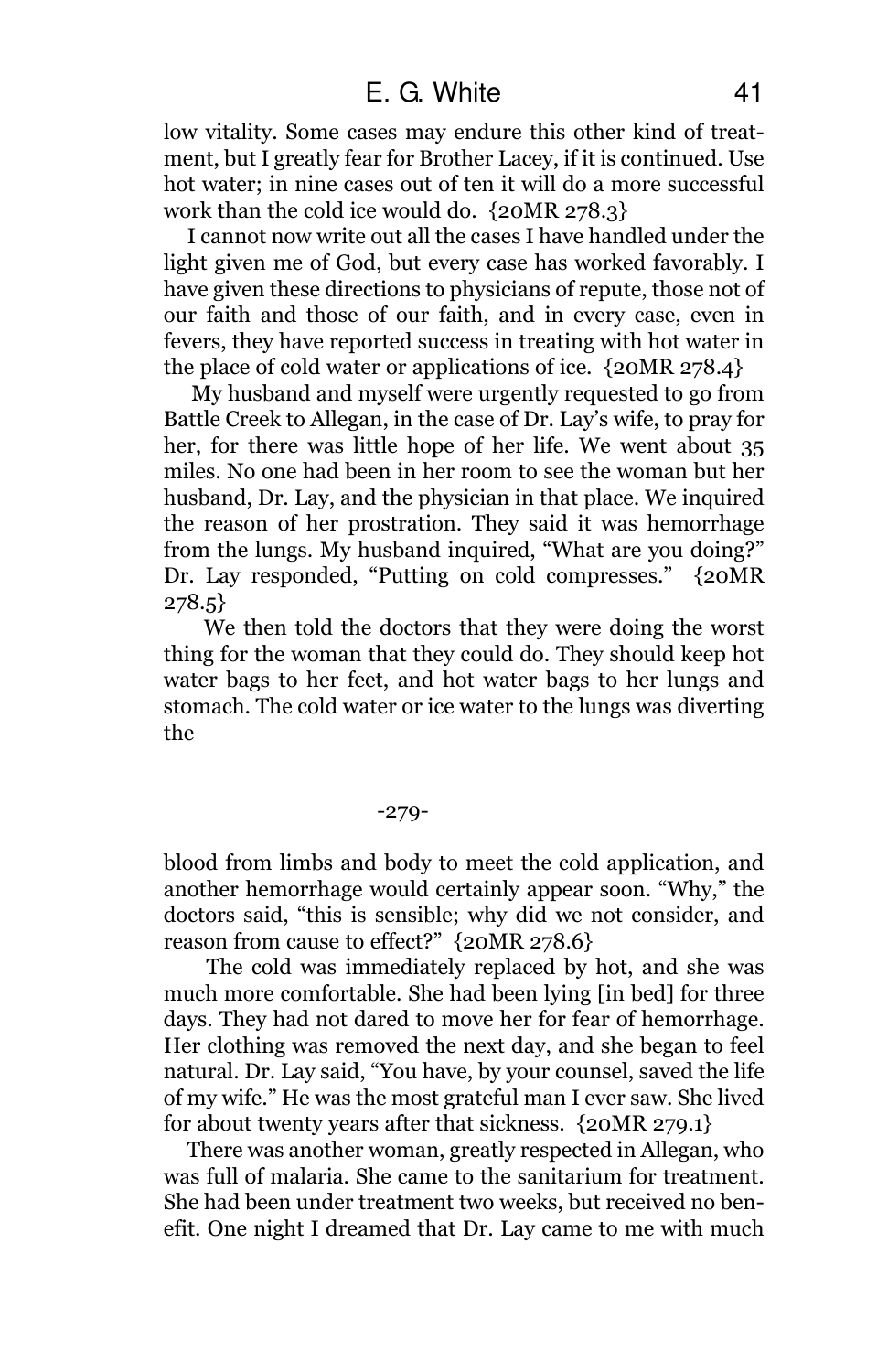perplexity expressed in his countenance. I said, "What is it, Doctor?" He said, "I am put to my wits' end to know what to do in the case of Sister G. She does not improve at all." Said I, "Dr. Lay, what influence would it have on cold tallow to put it in cold or tepid water?" "None at all," he said. "I have no more to say," I said; "a word to the wise is sufficient." {20MR 279.2}

The next day Dr. Lay came to our house, and desired an interview with me. He repeated the words in my dream, and I gave the same answer. I said, "Give her as hot treatment as she can bear." "Why did I not think of this myself?" he said. He acted upon the light given, with perfect success. {20MR 279.3}

We were then living on our farm, 80 miles from Battle Creek. The snow had been very deep, and the rain had set in, and made the water standing in the road a river. Brother Wilson, father of the Brother Wilson now in Tasmania, had been sick, and a telegram was sent for Dr. Lay to come immediately. His father was in a terrible state of erysipelas. The brother of father Wilson came to see me early one morning, and presented the case before me. I said, "I cannot go, Brother Wilson," for Brother King was receiving treatment at our house. He had been kicked by a horse and his skull was broken, and the doctor would not trust him in anyone's hands but my husband's and myself, for he said that there was only one chance out of a hundred for his life. The crisis had now come, and we could not leave him. {20MR 279.4}

I said, "Brother Wilson, I had a dream last night. I was taking care of a sick child. Its head was swollen enormously, and the child was unconscious. Some were saying, "Put cold water on its head." One came in and stood by the bed, and said: "This is a critical case. Cold water is not the right prescription. Take two

#### -280-

flannel sheets, wet them as hot as you can handle them, and wrap him up in the pack, and put a flannel wet in warm water round his head. Keep this in operation until he manifests sensibility to heat. Work quickly and thoroughly, for you will have no time to lose." {20MR 279.5}

"Now," said I to Brother Wilson, "call at your sister's, get the blankets, and follow directions precisely." He did this, and when he put on the third application, he began to shrink, for he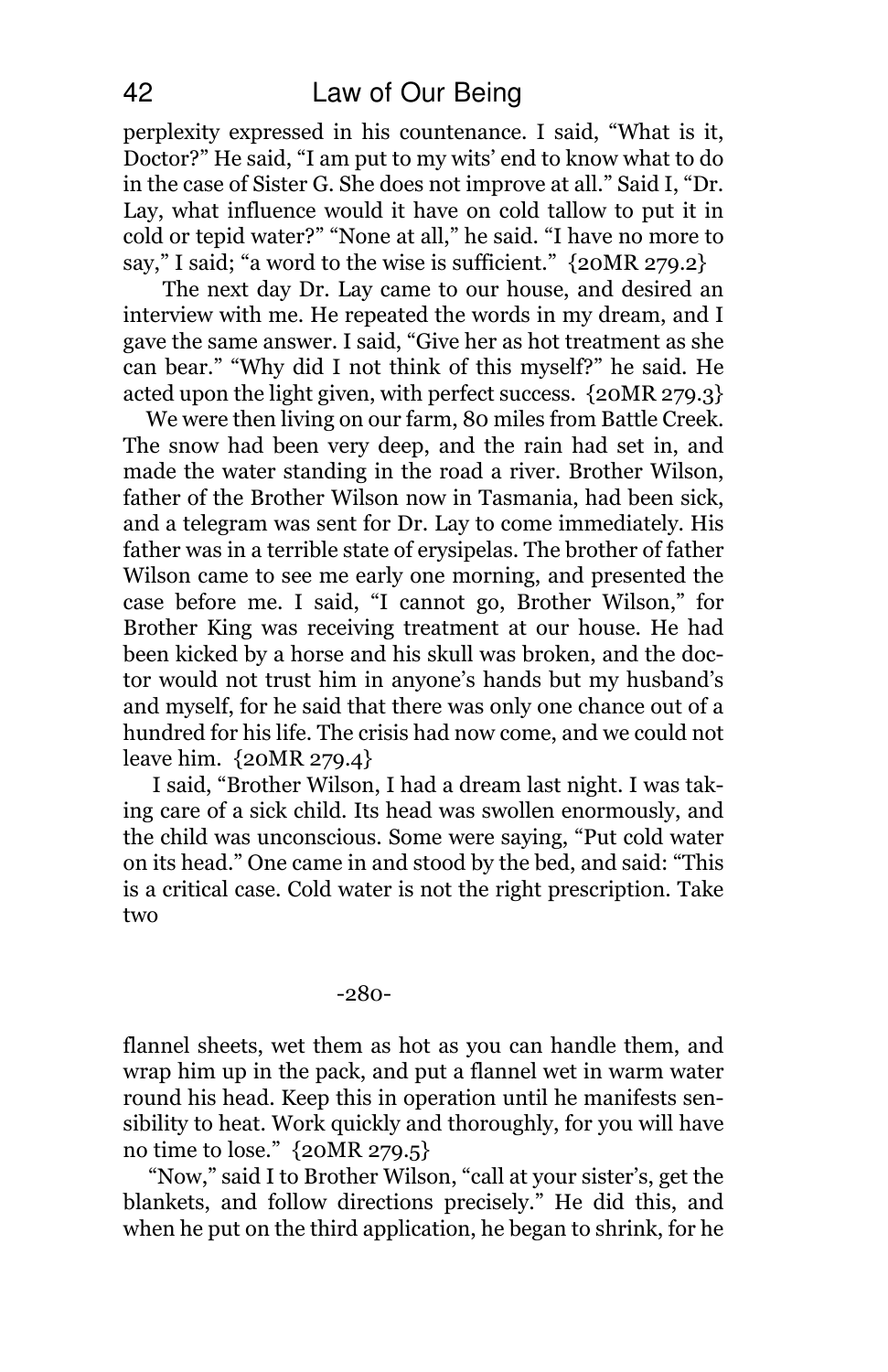was revealing sensibility. Oh, what rejoicing was in that house. The battle was fought and the victory gained before Dr. Lay arrived. {20MR 280.1}

The second or third night I dreamed of having the care of a child that was weak and seemed unable to rally. I thought the same physician stood by the cradle and said, "Have you any wine in the house? Beat up a raw egg, and give it to the child with grape wine, three times each day. He will rally." Dr. Lay came the next morning, and said he must return to the sanitarium the next morning, that the erysipelas was conquered but that he was extremely weak. "I am perplexed to know what to do." I told him my dream, and he went immediately and gave him the strengthening potion. He gained strength rapidly. This occurred when Willie was about twelve years old. {20MR 280.2}

I might present case after case of a similar character. When I have taken treatment at the sanitarium, Dr. Kellogg has always told the head nurses to allow Sister White to prescribe her own treatment. They used to give me cold (ice) applications to my head, but it was always an injury to me, and I changed them to warm applications to the spine and head, and to the eyes hot salt water fomentations, but seldom ever cold. I have had inflammation to the eyes, but hot applications were used, and with good success. {20MR 280.3}

I send you at this time pulverized charcoal. Let him drink the water after it has stood a while to extract the virtue. This should be cold when used. When used for fomentations over the bowels, the coal should be put into a bag, sewed up, and dipped in hot water. It will serve several times. Have two bags; use one and then the other. {20MR 280.4}

I send this to you by Sara. Let her stand by your side and help you share the responsibility in the most critical period. Herbert Lacey is a man of value, a man the Lord loves. The enemy must not come in and take him away. We are praying for you and for him, that you may be guided aright and that you may have the help of the great Physician.  ${20MR 280.5}$ 

Sara is not much pleased to go. Make it as pleasant for her as you can. We shall miss her here, but for a few days I consent for her to go to you. Counsel together, and Sara will help you. She has tried to vindicate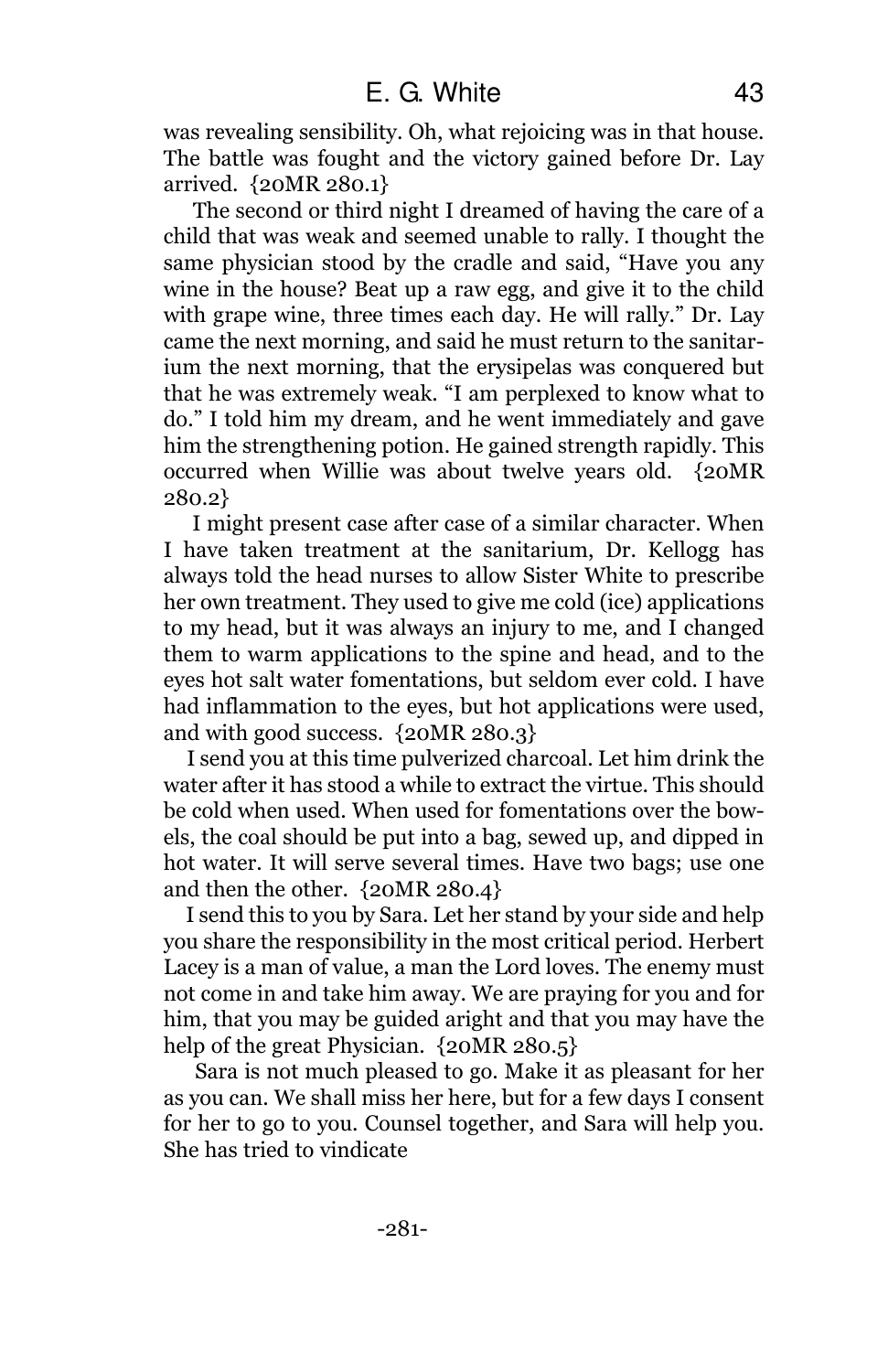cold and ice water treatment, but I differ with her. There is not strength in that frail body now to bear any such heroic treatment. Oh, how my heart yearns over Herbert Lacey. He is precious in the sight of the Lord, and we must not fail to do everything in our power for him. {20MR 280.6}

I have given you the light God has given me, and I consider that it is light. I sent the telegram because I did not then expect that Sara would go to Sydney. May the Lord bless you as a family, is my prayer. {20MR 281.1}

We will make Herbert's case a special subject of prayer. Tell Brother Baker to pray for him. You and your wife pray that the Lord will raise him up to health. In love to you all.—Letter 112a, 1897.

Ellen G. White Estate Silver Spring, Maryland January 11, 1990. Entire Letter. {20MR 281.2} \*\*\*

MR No. 1559 - The Use of Drugs vs Simple Remedies; Ellen White's Diet

(Written August 1, 1897, from "Sunnyside," to Dr. J. H. Kellogg.)

I scarcely know how to write to you. I hoped yesterday evening after the Sabbath to receive the Vancouver mail, but it did not come, and my mail for America must go tomorrow morning. {21MR 289.1}

I have read the manuscript Willie sent me for the book Christian Temperance. I see nothing that I object to except the subject of drug medication. As matters have been opened to me from time to time, as I have been conducted through the rooms of the sick in the sanitarium and out of the sanitarium, I have seen that the physicians of the sanitarium, by practicing drug medication, have lost many cases that need not have died if they had left their drugs out of the sick room. Cases have been lost that had the physicians left off entirely their drug treatment, had they put their wits to work and wisely and persistently used the Lord's own remedies—plenty of air and water the fever cases that have been lost would have recovered. The reckless use of those things that should be discarded has decid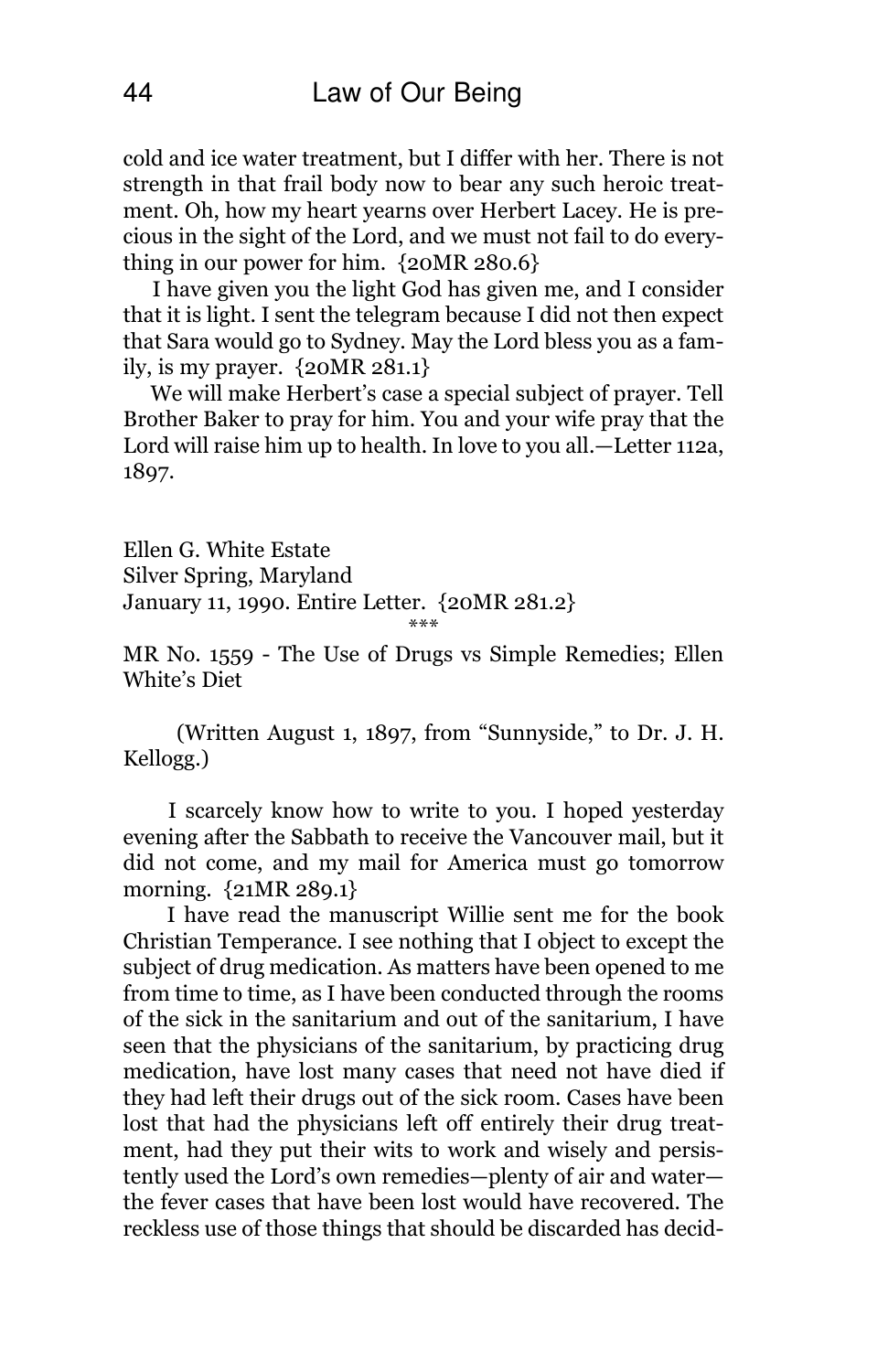ed the case of the sick. {21MR 289.2}

I will not educate or sustain the use of drugs. I try not to speak of these things, but if the book is already out, I shall have to insert something that I may place the truth of the matter before the people. After seeing so much harm done by the administering of drugs, I cannot use them, and cannot testify in their favor. I must be true to the light given me by the Lord. {21MR 289.3}

The treatment we gave when the sanitarium was first established required earnest labor to combat disease. We did not use drug concoctions; we followed hygienic methods. This work was blessed by God. It was a work in which the human instrumentality could cooperate with God in saving life. There should be nothing put into the human system that would leave its baleful influence behind. And to carry out the light on this subject, to practice hygienic treatment, and to educate on altogether different lines of treating the sick, was the reason given me why we should have sanitariums established in various localities. {21MR 289.4}

I have been pained when many students have been encouraged to go to Ann Arbor to receive an education in the use of drugs. The light which I have received has placed an altogether different complexion on

#### -290-

the use made of drugs than is given at Ann Arbor or at the sanitarium. We must become enlightened on these subjects. The intricate names given the medicines are used to cover up the matter, so that none will know what is given them as remedies unless they obtain a dictionary to find out the meaning of these names. {21MR 289.5}

The Lord has given some simple herbs of the field that at times are beneficial; and if every family were educated in how to use these herbs in case of sickness, much suffering might be prevented, and no doctor need be called. These old fashioned simple herbs, used intelligently, would have recovered many sick who have died under drug medication. {21MR 290.1}

One of the most beneficial remedies is pulverized charcoal, placed in a bag and used in fomentations. This is a most successful remedy. If wet in smartweed boiled, it is still better. I have ordered this in cases where the sick were suffering great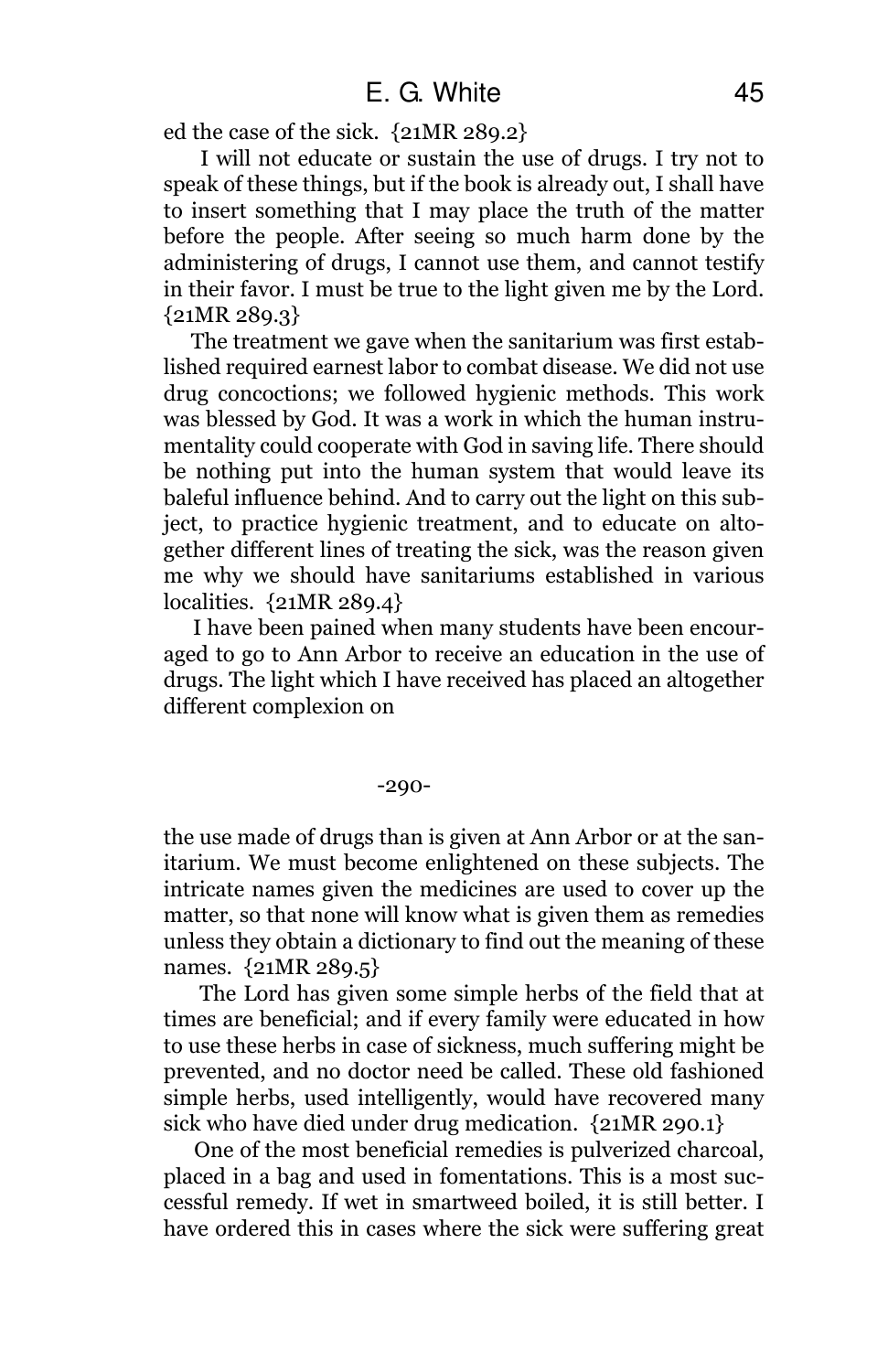pain, and when it has been confided to me by the physician that he thought it was the last before the close of life. Then I suggested the charcoal, and the patient slept, the turning point came, and recovery was the result. {21MR 290.2}

To students when injured with bruised hands and suffering with inflammation, I have prescribed this simple remedy, with perfect success. The poison of inflammation was overcome, the pain removed, and healing went on rapidly. The most severe inflammation of the eyes will be relieved by a poultice of charcoal, put in a bag, and dipped in hot or cold water, as will best suit the case. This works like a charm. {21MR 290.3}

I expect you will laugh at this, but if I could give this remedy some outlandish name that no one knew but myself, it would have greater influence. But Dr. Kellogg, many things have been opened before me that no one but myself is any the wiser for in regard to the management of sickness and disease—the effect of the use of drug medication, the thousands in our work who might have lived if they had not sent for a physician and had let nature work the recovery herself. But the simplest remedies may assist nature, and leave no baleful effects after their use. {21MR 290.4}

I have been studying my own case. I have not applied to any physician since living in this country. I did pay four pounds the first year for electric baths, which did me no good. If indisposed I would just as soon think of calling in a lawyer as a physician. {21MR 290.5}

I have recently left off the use of all liquids, such as homemade coffee, with my meals. I eat my food as dry as possible. The result is excellent. In the morning I take lemon and water. I drink nothing between meals unless it be occasionally some lemon and water. At the table I do not eat many things either. I use dry peas boiled, then strained, then

#### -291-

baked, and canned tomatoes. When fresh, I use the tomatoes uncooked with bread. This is my principal article of food.  ${21MR 290.6}$ 

I write you this because I asked you some questions in reference to the heart. But now, after bringing myself to a very strict diet, I find no special difficulty. When overtaxed, I suffer from exhaustion and inability to breathe. But I think I shall not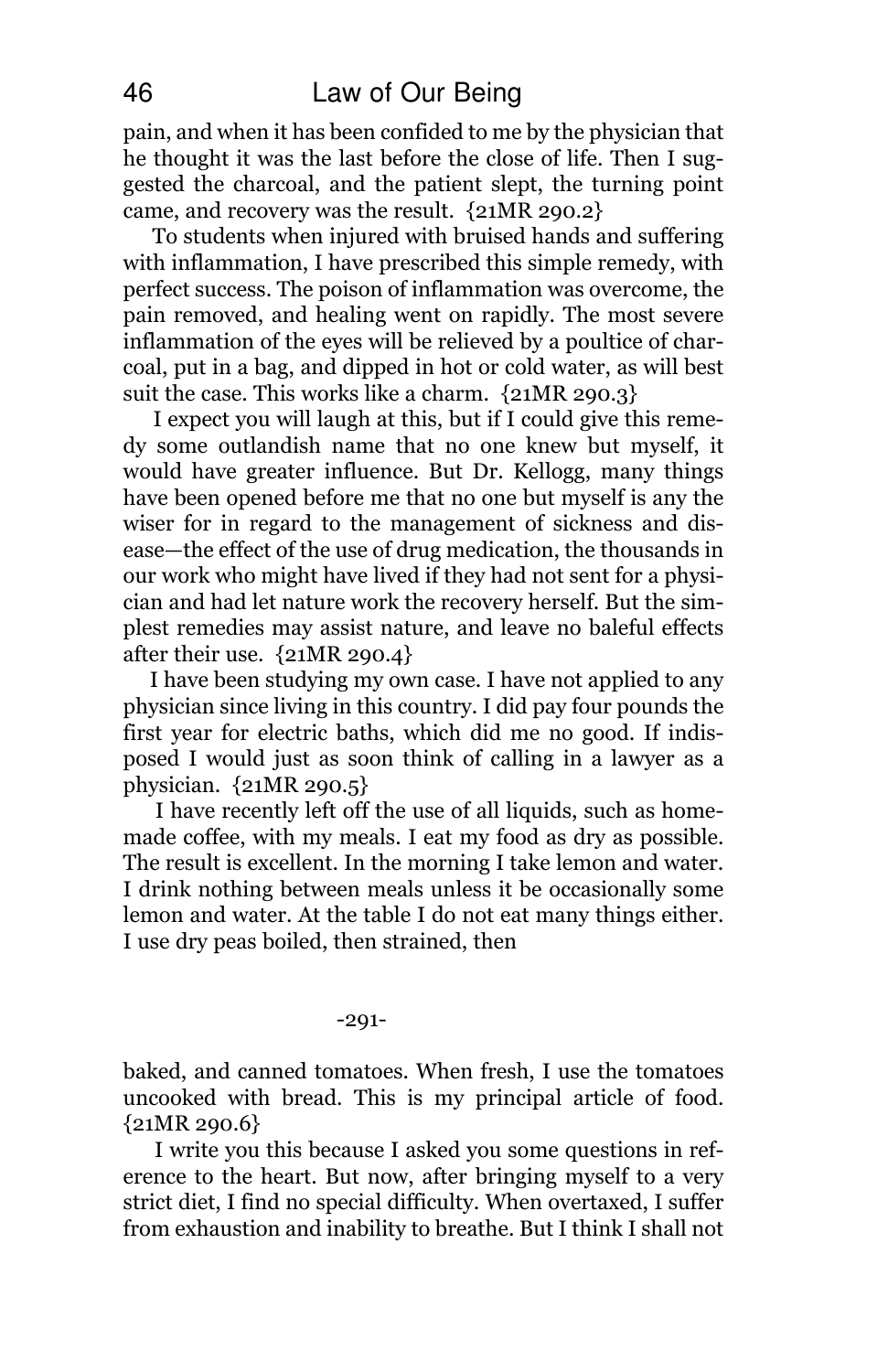die but live to declare the works of the Lord. I adhere strictly to the two meal system, and know this to be a blessing to me. If I could walk much, I would do considerable walking, but my right hip will not admit of this. I am as active upon my feet, in walking about the house and about my premises, as I have been at any period in my life. {21MR 291.1}

But I must close this. I wish to say that I am never troubled with an offensive breath or a bad taste in my mouth. I relish my food. I enjoy apples very much, but good apples are not to be obtained here as in America. A few barrels of Northern Spys, such as we used to have in America, would be a treat. But we cannot procure these here.—Letter 82, 1897.

\*\*\* "At Middletown we met Sister Bonfoey and our little Henry. My child grew feeble. We had used simple herbs, but they had no effect. The neighbors who came in said we could not keep him long, for he would die with consumption. One advised us to use one medicine, another something else. But it did not affect the child favorably. Finally he could take no nourishment. Townsend's Sarsaparilla was recommended as the last resort. We concluded to try it. We could send by a friend to Hartford that day, and must decide in a few moments. I went before the Lord in my room alone, and while praying obtained the evidence that our only source of help was in the Lord. If he did not bless and heal the child, medicine could not save him. {LS80 253.1}

"I there decided to venture the life of the child upon the promises of God. I had a lively sense of his willingness and power to save, and there alone before God exclaimed, 'We will believe, and show to these unbelieving neighbors, who are expecting the death of the child, that there is a God in Israel, whose ear is open to the prayers of his children. We will trust alone in thee.' I felt the power of God to that degree that for a short time I was helpless. My husband opened the door to say to me that the friend was waiting for our decision, and asked, 'Shall we get the Sarsaparilla?' I answered, 'No, tell him we will try the strength of God's promises.' {LS80 253.2}

254

"The neighbors looked upon me with astonishment. They were confident the child would die. That night we anointed him, and my husband prayed for him, laying his hands upon him in the name of the Lord. He looked up with a smile. A light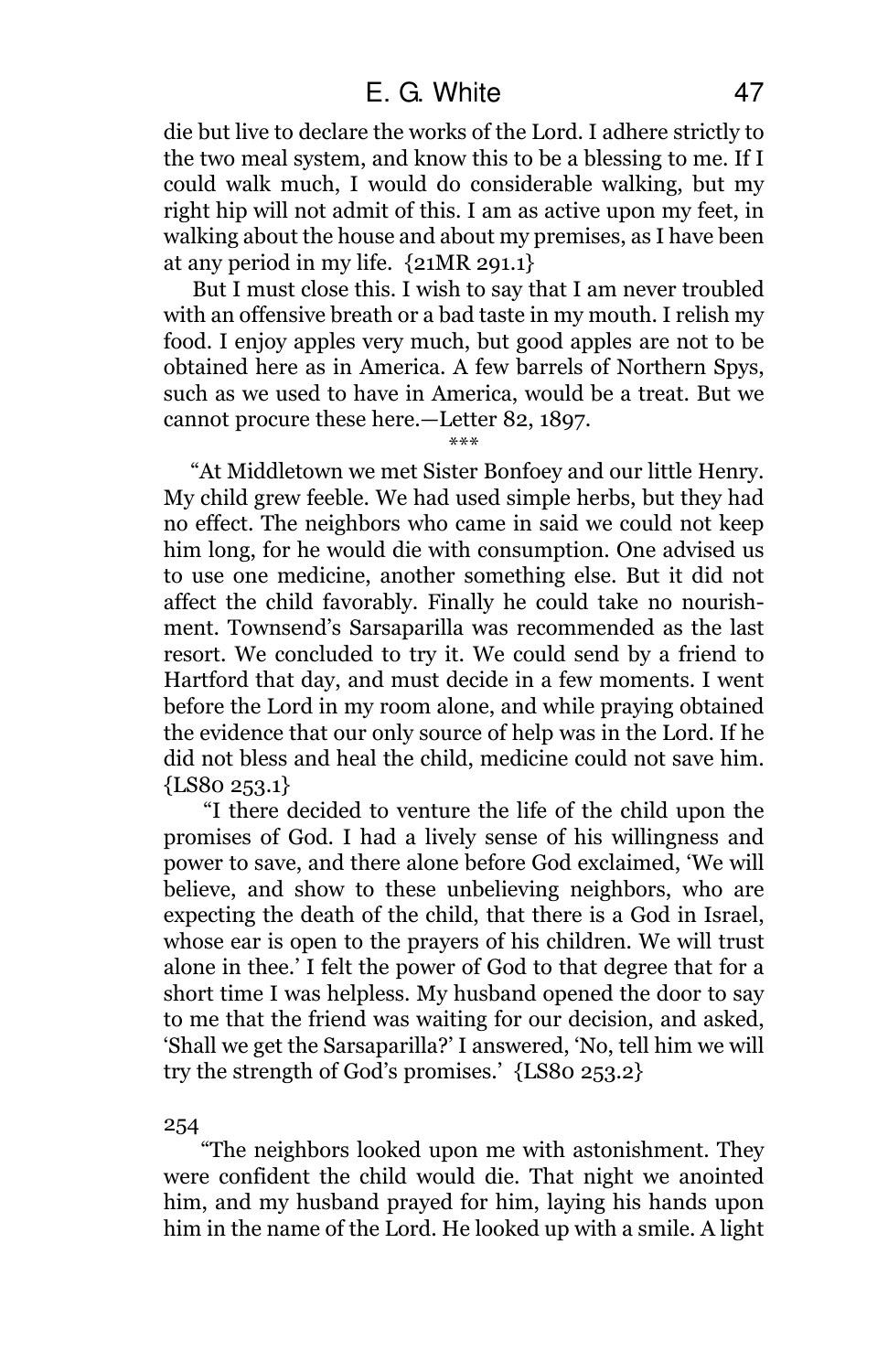seemed to rest upon his features, and we there had the evidence that the Lord had answered our prayers. We gave him no more medicine. He gained strength fast, and the next day could stand upon his feet. {LS80 254.1}

"We were anxious to visit the brethren in Maine, but the sickness of our child had hindered us. We immediately made preparations for our journey. The first day we rode to Hartford. The child seemed very weary, and could not sleep. We again sought unto the Lord, who heard our prayer, and the nerves of the child were quieted; and while we were praying he fell into a sweet sleep and rested undisturbed through the night. The next day we traveled about one hundred and forty miles to the good home of Brother Nichols in Dorchester, Mass. The powers of darkness were again permitted to afflict the child. He would cling to my neck, and then with both hands seem to be fighting off something, crying, No, no, and then again cling with all his strength to me. We could not tell what these strange actions meant, but thought he must see something invisible to us. Satan was unwilling to lose his prey. Was he troubling the child? or were his evil angels by their presence exciting his fears, and causing him to act thus? In our season of prayer that morning we rebuked the power of the enemy, and our child was no more afflicted. We took the boat Portland, but I was very sick, and could not take care of my child. I fainted a number of times. When I grew better my little Henry expressed great joy. He would climb upon the sofa, throw his little arms around 255

my neck, and kiss me many times. He was then one year old.  ${LSSo 254.2}$ 

\*\*\*

Section Twelve - The Prevention of Disease and Its Cure by Rational Methods

Prevention of Disease

The distinction between prevention and cure has not been made sufficiently important. Teach the people that it is better to know how to keep well than how to cure disease. Our physicians should be wise educators, warning all against self-indulgence, showing that abstinence from the things that God has prohibited is the only way to prevent ruin of body and mind. — MS. 99, 1902. {MM 221.1}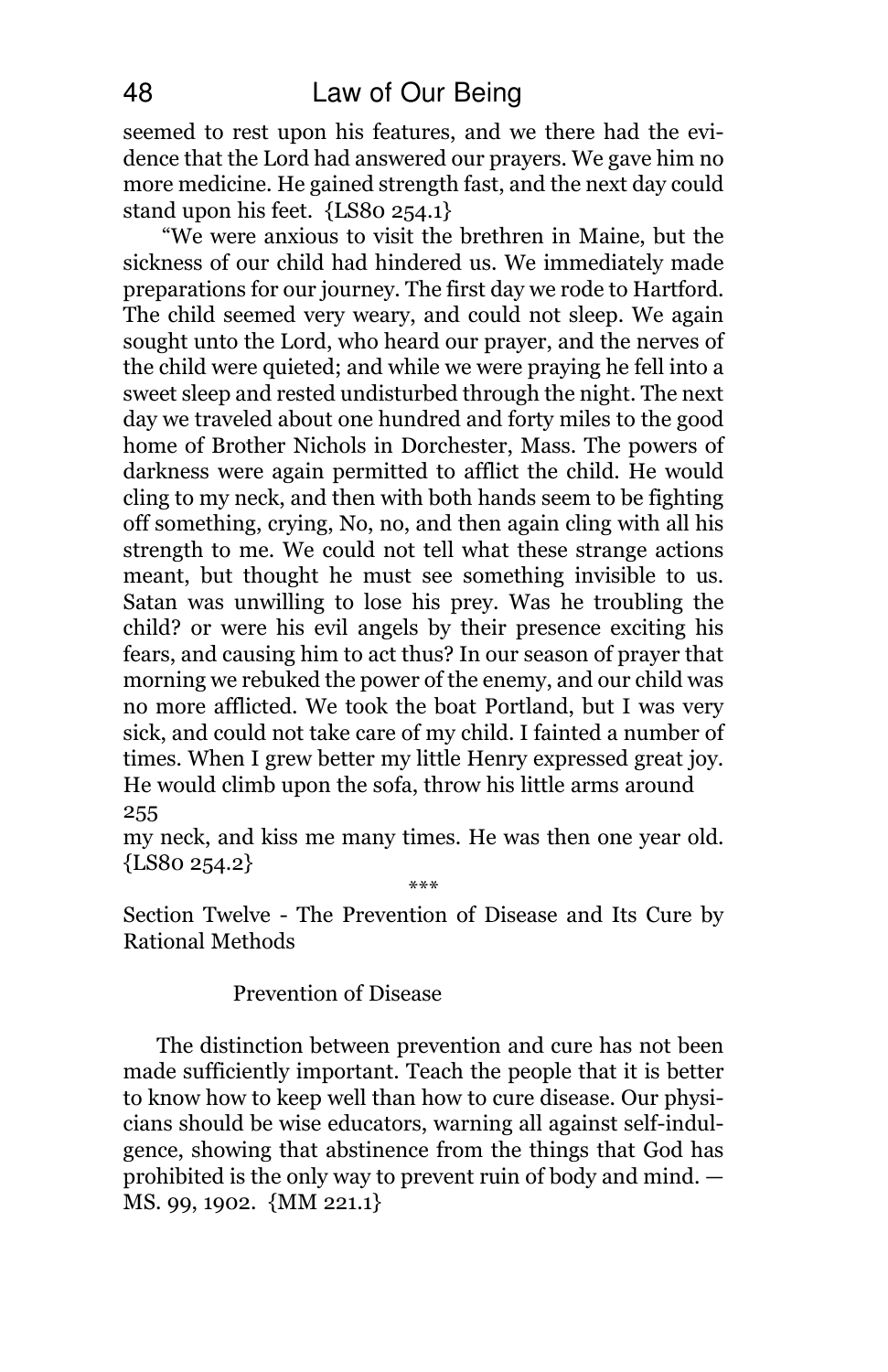## Early Teaching of Physiology

The Creator of man has arranged the living machinery of our bodies. Every function is wonderfully and wisely made. And God has pledged Himself to keep this human machinery in healthful action if the human agent will obey His laws and cooperate with God. Every law governing the human machinery is to be considered just as truly divine in origin, in character, and in importance as the word of God. Every careless, inattentive action, any abuse put upon the Lord's wonderful mechanism by disregarding His specified laws in the human habitation, is a violation of God's law. We may behold and admire the work of God in the natural world, but the human habitation is the most wonderful. {MM 221.2}

From the first dawn of reason the human mind should become intelligent in regard to the physical structure. Here Jehovah has given a specimen of Himself; for man was made in the image of God. It is Satan's determined work to destroy the moral image of God in man. He would make the intelligence of man, his highest, noblest gift, the most destructive agent to pollute with sin everything he touches.—MS. 3, 1897. {MM 221.3}

### Educate the Sick

The first labors of a physician should be to educate the sick and suffering in the very course they should pursue to prevent disease. The greatest good can be done by our trying to enlighten

#### 222

the minds of all we can obtain access to, as to the best course for them to pursue to prevent sickness and suffering, and broken constitutions, and premature death. But those who do not care to undertake work that taxes their physical and mental powers will be ready to prescribe drug medication, which lays a foundation in the human organism for a twofold greater evil than that which they claim to have relieved. {MM 221.4}

A physician who has the moral courage to imperil his reputation in enlightening the understanding by plain facts, in showing the nature of disease and how to prevent it, and the dangerous practice of resorting to drugs, will have an uphill business, but he will live and let live. . . . He will, if a reformer, talk plainly in regard to the false appetites and ruinous self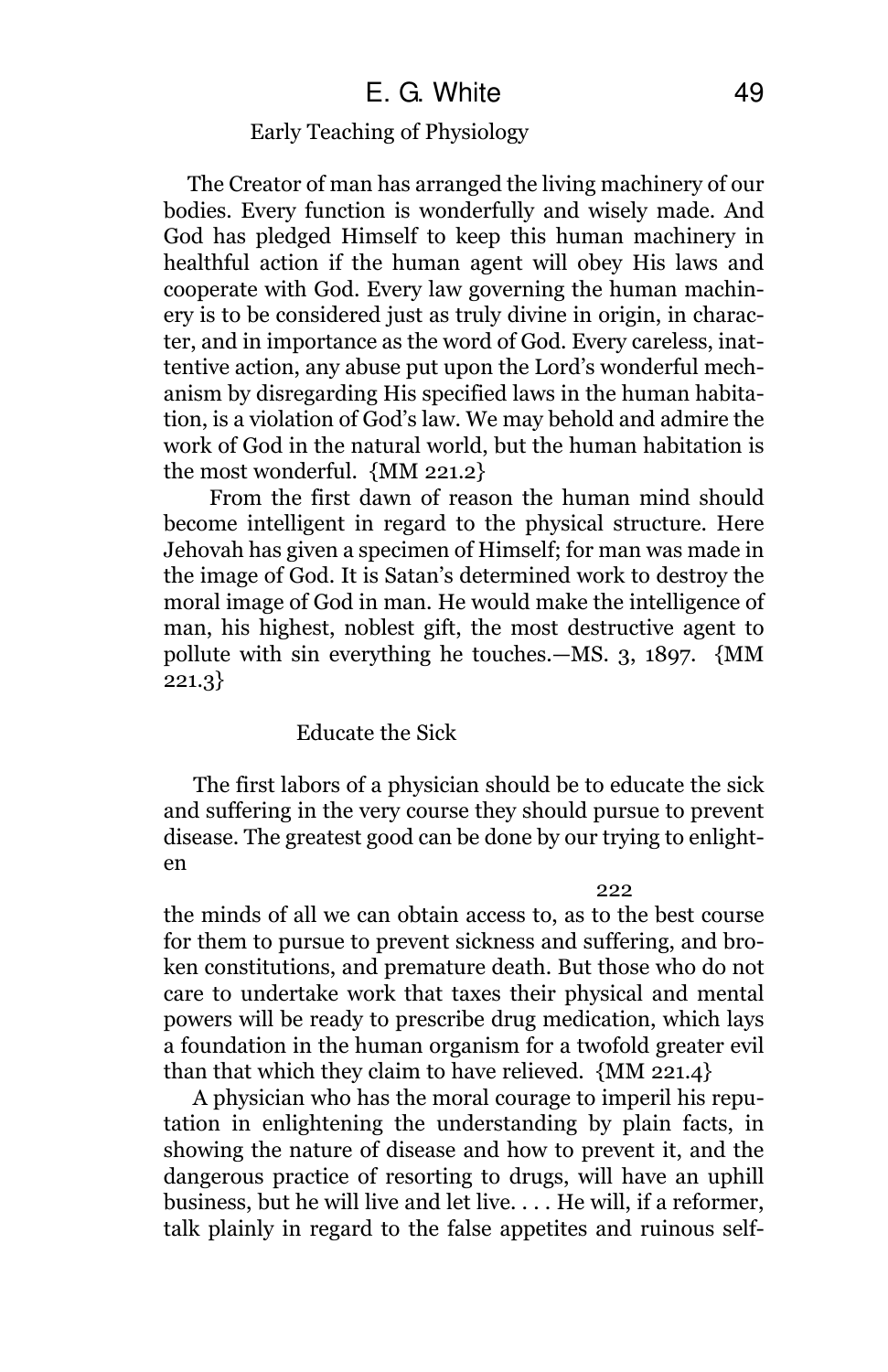indulgence, in dressing, in eating and drinking, in overtaxing to do a large amount of work in a given time, which has a ruinous influence upon the temper, the physical and mental powers. . . . {MM 222.1}

Right and correct habits, intelligently and perseveringly practiced, will be removing the cause for disease, and the strong drugs need not be resorted to. Many go on from step to step with their unnatural indulgences, which is bringing in just as unnatural [a] condition of things as possible. {MM 222.2}

## Stimulants and Narcotics

Diseases of every stripe and type have been brought upon human beings by the use of tea and coffee and the narcotics, opium, and tobacco. These hurtful indulgences must be given up, not only one, but all; for all are hurtful, and ruinous to the physical, mental, and moral powers, and should be discontinued from a health standpoint. The common use of the flesh of dead animals has had a deteriorating influence upon the morals as well as the physical constitution. {MM 222.3}

Ill health in a variety of forms, if effect could be traced to the cause, would reveal the sure result of flesh eating. The disuse of meats, with healthful dishes nicely prepared to take the place of flesh-meats, would place a large number of the sick and suffering ones in a fair way of recovering their health, without the use of drugs. But if the physician encourages a meat-eating diet to his invalid patients, then he will make a necessity for the use of drugs. . . .

223

{MM 222.4}

Drugs always have a tendency to break down and destroy vital forces, and nature becomes so crippled in her efforts that the invalid dies, not because he needed to die, but because nature was outraged. If she had been left alone, she would have put forth her highest efforts to save life and health. Nature wants none of such help as so many claim that they have given her. Lift off the burdens placed upon her, after the customs of the fashion of this age, and you will see in many cases nature will right herself. The use of drugs is not favorable or natural to the laws of life and health. The drug medication gives nature two burdens to bear, in the place of one. She has two serious difficulties to overcome, in the place of one. {MM 223.1}

There is now positive need even with physicians, reformers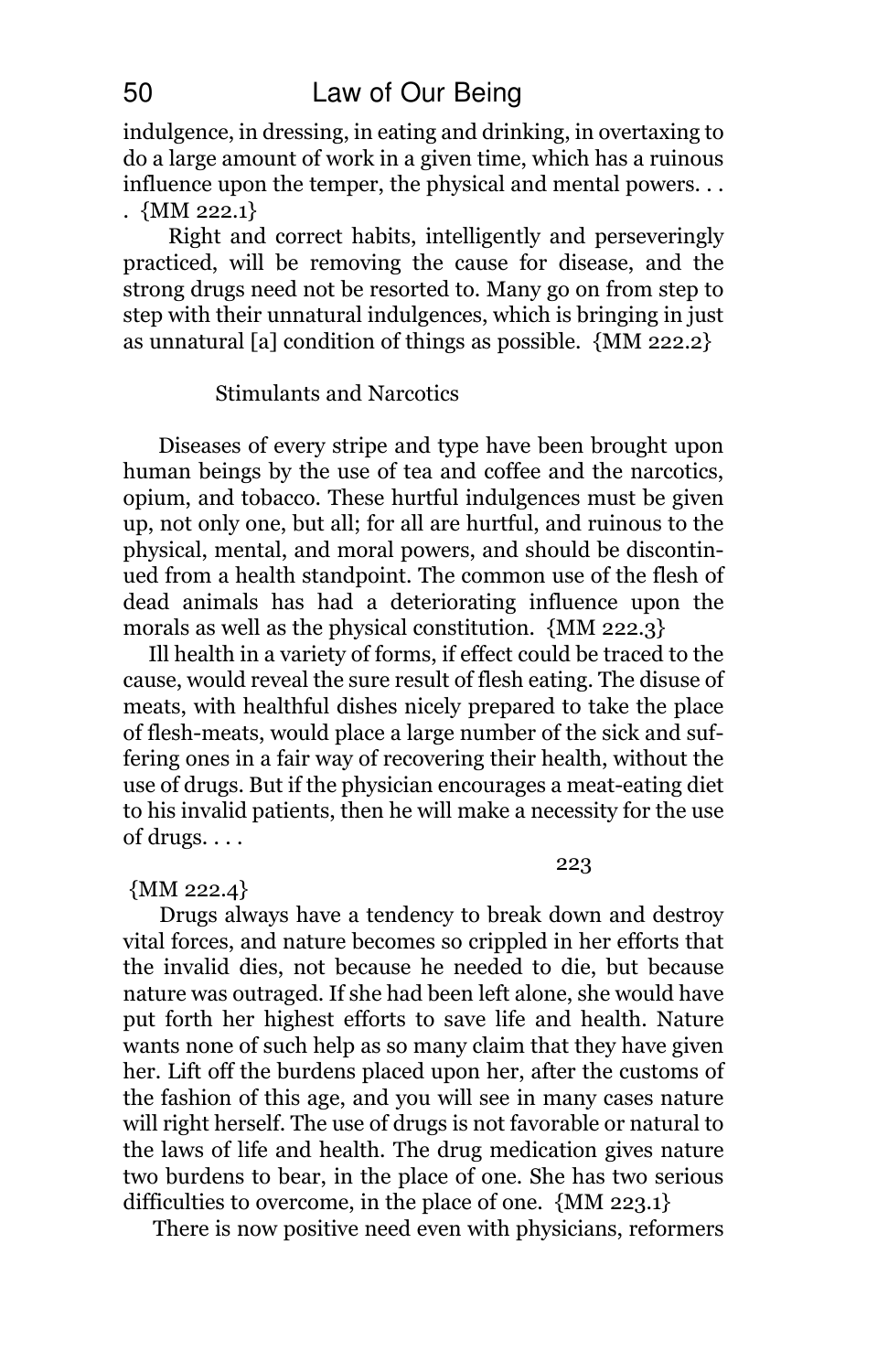in the line of treatment of disease, that greater painstaking effort be made to carry forward and upward the work for themselves, and to interestedly instruct those who look to them for medical skill to ascertain the cause of their infirmities. They should call their attention in a special manner to the laws which God has established, which cannot be violated with impunity. They dwell much on the working of disease, but do not, as a general rule, arouse the attention to the laws which must be sacredly and intelligently obeyed to prevent disease.  ${MM 223.2}$ 

The Physician's Example an Educating Influence

If the physician has not been correct in his dietetic practices, if his own appetite has not been restricted to a plain, wholesome diet, in a large measure discarding the use of the flesh of dead animals, . . . he will as soon educate and discipline the taste and appetite of his patients to love the things that he loves, as to give them the sound principles of health reform. He will prescribe for sick patients flesh-meats, when it is the very worst diet that they can have. It stimulates, but does not give strength. {MM 223.3}

Nature will want some assistance to bring things to their proper condition, which may be found in the simplest remedies, especially in the use of nature's own furnished remedies pure air, and with a precious knowledge of how to breathe; pure water, with a knowledge how to apply it; plenty of sunlight in every room in the house if possible, and with an intelligent knowledge of what advantages are to be gained by its use. All

224

these are powerful in their efficiency, and the patient who has obtained a knowledge of how to eat and dress healthfully may live for comfort, for peace, for health, and will not be prevailed upon to put to his lips drugs, which, in the place of helping nature, paralyzes her powers. If the sick and suffering will do only as well as they know in regard to living out the principles of health reform perseveringly, then they will in nine cases out of ten recover from their ailments. {MM 223.4}

# Obedience to Nature's Laws

The feeble and suffering ones must be educated line upon line, precept upon precept, here a little and there a little, until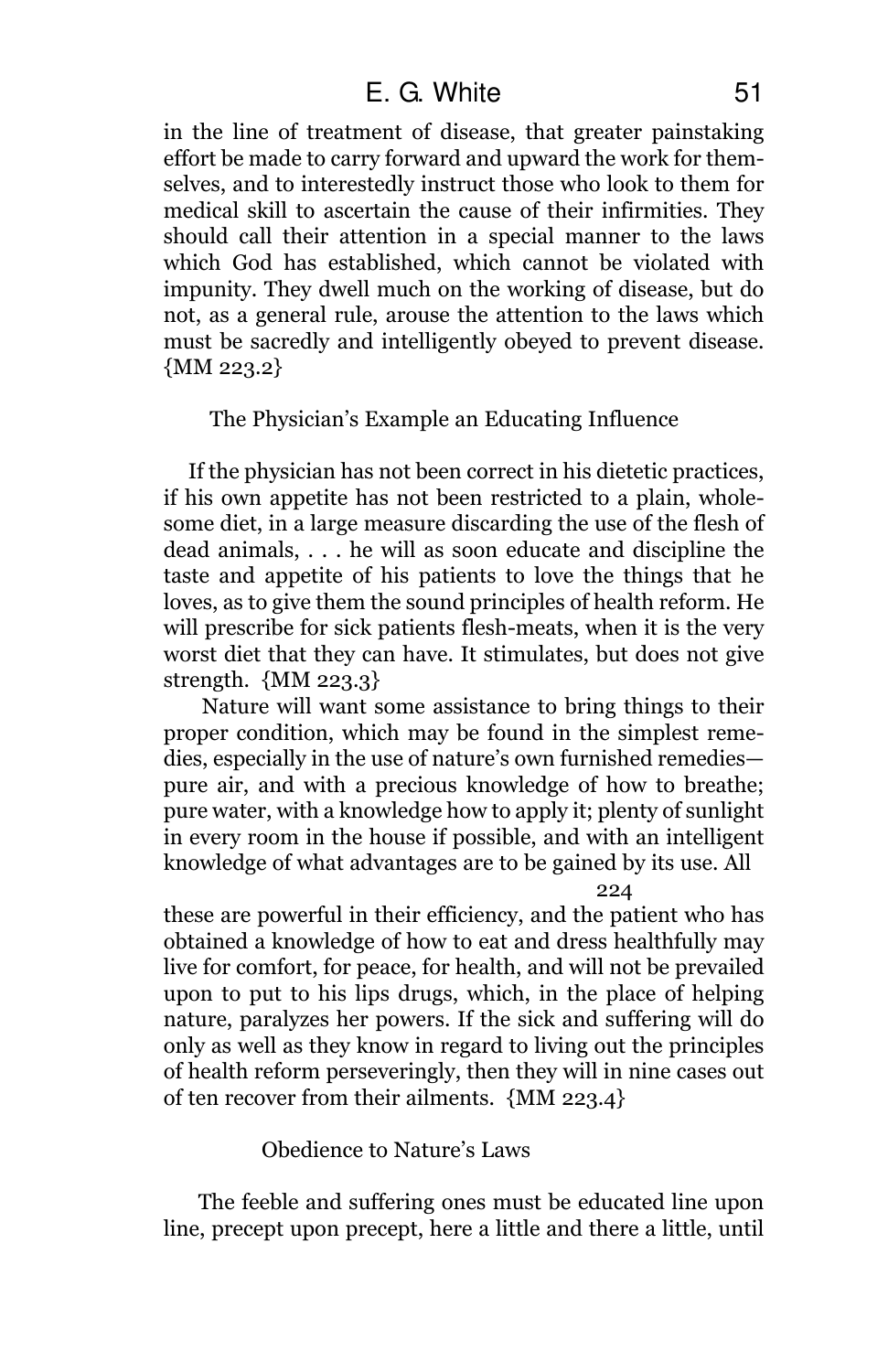# 52 Law of Our Being

they will have respect for and live in obedience to the law that God has made to control the human organism. Those who sin against knowledge and light, and resort to the skill of a physician in administering drugs, will be constantly losing their hold on life. The less there is of drug dosing, the more favorable will be their recovery to health. Drugs, in the place of helping nature, are constantly paralyzing her efforts. . . .  $\{MM\ 224.1\}$ 

They do not inquire into their former habits of eating and drinking, and take special notice of their erroneous habits which have been for many years laying the foundation of disease. Conscientious physicians should be prepared to enlighten those who are ignorant, and should with wisdom make out their prescriptions, prohibiting those things in their diet which he knows to be erroneous. {MM 224.2}

He should plainly state the things which he regards as detrimental to the laws of health, and leave these suffering ones to work conscientiously to do those things for themselves which they can do, and thus place themselves in right relation to the laws of life and health. When from an enlightened conscience they do the very best they know how to do to preserve themselves in health, then in faith they may look to the Great Physician, who is a healer of the body as well as of the soul. {MM 224.3}

We are health reformers. Physicians should have wisdom and experience, and be thorough health reformers. Then they will be constantly educating by precept and example their patients from drugs. For they well know that the use of drugs may produce for the time being favorable results, but will implant

#### 225

in the system that which will cause great difficulties hereafter, which they may never recover from during their lifetime. Nature must have a chance to do her work. Obstructions must be removed and opportunity given her to exert her healing forces, which she will surely do, if every abuse is removed from her and she has a fair chance. {MM 224.4}

Confidence in Nature's Remedies to be Cultivated

The sick should be educated to have confidence in nature's great blessings which God has provided; and the most effective remedies for disease are pure soft water, the blessed God-given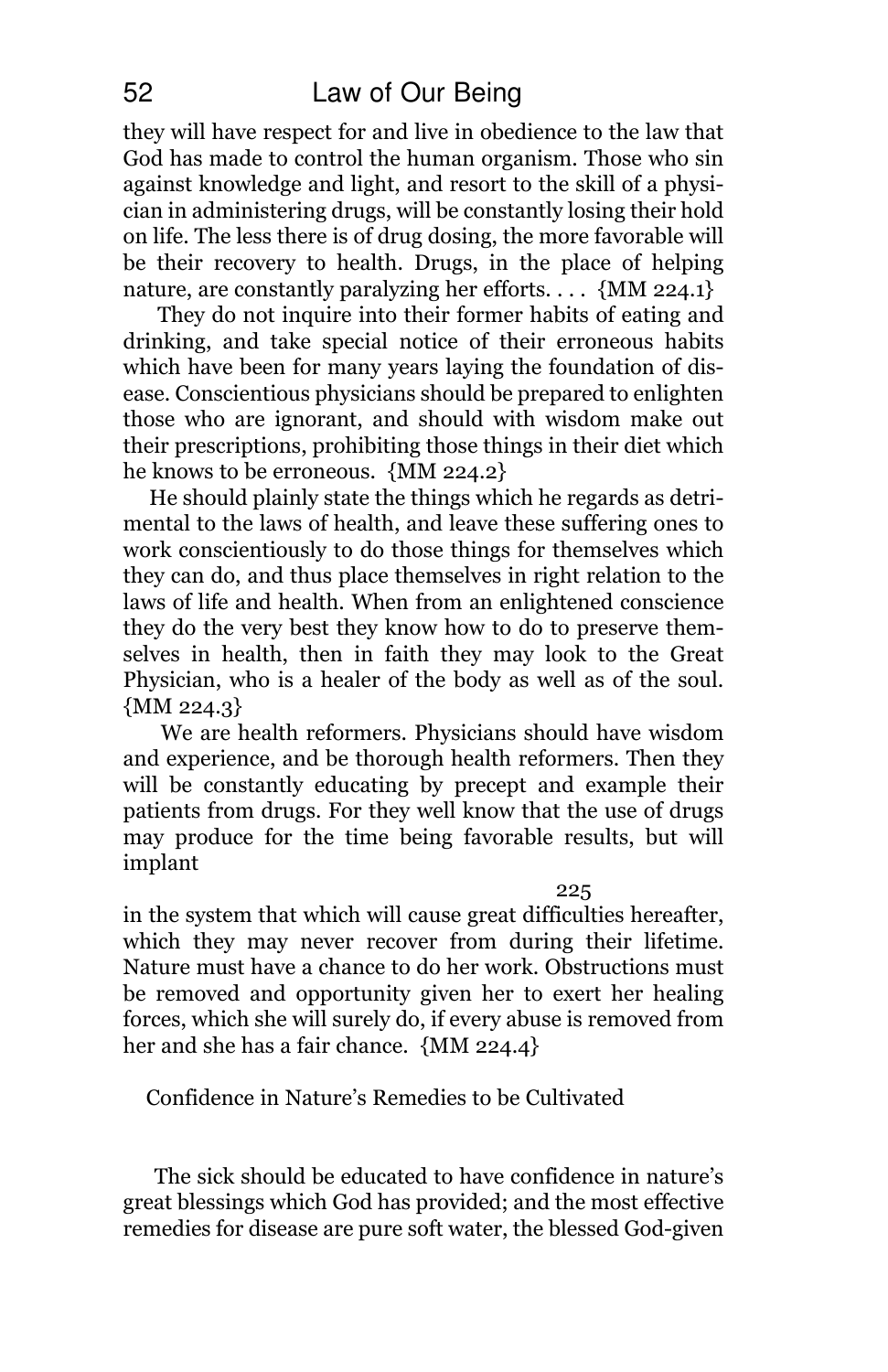sunshine coming into the rooms of the invalids, living outdoors as much as possible, having healthful exercise, eating and drinking foods that are prepared in the most healthful manner.  $\ldots$  {MM 225.1}

There are many, many afflicted in our world with tobacco poison. . . . The physician, if he is not a novice, can trace the effects back to the true cause, but he dares not forbid its use, because he indulges in it himself. Some will in an undecided, halfway manner advise the tobacco users to take less of this narcotic; but they do not say to them, This habit is killing you. They prescribe drugs to cure a disease which is the result of indulging unnatural appetites, and two evils are produced in the place of removing one. {MM 225.2}

Thousands need to be educated patiently, kindly, tenderly, but decidedly, that nine tenths of their complaints are created by their own course of action.  $\ldots$  {MM 225.3}

### Self-indulgence a Cause of Disease

Some have not the moral courage to keep right on in the fear of the Lord. There is even among those who have intelligence in regard to the laws of life and health, a constant selfish indulgence in those things which are injurious to both soul and body. There is intemperance in eating and in the many varieties of food taken at one meal. In the preparation of food there are unhealthful mixtures which ferment in the stomach and cause great distress. And yet these go on, continuing their indulgence, which lays the foundation for numerous difficulties. If these would have self-control, and educate their taste to eat only those things which the abused stomach can and will assimilate, they

#### 226

would save large expense in doctor bills and avoid great sufferings. . . . {MM 225.4}

It is the work of the physician to educate those who are ignorant in regard to these things. There should be training schools to educate nurses and prepare the minds to sense the danger and to see the importance of bringing in skill and tact in the preparation of foods which shall be substituted for the meat diet. This kind of education will pay in the end. Wisdom should be used not to remove meat all at once from those who have been in the habit of using it, but educate the mind to see the importance of the use of healthful food.—MS. 22, 1887. {MM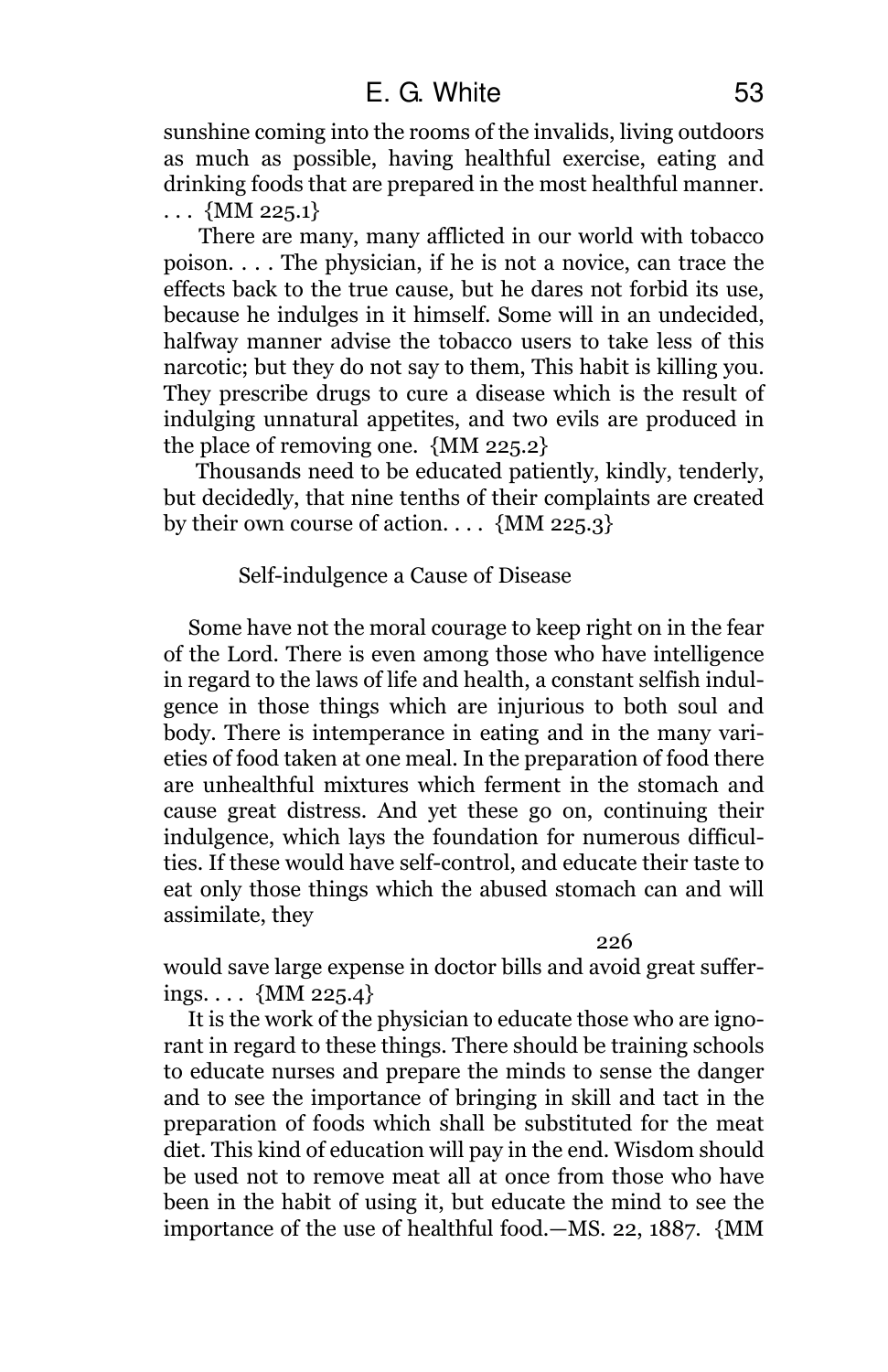$226.1$ 

### The Law of Faith and Works

The grace of God is always reformatory. Every human being is in a school, where he is to learn to give up hurtful practices, and to obtain a knowledge of what he can do for himself. Those who ignore these things, who take no precautions in regard to getting pure air to breathe and pure water to drink, cannot be free from disease. Their systems are defiled and the human structure injured. {MM 226.2}

Such people are careless, reckless, presumptuous, and selfdestroying. Knowledge is strewn along their pathway, but they refuse to gather up the rays of light, saying that they depend on God. But will God do those things that He has left for them to do? Will He supply their neglect? Will He wink at their willing ignorance, and do great things for them, by restoring soul, body, and spirit, while they ignore the most simple agencies, the use of which would bring them their health? While day by day they indulge their appetite by eating that which brings disease, can they expect the Lord to work a miracle to restore them? This is not the Lord's way of working. By doing this, they make the Lord altogether such an one as themselves. Faith and works go together. . . . {MM 226.3}

Let all examine their own hearts, to see if they are not cherishing that which is a positive injury to them, and in the place of opening the door of the heart to let Jesus, the Sun of Righteousness in, are complaining of the dearth of the Spirit of God. Let these search for their idols, and cast them out. Let them cut away every unhealthful indulgence in eating or drinking. Let

227

them bring their daily practice into harmony with nature's laws. By doing, as well as believing, an atmosphere will be created about the soul that will be a savor of life unto life.—MS. 86, 1897. {MM 226.4}

Combat Disease by Simple Methods

Our people should become intelligent in the treatment of sickness without the aid of poisonous drugs. Many should seek to obtain the education that will enable them to combat disease in its varied forms by the most simple methods. Thousands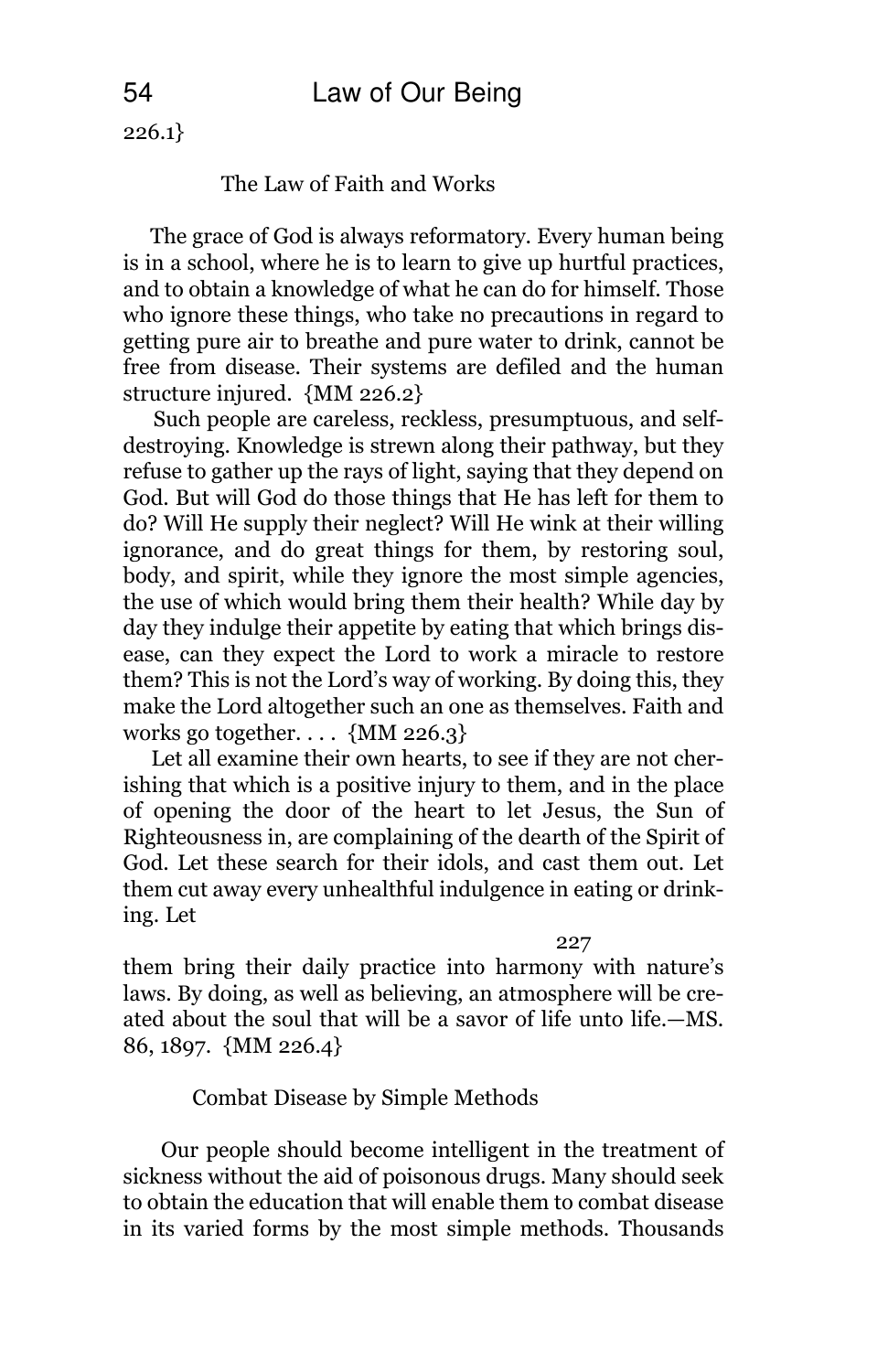# E. G. White 55

have gone down to the grave because of the use of poisonous drugs, who might have been restored to health by simple methods of treatment. Water treatments, wisely and skillfully given, may be the means of saving many lives. {MM 227.1}

Let diligent study be united with careful treatments. Let prayers of faith be offered by the bedside of the sick. Let the sick be encouraged to claim the promises of God for themselves. "Faith is the substance of things hoped for, the evidence of things not seen," Christ Jesus, the Saviour of men, is to be brought into our labors and councils more and more.—MS. 15, 1911. {MM 227.2}

### Hygienic Principles

Our sanitariums are to be conducted on hygienic methods. The light God has given on the subject of disease and its causes needs to be dwelt upon largely; for it is wrong habits in the indulgence of appetite and inattention to the care of the body that tells upon people. Habits of cleanliness, care in regard to that which is introduced into the mouth, should be observed. {MM 227.3}

It is not best to tell patients that flesh-meats shall never be used; but reason and conscience are to be awakened in regard to self-preservation and purity from every perverted appetite. They can learn to relish a diet that is healthful and abstemious, consisting of fruits, grains, and vegetables. {MM 227.4}

### Drug Medication

Drug medication is to be discarded. On this point the conscience of the physician must ever be kept tender and true and clean. The inclination to use poisonous drugs, which kill if they do not cure, needs to be guarded against. Matters have been laid open before me in reference to the use of drugs. Many

228

have been treated with drugs and the result has been death. Our physicians, by practicing drug medication, have lost many cases that need not have died if they had left their drugs out of the sickroom. {MM 227.5}

Fever cases have been lost, when, had the physicians left off entirely their drug treatment, had they put their wits to work and wisely and persistently used the Lord's own remedies, plenty of air and water, the patients would have recovered. The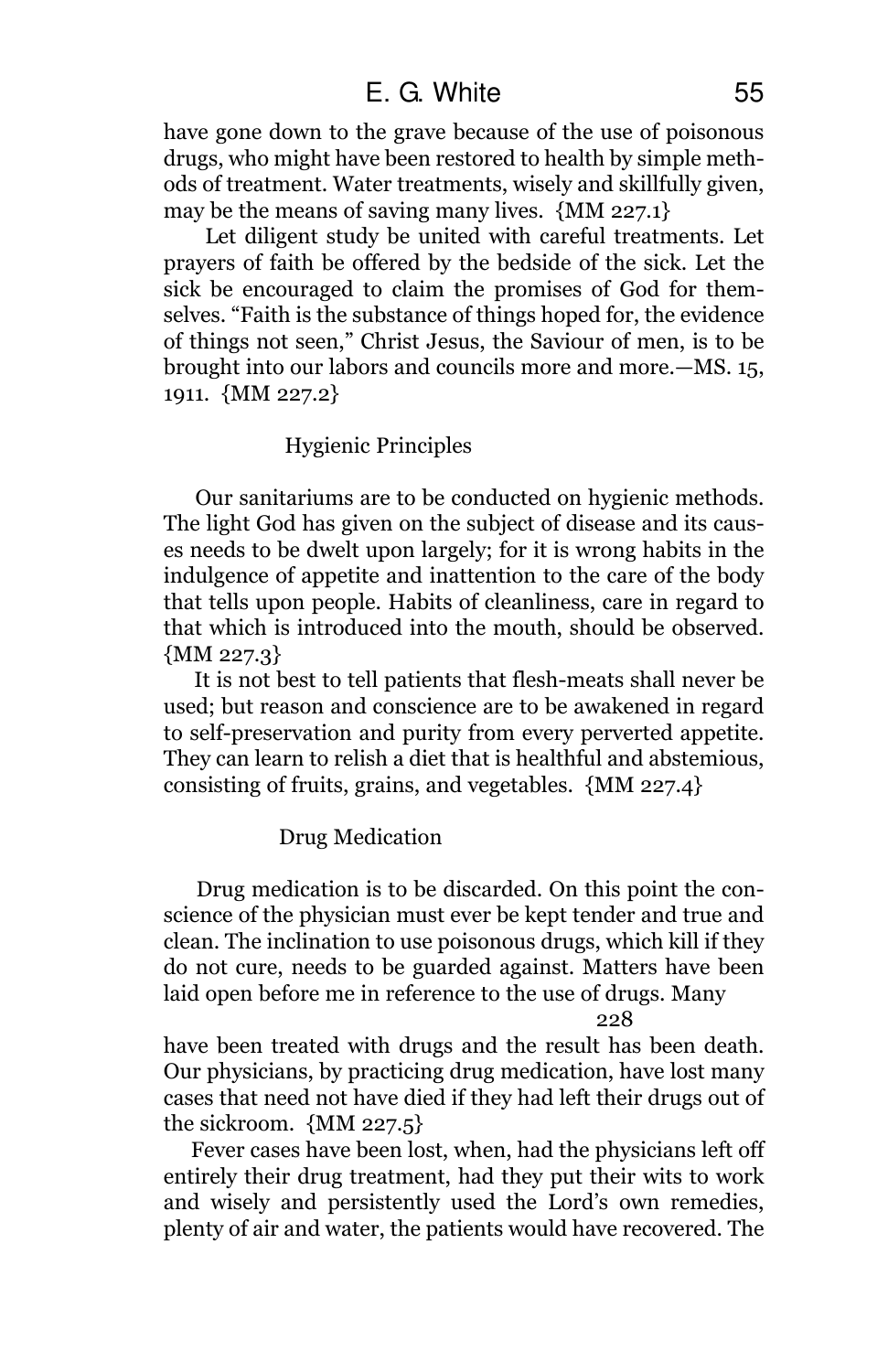reckless use of these things that should be discarded has decided the case of the sick. {MM 228.1}

Experimenting in drugs is a very expensive business. Paralysis of the brain and tongue is often the result, and the victims die an unnatural death, when, if they had been treated perseveringly, with unwearied, unrelaxed diligence with hot and cold water, hot compresses, packs, and dripping sheet, they would be alive today. {MM 228.2}

Nothing should be put into the human system that will leave a baleful influence behind. And to carry out the light on this subject, to practice hygienic treatment, is the reason which has been given me for establishing sanitariums in various localities. {MM 228.3}

I have been pained when many students have been encouraged to go where they would receive an education in the use of drugs. The light I have received on the subject of drugs is altogether different from the use made of them at these schools or at the sanitariums. We must become enlightened on these subjects. {MM 228.4}

The intricate names given medicines are used to cover up the matter, so that none will know what is given them as remedies unless they consult a dictionary.  $\dots$  {MM 228.5}

Patients are to be supplied with good, wholesome food; total abstinence from all intoxicating drinks is to be observed; drugs are to be discarded, and rational methods of treatment followed. The patients must not be given alcohol, tea, coffee, or drugs; for these always leave traces of evil behind them. By observing these rules, many who have been given up by the physicians may be restored to health. {MM 228.6}

In this work the human and divine instrumentalities can cooperate in saving life, and God will add His blessing. Many suffering ones not of our faith will come to our institutions to

229

receive treatment. Those whose health has been ruined by sinful indulgence, and who have been treated by physicians till the drugs administered have no effect, will come; and they will be benefited. {MM 228.7}

The Lord will bless institutions conducted in accordance with His plans. He will cooperate with every physician who faithfully and conscientiously engages in this work. He will enter the rooms of the sick. He will give wisdom to the nurses. —MS. 162, 1897. {MM 229.1}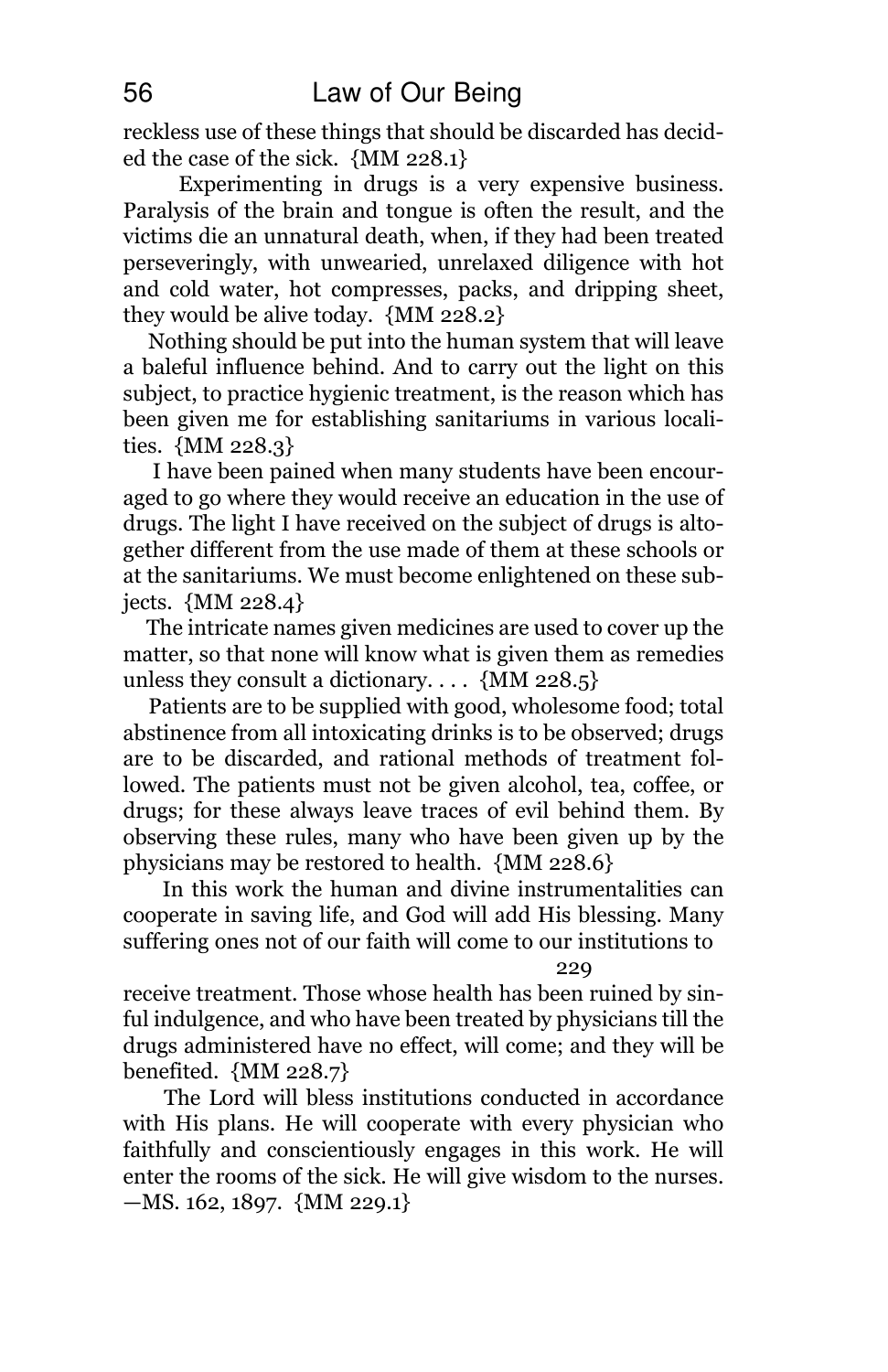### Seeds of Death

When you understand physiology in its truest sense, your drug bills will be very much smaller, and finally you will cease to deal out drugs at all. The physician who depends upon drug medication in his practice shows that he does not understand the delicate machinery of the human organism. He is introducing into the system a seed crop that will never lose its destroying properties throughout the lifetime. I tell you this because I dare not withhold it. Christ paid too much for man's redemption to have his body so ruthlessly treated as it has been by drug medication. {MM 229.2}

Years ago the Lord revealed to me that institutions should be established for treating the sick without drugs. Man is God's property, and the ruin that has been made of the living habitation, the suffering caused by the seeds of death sown in the human system, are an offense to God.—Letter 73, 1896. {MM 229.3}

#### Thousands Might Recover

Thousands who are afflicted might recover their health if, instead of depending upon the drugstore for their life, they would discard all drugs and live simply, without using tea, coffee, liquor, or spices, which irritate the stomach and leave it weak, unable to digest even simple food without stimulation. The Lord is willing to let His light shine forth in clear, distinct rays to all who are weak and feeble. {MM 229.4}

Vegetables, fruits, and grains should compose our diet. Not an ounce of flesh-meat should enter our stomachs. The eating of flesh is unnatural. We are to return to God's original purpose in the creation of man.—MS. 115, 1903.

{MM 229.5}

230

#### What We Can Do for Ourselves

In regard to that which we can do for ourselves: There is a point that requires careful, thoughtful consideration. I must become acquainted with myself. I must be a learner always as to how to take care of this building, the body God has given me, that I may preserve it in the very best condition of health. I must eat those things which will be for my very best good phys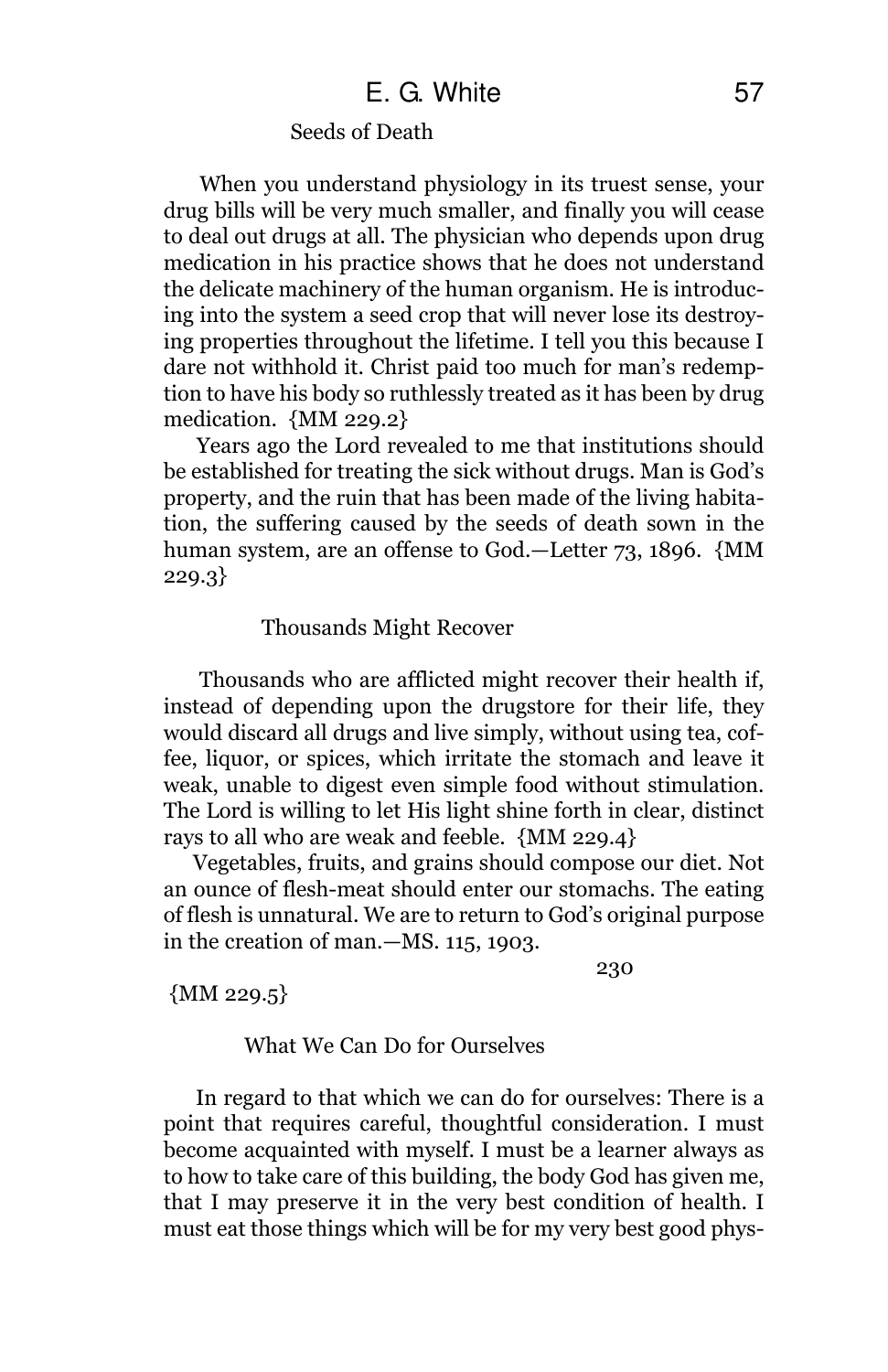ically, and I must take special care to have my clothing such as will conduce to a healthful circulation of the blood. I must not deprive myself of exercise and air. I must get all the sunlight that it is possible for me to obtain. I must have wisdom to be a faithful guardian of my body.  $\{MM 230.1\}$ 

I should do a very unwise thing to enter a cool room when in a perspiration; I should show myself an unwise steward to allow myself to sit in a draft and thus expose myself so as to take cold. I should be unwise to sit with cold feet and limbs and thus drive back the blood from the extremities to the brain or internal organs. I should always protect my feet in damp weather. I should eat regularly of the most healthful food which will make the best quality of blood, and I should not work intemperately if it is in my power to avoid doing so. And when I violate the laws God has established in my being, I am to repent and reform, and place myself in the most favorable condition under the doctors God has provided—pure air, pure water, and the healing, precious sunlight. {MM 230.2}

### Presumption and Indolence

If we neglect to do that which is within the reach of nearly every family, and ask the Lord to relieve pain when we are too indolent to make use of these remedies within our power, it is simply presumption. The Lord expects us to work in order that we may obtain food. He does not propose that we shall gather the harvest unless we break the sod, till the soil, and cultivate the produce. Then God sends the rain and the sunshine and the clouds to cause vegetation to flourish. God works and man cooperates with God. Then there is seedtime and harvest. God has caused to grow out of the ground herbs for the use of man, and if we understand the nature of these roots and herbs, and

231

make a right use of them, there would not be a necessity of running for the doctor so frequently, and people would be in much better health than they are today.—Letter 35, 1890. {MM 230.3}

## Instruction for Missionaries

Those who desire to become missionaries are to hear instruction from competent physicians, who will teach them how to care for the sick without the use of drugs. Such lessons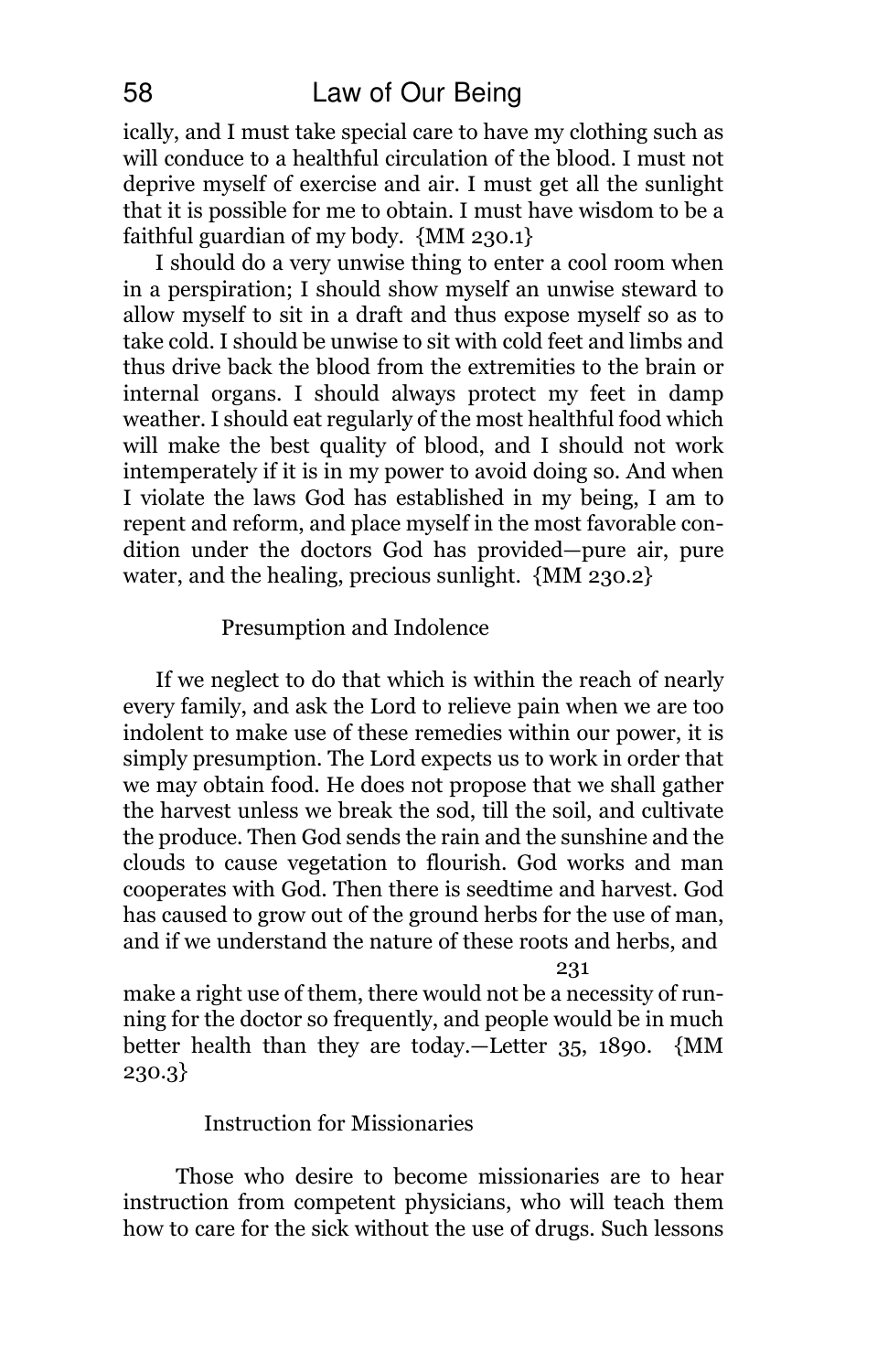will be of the highest value to those who go out to labor in foreign countries. And the simple remedies used will save many lives.—MS. 83, 1908. {MM 231.1}

### Sunlight, Ventilation, and Temperature

To afford the patient the most favorable conditions for recovery, the room he occupies should be large, light, and cheerful, with opportunity for thorough ventilation. The room in the house that best meets these requirements should be chosen as the sickroom. Many houses have no special provision for proper ventilation, and to secure it is difficult; but every possible effort should be made to arrange the sickroom so that a current of fresh air can pass through it night and day. {MM 231.2}

So far as possible, an even temperature should be maintained in the sickroom. The thermometer should be consulted. Those who have the care of the sick, being often deprived of sleep or awakened in the night to attend to the patient, are liable to chilliness, and are not good judges of a healthful temperature. —M.H. 220, 221. {MM 231.3}

# Nature's Great Medicinal Resources

In the efforts made for the restoration of the sick to health, use is to be made of the beautiful things of the Lord's creation. Seeing the flowers, plucking the ripe fruit from the trees, hearing the happy songs of the birds, have a peculiarly exhilarating effect on the nervous system. From out-of-door life, men, women, and children will gain the desire to be pure and guileless. By the influence of the quickening, reviving, life-giving properties of nature's great medicinal resources, the functions of the body are strengthened, the intellect awakened, the imagination quickened, the spirits enlivened. The mind is prepared to appreciate the beauties of God's word.

#### 232

#### {MM 231.4}

Why should not the young men and women who are seeking to obtain a knowledge of how to care for the sick, have the advantage of nature's wonderful resources? . . . {MM 232.1}

God helping me, I will do my utmost to show the life-giving power of sunshine and fresh air. How much better it is for the sick to be in the open air than within four walls, decorated though these walls may be with many pictures!—Letter 71,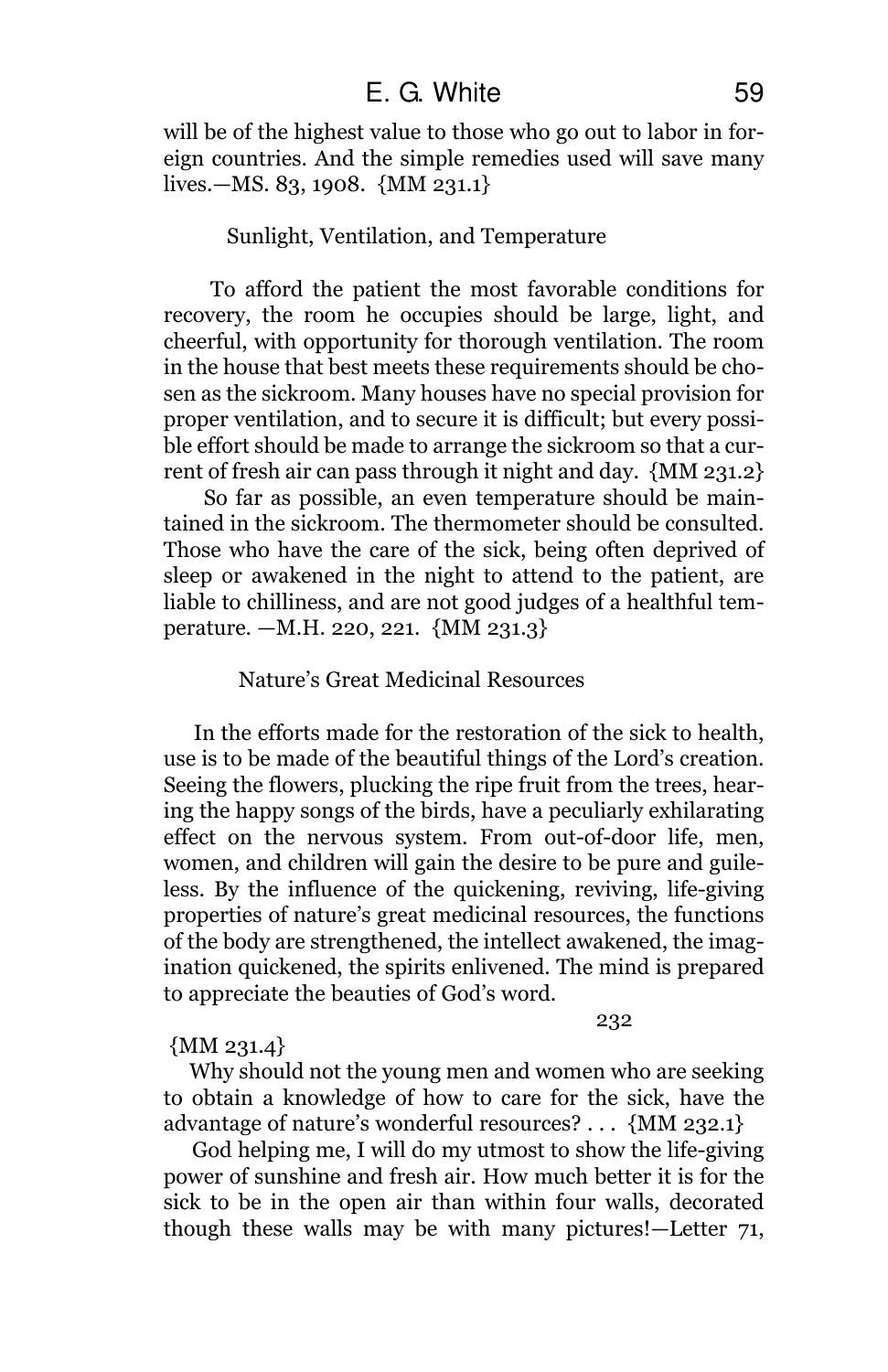1902. {MM 232.2}

# Healing Power in Outdoor Life

The surroundings of a sanitarium should be as attractive as possible. Out-of-door life is a means of gaining health and happiness. As the sick look upon the beautiful scenery, as they see the flowers in their loveliness, they will venture to take a few steps outdoors to gather some of the flowers—precious messengers of God's love to His family in affliction here below. In flower garden and orchard, the sick will find health, cheerfulness, and happy thoughts.  $\ldots$  {MM 232.3}

What an influence an outdoor life among the flowers and fruit-laden trees has upon those who are sick both in body and in mind! After they stay for a short time at a sanitarium situated in the midst of the beauties of nature, hope begins to take the place of despair. The heart is softened by the objects of beauty in nature, that the great Master Artist has given to mankind as pictures in which are portrayed His goodness and love. . . . {MM 232.4}

Encourage the patients to live out of doors. Devise plans to keep them outdoors, where they will become acquainted with God through nature. As they take exercise in the open air, restoration will begin in body, mind, and soul. Life in the open air, away from the congested cities, is health-restoring. The pure air has in it health and life. As it is breathed in, it has an invigorating effect on the whole system. . . . {MM 232.5}

Those who are connected with our sanitariums should make every effort to encourage the patients to live an outdoor life, so far as it is possible for them to do so. Nature is the great physician that will heal them of all their maladies, both spiritual and physical. Everything that can be done should be done to give those who come to our sanitariums for treatment the opportunity of living as much as possible in the open air. The patients should

233

have the advantages that are given by natural surroundings. Nature is the great restorer of both soul and body.—MS. 43, 1902. {MM 232.6}

# An Elixir of Life

When a sanitarium is established in the country, the sick can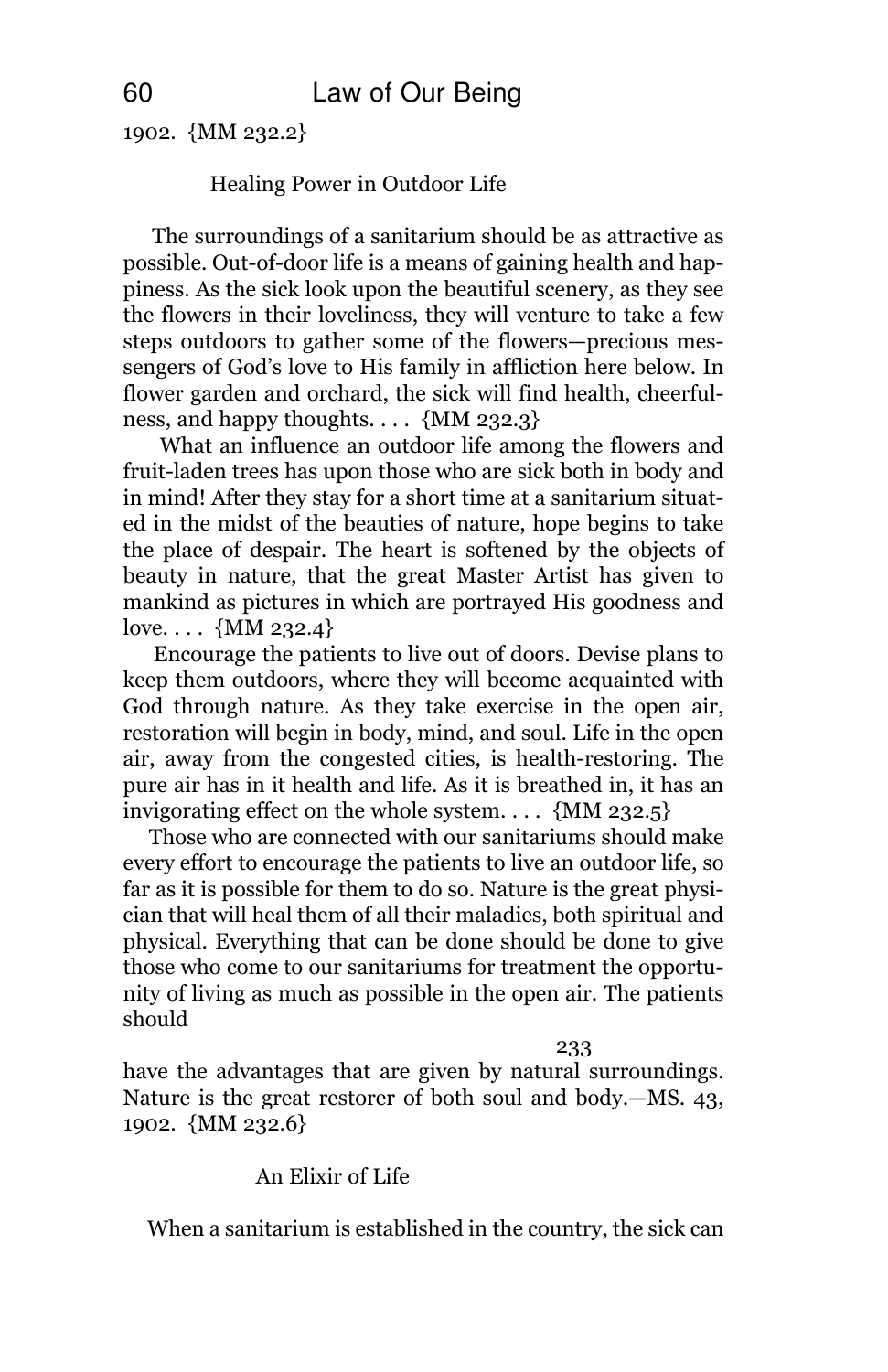# E. G. White 61

breathe the pure air of heaven. As they walk among the flowers and trees, joy and gladness fill their hearts. It is as if the smile of God were upon them, as they look upon the beautiful things He has created to bring joy to their sad hearts. {MM 233.1}

Life in the open air is good for body and mind. It is God's medicine for the restoration of health. Pure air, good water, sunshine, beautiful surroundings—these are His means for restoring the sick to health in natural ways. {MM 233.2}

The fact that in the country all these advantages can be obtained is a powerful incentive to the establishment of a sanitarium in the country. There the institution can be surrounded by flowers and trees, orchards and vineyards. The effect of such surroundings is as it were an elixir of life. {MM 233.3}

It is worth more than silver or gold to sick people to lie in the sunshine or in the shade of the trees. And whenever opportunity offers, let those in charge of them draw lessons teaching the love of God from the things of nature, from the lofty trees, the springing grass, and the beautiful flowers. Every opening bud and blossoming flower is an expression of God's love for His children. Point them upward to Him whose hand has made the beautiful things of nature....  $\{MM$  233.4 $\}$ 

### Life Only in Christ

The fruit of the tree of life in the Garden of Eden possessed supernatural virtue. To eat of it was to live forever. Its fruit was the antidote of death. Its leaves were for the sustaining of life and immortality. But through man's disobedience death entered the world. Adam ate of the tree of the knowledge of good and evil, the fruit of which he had been forbidden to touch. This was his test. He failed, and his transgression opened the floodgates of woe upon our world. {MM 233.5}

The tree of life was a type of the one great Source of immortality. Of Christ it is written, "In Him was life; and the life was the light of men." He is the fountain of life. Obedience to

#### 234

Him is the life-giving, vivifying power that gladdens the soul. Through sin man shut himself off from access to the tree of life. Now, life and immortality are brought to light through Jesus Christ. . . . {MM 233.6}

Benefits of Open-Air Exercise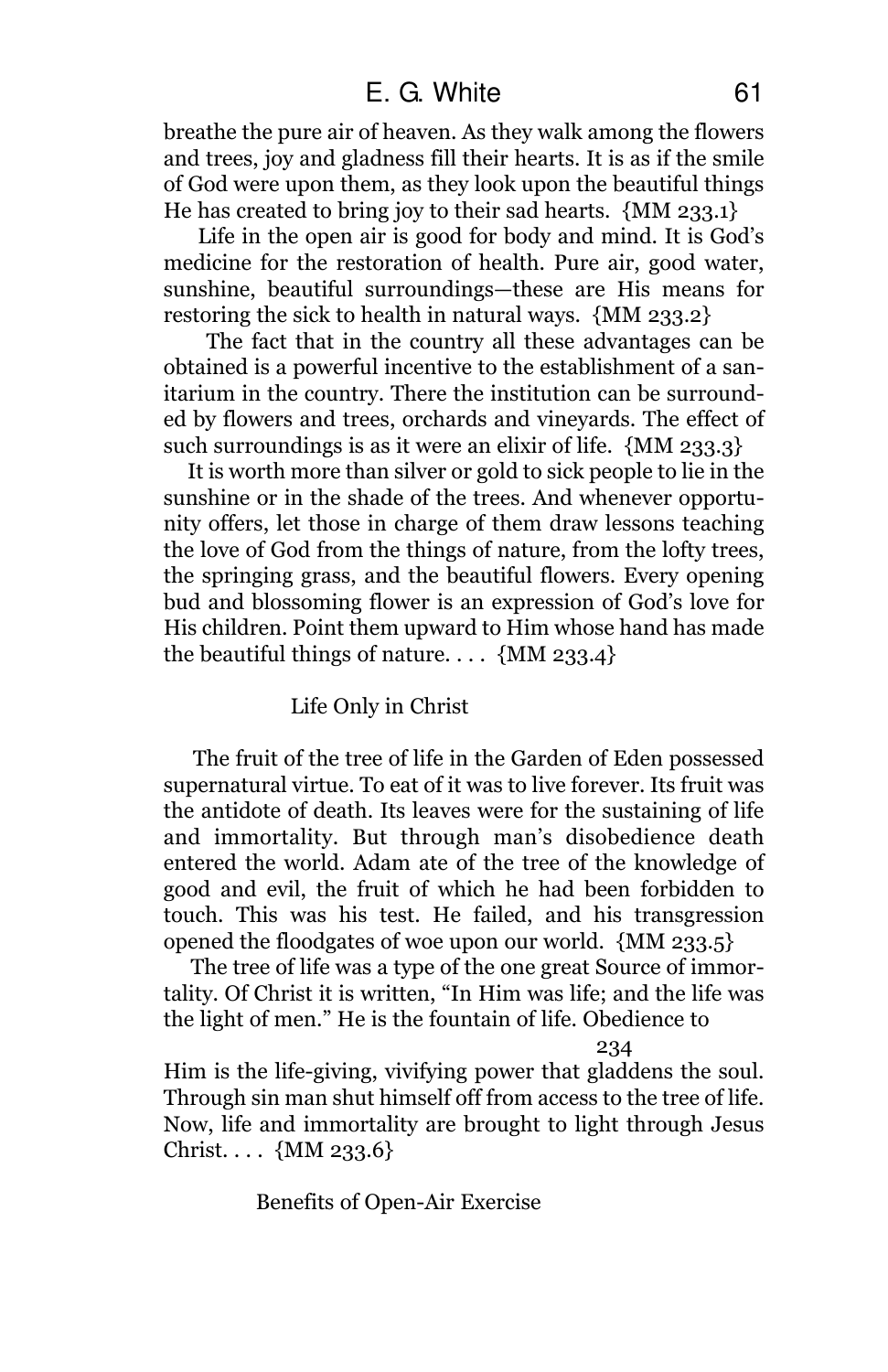Why deprive the patients of the health-restoring blessing to be found in out-of-door life? I have been instructed that as the sick are encouraged to leave their rooms and spend time in the open air, tending the flowers, or doing some other light, pleasant work, their minds will be called from self to something more health-giving. Open-air exercise should be prescribed as a beneficial, life-giving necessity. The longer patients can be kept out of doors, the less care they will require. {MM 234.1}

The more cheerful their surroundings, the more hopeful they will be. Surround them with the beautiful things of nature, place them where they can see the flowers growing and hear the birds singing, and their hearts will break into a song in harmony with the song of the birds. Shut them in rooms, and, be those rooms ever so elegantly furnished, they will grow fretful and gloomy. Give them the blessing of outdoor life; for thus their souls will be uplifted, unconsciously, and, in a large sense, consciously. Relief will come to body and mind. . . . {MM 234.2}

### Health and Joy in Field and Orchard

Our Redeemer is constantly working to restore in man the moral image of God. And although the whole creation groans under the curse, and fruit and flowers are nothing in comparison with what they will be in the earth made new, yet even today the sick may find health and gladness and joy in field and orchard. What a restorative this is! What a preventive of sickness! The leaves of the tree of life are for the healing of the believing, repenting children of God who avail themselves of the blessing to be found in tree and shrub and flower, even marred as nature is by the curse.—MS. 41, 1902.  $\{MM 234.3\}$ 

Awaken Faith in the Great Healer

The soothing power of pure truth seen, acted, and maintained in all its bearings is of a value no language can express to people

235

who are suffering with disease. Keep ever before the suffering sick the compassion and tenderness of Christ, and awaken their conscience to a belief in His power to relieve suffering, and lead them to faith and trust in Him, the Great Healer, and you have gained a soul and ofttimes a life. {MM 234.4}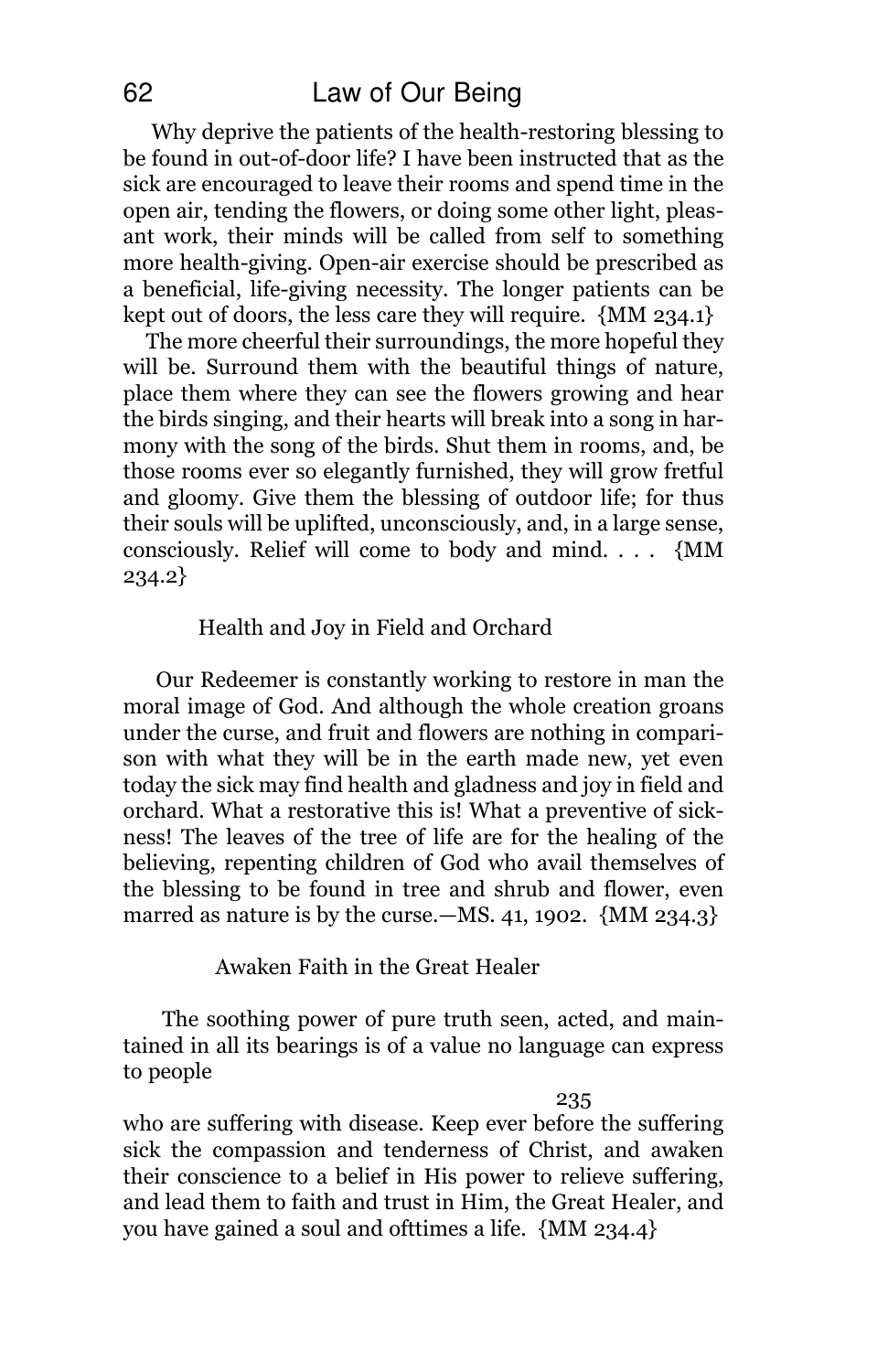# E. G. White 63

Therefore personal religion for all physicians in the sickroom is essential to success in giving the simple treatment without drugs. He who is a physician and guardian of the health and body, God would have in every way educated to learn lessons of the Great Teacher how to work in Christ and through Christ to save the souls of the sick. How can any physician know this until the Saviour shall be received as a personal Saviour to him who administers to suffering humanity? {MM 235.1}

Religion should be made prominent in a most tender, sympathetic, compassionate way. No one of all the parties with whom he is acquainted can do as much for the sick one as a truly converted nurse and physician. Actions of purity and refinement in looks and words, and above all the sweet words of prayer, though few, yet if sincere, will be a sure anchor to the suffering ones.—Letter 69, 1898. {MM 235.2}

\*\*\*

#### Statements on the Use of Drugs

A Statement in Answer to Questions on Drugs

Your questions, I will say, are answered largely, if not definitely, in How to Live. Drug poisons mean the articles which you have mentioned. The simpler remedies are less harmful in proportion to their simplicity; but in very many cases these are used when not at all necessary. There are simple herbs and roots that every family may use for themselves and need not call a physician any sooner than they would call a lawyer. I do not think that I can give you any definite line of medicines compounded and dealt out by doctors, that are perfectly harmless. And yet it would not be wisdom to engage in controversy over this subject.  ${2SM 279.1}$ 

The practitioners are very much in earnest in using their dangerous concoctions, and I am decidedly opposed to resorting to such things. They never cure; they may change the difficulty to create a worse one. Many of those who practice the prescribing of drugs, would not take the same or give them to their children. If they have an intelligent knowledge of the human body, if they understand the delicate, wonderful human machinery, they must know

280

that we are fearfully and wonderfully made, and that not a particle of these strong drugs should be introduced into this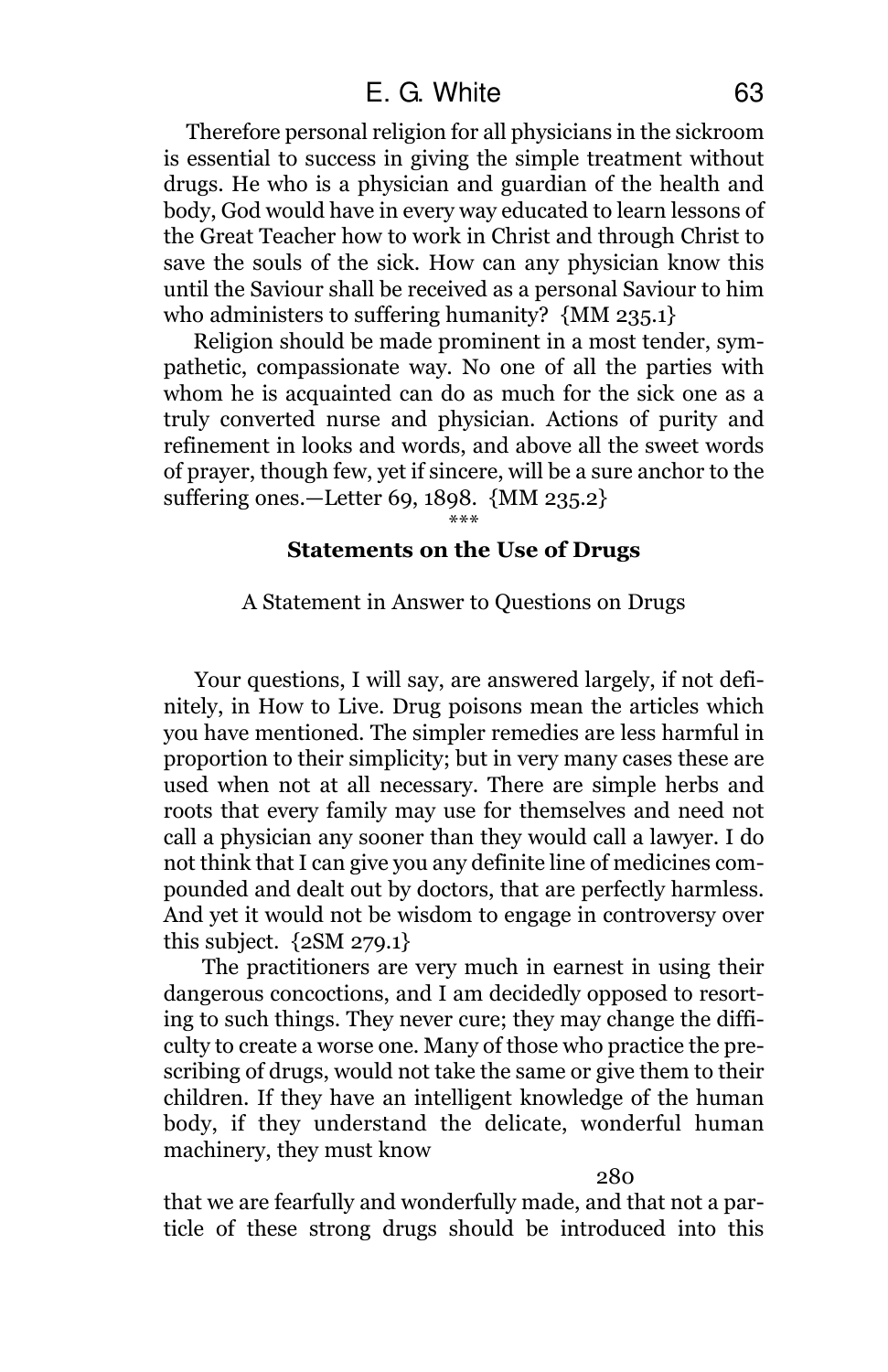human living organism. {2SM 279.2}

As the matter was laid open before me, and the sad burden of the result of drug medication, the light was given me that Seventh-day Adventists should establish health institutions discarding all these health-destroying inventions, and physicians should treat the sick upon hygienic principles. The great burden should be to have well-trained nurses, and well-trained medical practitioners to educate "precept upon precept; line upon line, line upon line; here a little and there a little" (Isaiah 28:10). {2SM 280.1}

Train the people to correct habits and healthful practices, remembering that an ounce of preventive is of more value than a pound of cure. Lectures and studies in this line will prove of the highest value.—Letter 17a, 1893. {2SM 280.2}

### Other Clarifying Statements

Do They Leave Baleful Influences Behind?—Nothing should be put into the human system that will leave a baleful influence behind.—Medical Ministry, p. 228 (Manuscript 162, "How to Conduct Sanitariums," 1897). {2SM 280.3}

The simplest remedies may assist nature, and leave no baleful effects after their use.—Letter 82, 1897 (To Dr. J.H. Kellogg). {2SM 280.4}

Substances Which Poison the Blood.—In our sanitariums, we advocate the use of simple remedies. We discourage the use of drugs, for they poison the current of the blood. In these institutions sensible instruction should be given how to eat, how to drink, how to dress, and how to live so that the health may be preserved.—Counsels on Diet and Foods, p. 303 (Sermon at Lodi, California, May 9, 1908). {2SM 280.5}

Do not endeavor to adjust the difficulties by adding a burden of poisonous medicines.—Ministry of Healing, p. 235 (1905). {2SM 280.6}

Every Pernicious Drug.—Every pernicious drug placed in the human stomach, whether by prescription of physicians or by man himself, doing violence to the human

#### 281

organism, injures the whole machinery.—Manuscript 3, 1897 (General Manuscript). {2SM 280.7}

Break Down Vital Forces.—Drugs always have a tendency to break down and destroy vital forces.—Medical Ministry, p. 223 (General Manuscript entitled "Sanitarium," 1887). {2SM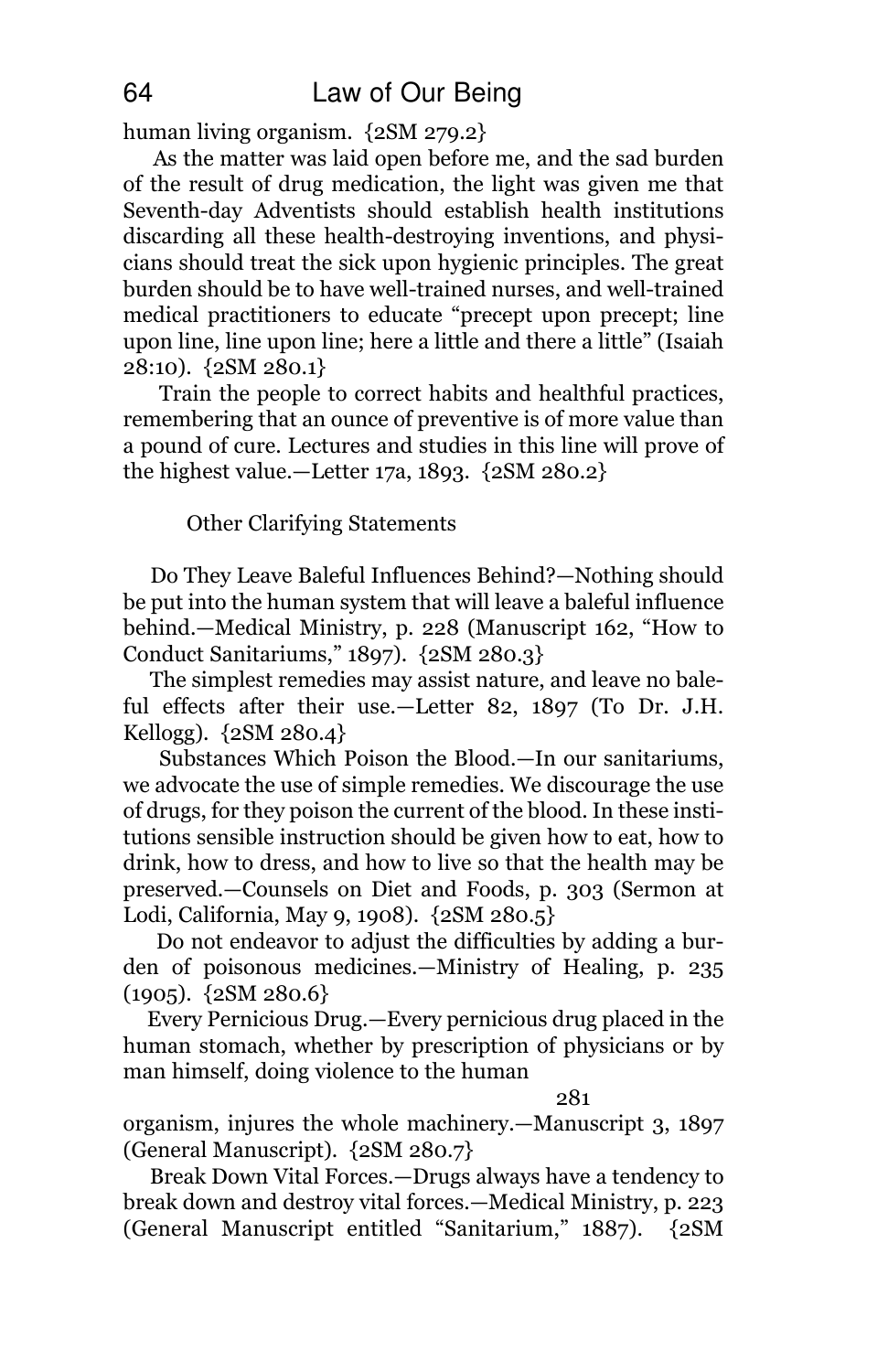281.1}

Poisonous Preparations Which Leave Injurious Effects.— God's servants should not administer medicines which they know will leave behind injurious effects upon the system, even if they do relieve present suffering. Every poisonous preparation in the vegetable and mineral kingdoms, taken into the system, will leave its wretched influence, affecting the liver and lungs, and deranging the system generally.—Spiritual Gifts, vol. 4, p. 140 (1864). {2SM 281.2}

Deadly Aftereffects of Poisonous Drugs.—Nature's simple remedies will aid in recovery without leaving the deadly aftereffects so often felt by those who use poisonous drugs. They destroy the power of the patient to help himself. This power the patients are to be taught to exercise by learning to eat simple, healthful foods, by refusing to overload the stomach with a variety of foods at one meal. All these things should come into the education of the sick. Talks should be given showing how to preserve health, how to shun sickness, how to rest when rest is needed. —Letter 82, 1908 (To physicians and manager at Loma Linda). {2SM 281.3}

Counsel on the Administration of Drugs

Seldom Needed—Use Them Less and Less.—Drug medication, as it is generally practiced, is a curse. Educate away from drugs. Use them less and less, and depend more upon hygienic agencies; then nature will respond to God's physicians—pure air, pure water, proper exercise, a clear conscience. Those who persist in the use of tea, coffee, and flesh meats will feel the need of drugs, but many might recover without one grain of medicine if they would obey the laws of health. Drugs need seldom be used. [IN HARMONY WITH THESE WORDS WAS MRS. WHITE'S COUNSEL WHEN ASKED CONCERNING THE USE OF QUININE IN THE TREATMENT OF MALARIA. HER SON, WHO TRAVELED WITH HER AND ASSISTED HER, REPORTS THE FOLLOWING:

"ONE TIME WHILE WE WERE IN AUSTRALIA, A BROTH-ER WHO HAD BEEN ACTING AS A MISSIONARY IN THE ISLANDS, TOLD MOTHER OF THE SICKNESS AND DEATH OF HIS FIRST-BORN SON. HE WAS SERIOUSLY AFFLICT-ED WITH MALARIA, AND HIS FATHER WAS ADVISED TO GIVE HIM QUININE, BUT IN VIEW OF THE COUNSEL IN THE TESTIMONIES TO AVOID THE USE OF QUININE HE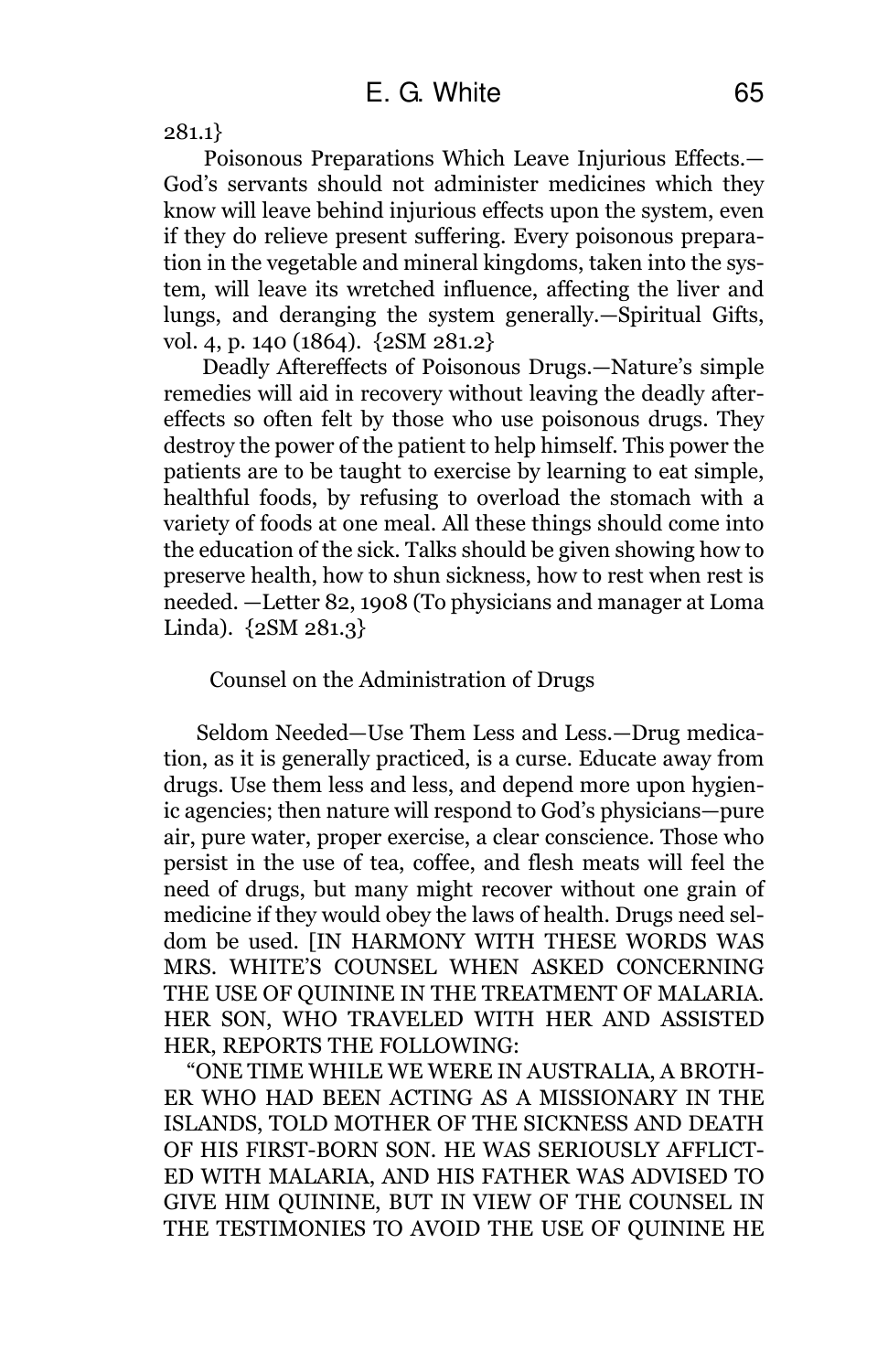REFUSED TO ADMINISTER IT, AND HIS SON DIED. WHEN HE MET SISTER WHITE, HE ASKED HER THIS QUESTION: 'WOULD I HAVE SINNED TO GIVE THE BOY QUININE WHEN I KNEW OF NO OTHER WAY TO CHECK MALARIA AND WHEN THE PROSPECT WAS THAT HE WOULD DIE WITHOUT IT?' IN REPLY SHE SAID, 'NO, WE ARE EXPECT-ED TO DO THE BEST WE CAN.'" —W. C. WHITE LETTER, SEPTEMBER 10, 1935.—COMPILERS.]—Counsels on Health, p. 261 (1890).

{2SM 281.4}

Seek to Lessen Their Use.—In their practice, the physicians should seek more and more to lessen the use of drugs instead of increasing it. When Dr. A came to the Health Retreat, she laid aside her knowledge and practice of hygiene, and administered the little homeopathic doses for almost every ailment. This was against the light God had given. Thus our people, who had been taught to avoid drugs in almost every form, were receiving a different education.—Letter 26a, 1889 (To a prominent physician in institutional work). {2SM 282.1}

Strong Drugs Need Not Be Used.—The first labors of a physician should be to educate the sick and suffering in the very course they should pursue to prevent disease. The greatest good can be done by our trying to enlighten the minds of all we can obtain access to, as to the best course for them to pursue to prevent sickness and suffering, and broken constitutions, and premature death. But those who do not care to undertake work that taxes their physical and mental powers will be ready to prescribe drug medication, which lays a foundation in the human organism for a two-fold greater evil than that which they claim to have relieved. {2SM 282.2}

A physician who has the moral courage to imperil his reputation in enlightening the understanding by plain facts, in showing the nature of disease and how to prevent it, and the dangerous practice of resorting to drugs, will have an uphill business, but he will live and let live. . . . He will, if a reformer, talk plainly in regard to the false appetites and ruinous selfindulgence, in dressing, in eating and drinking, in overtaxing to do a large amount of work in a given

283

282

time, which has a ruinous influence upon the temper, the physical and mental powers. . . .  ${2SM 282.3}$ 

Right and correct habits, intelligently and perseveringly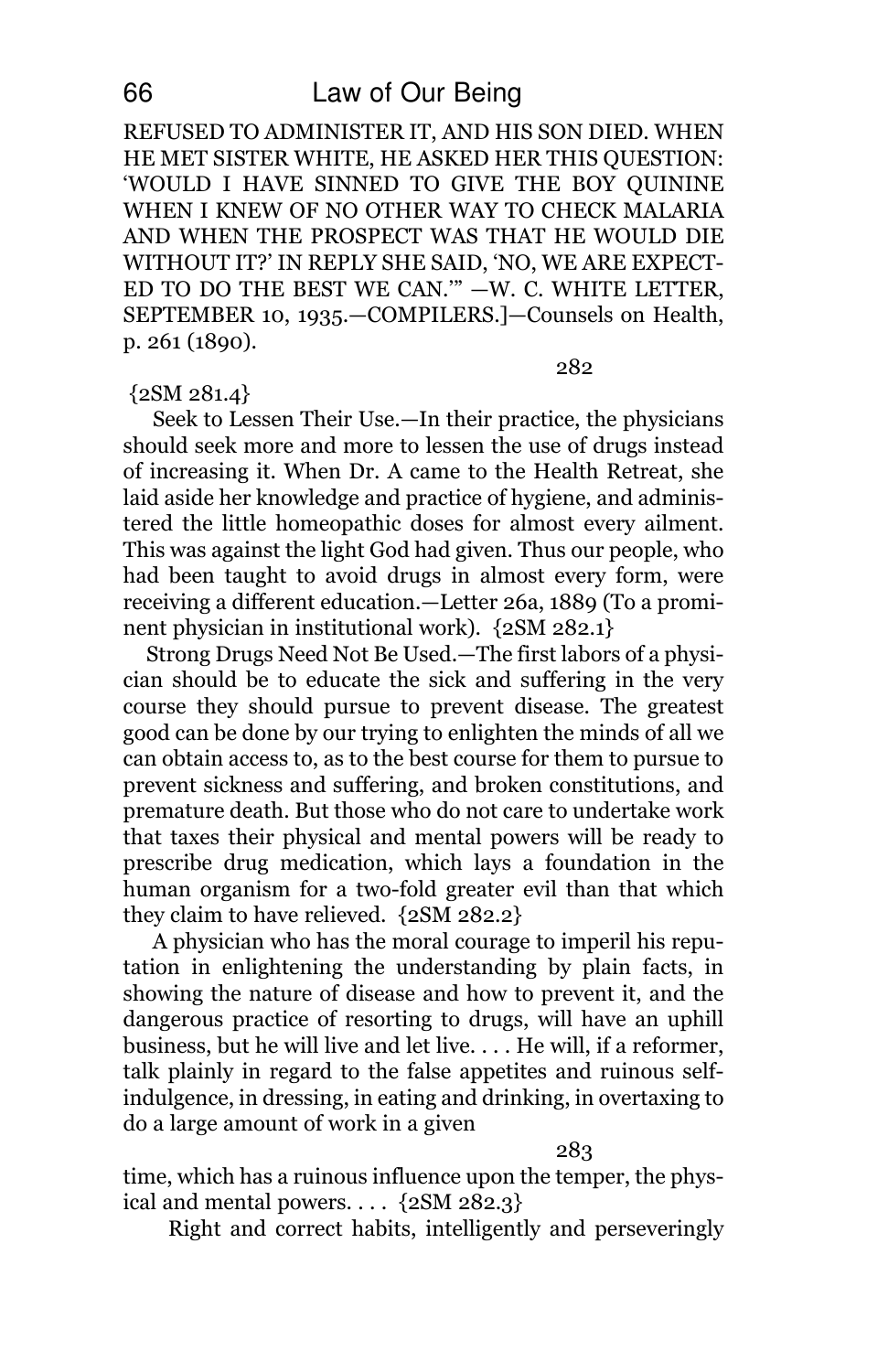practiced, will be removing the cause for disease, and the strong drugs need not be resorted to. Many go on from step to step with their unnatural indulgences, which is bringing in just as unnatural [a] condition of things as possible.— Medical Ministry, pp. 221, 222 (General Manuscript entitled "Sanitariums," 1887). {2SM 283.1}

As It Is Generally Practiced.—Drug medication, as it is generally practiced, is a curse.—Healthful Living, p. 246 (1888).  ${2SM 283.2}$ 

Less Dangerous if Wisely Administered.—Do not administer drugs. True, drugs may not be as dangerous wisely administered as they usually are, but in the hands of many they will be hurtful to the Lord's property.—Letter 3, 1884 (To workers at St. Helena Sanitarium). {2SM 283.3}

Discarding Almost Entirely.—Our institutions are established that the sick may be treated by hygienic methods, discarding almost entirely the use of drugs. . . . There is a terrible account to be rendered to God by men who have so little regard for human life as to treat the body so ruthlessly in dealing out their drugs. . . . We are not excusable if through ignorance we destroy God's building by taking into our stomachs poisonous drugs under a variety of names we do not understand. It is our duty to refuse all such prescriptions. {2SM 283.4}

We wish to build a sanitarium [in Australia] where maladies may be cured by nature's own provisions, and where the people may be taught how to treat themselves when sick; where they will learn to eat temperately of wholesome food, and be educated to refuse all narcotics— tea, coffee, fermented wines, and stimulants of all kinds— and to discard the flesh of dead animals.—Temperance, pp. 88, 89 (General Manuscript, 1896). {2SM 283.5}

The Ideal—Finally Cease to Deal Out Drugs.— When you understand physiology in its truest sense, your drug bills will be very much smaller, and finally you will

284

cease to deal out drugs at all. The physician who depends upon drug medication in his practice, shows that he does not understand the delicate machinery of the human organism. He is introducing into the system a seed crop that will never lose its destroying properties throughout the lifetime. I tell you this because I dare not withhold it. Christ paid too much for man's redemption to have his body so ruthlessly treated as it has been by drug medication. {2SM 283.6}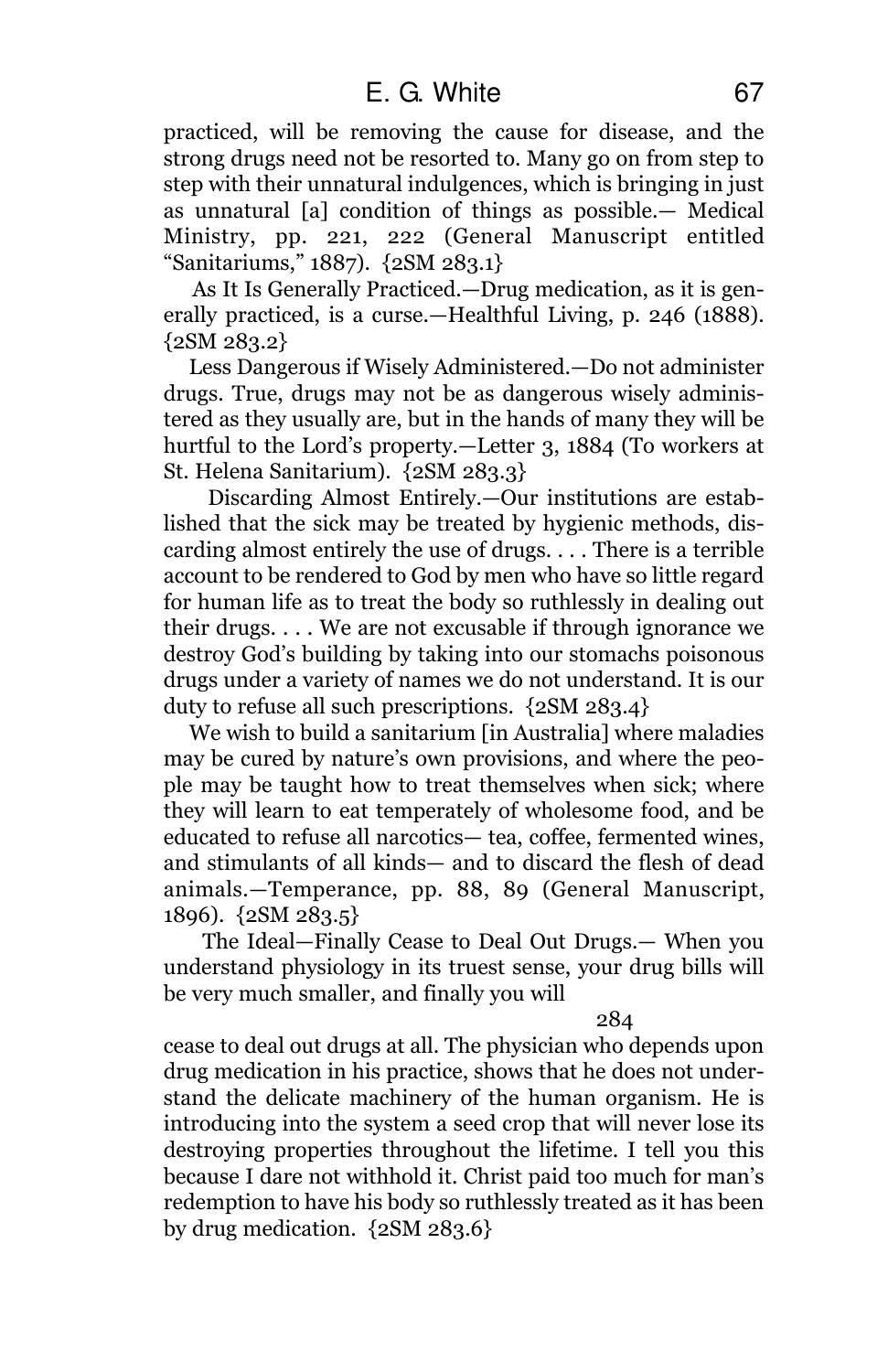Years ago the Lord revealed to me that institutions should be established for treating the sick without drugs. Man is God's property, and the ruin that has been made of the living habitation, the suffering caused by the seeds of death sown in the human system, are an offense to God. —Medical Ministry, p. 229 (To a leading physician and his wife, 1896). {2SM 284.1}

The Divine Presence in the Operating Room [THE

ASSURANCES OF THIS CHAPTER WILL REMOVE ANY QUESTION AS

TO THE PROPRIETY OF SURGERY WITH ITS ATTENDANT ANESTHETIC.]

Christ in the Operating Room.—Before performing a critical operation, let the physician ask for the aid of the Great Physician. Let him assure the suffering one that God can bring him safely through the ordeal, that in all times of distress He is a sure refuge for those who trust in Him. —Ministry of Healing, p. 118 (1905). {2SM 284.2}

The Saviour is present in the sickroom, in the operating room; and His power for His name's glory accomplishes great things.—Manuscript 159, 1899 (Manuscript, "The Privileges and Duties of a Christian Physician"). {2SM 284.3}

Surgery Not a Denial of Faith.—It is our privilege to use every God-appointed means in correspondence with our faith, and then trust in God, when we have urged the promise. If there is need of a surgical operation, and the physician is willing to undertake the case, it is not a denial of faith to have the operation performed. After the patient has committed his will to the will of God, let him trust, drawing nigh to the Great Physician, the Mighty Healer, and giving himself up in perfect trust. The Lord will honor his faith

285

in the very manner He sees is for His own name's glory. "Thou wilt keep him in perfect peace, whose mind is stayed on thee: because he trusteth in thee. Trust ye in the Lord for ever: for in the Lord Jehovah is everlasting strength" (Isaiah 26:3, 4).— Manuscript 67, 1899 (General Manuscript). {2SM 284.4}

Jesus Guided Your Hands.—Who has been by your side as you have performed these critical operations? Who has kept you calm and self-possessed in the crisis, giving you quick, sharp discernment, clear eyesight, steady nerves, and skillful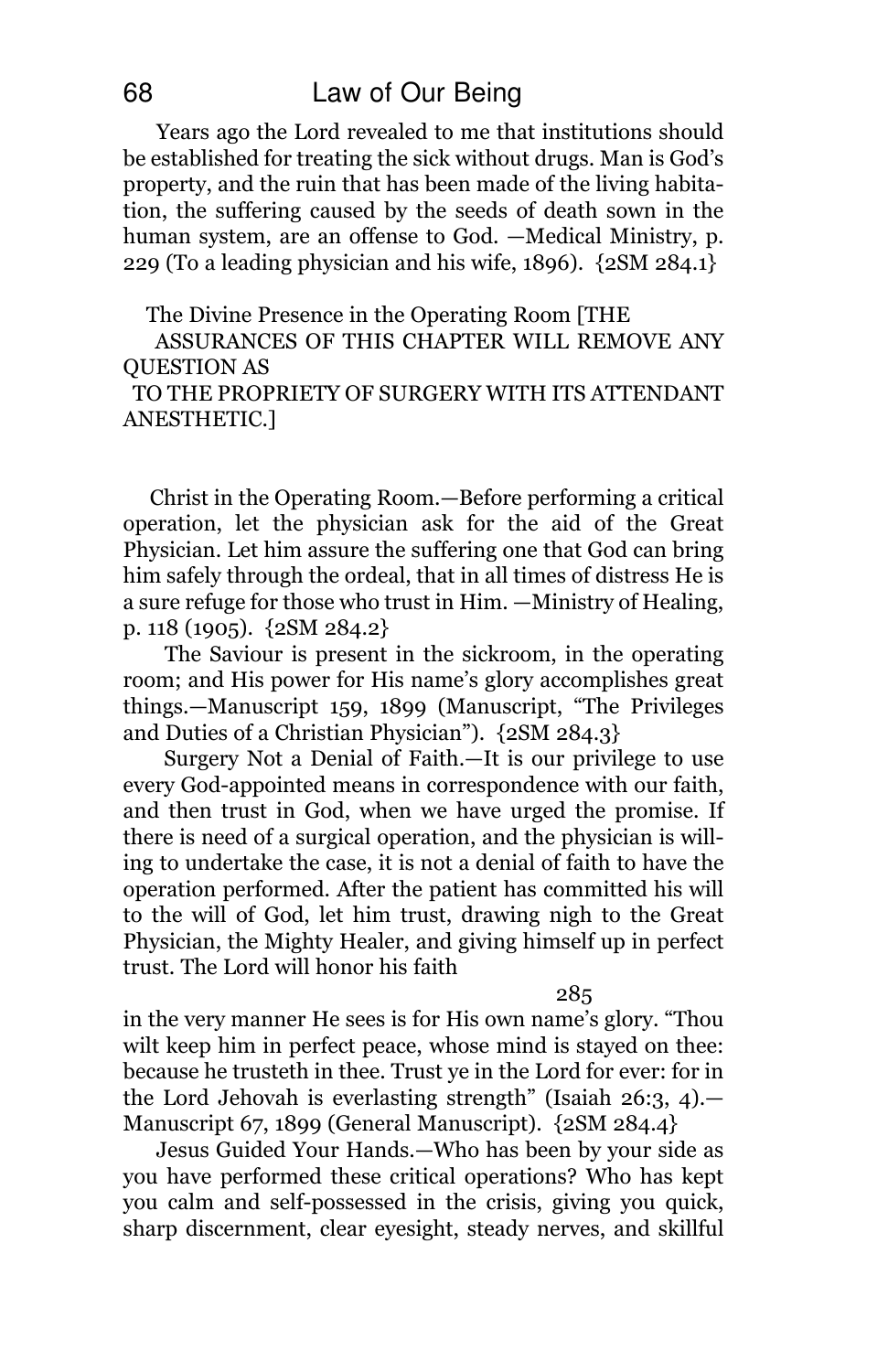precision? The Lord Jesus has sent His angel to your side to tell you what to do. A hand has been laid upon your hand. Jesus, and not you, has guided the movements of your instrument. At times you have realized this, and a wonderful calmness has come over you. You dared not hurry, and yet you worked rapidly, knowing that there was not a moment to lose. The Lord has greatly blessed you.— Testimonies, vol. 8, pp. 187, 188 (To the medical superintendent of the Battle Creek Sanitarium, 1899).  ${2SM 285.1}$ 

As you looked to God in your critical operations, angels of God were standing by your side, and their hands were seen as your hand performing the work with an accuracy that made the beholders surprised.—Letter 73, 1899 (To the physician addressed in the preceding item). {2SM 285.2}

The Divine Watcher by the Side of the Physician.— Christ is the greatest medical missionary that ever lived. He never lost a case. He understands how to give strength and guidance to the physicians in this institution. He stands beside them as they perform their difficult surgical operations. We know that this is so. He has saved lives that might have been lost had the knife swerved a hair's breadth. Angels of God are constantly ministering to those for whom Christ has given His life. {2SM 285.3}

God gives the physicians of this institution skill and efficiency because they are serving Him. They know that their skill is not their own, that it comes from above. They realize that there is beside them a divine Watcher, who gives wisdom to His physicians, enabling them to move intelligently in their work.— Manuscript 28, 1901 (Words addressed to workers at the St. Helena Sanitarium). {2SM 285.4}

\*\*\*

18. Amalgamation Brought Noxious Plants.—Not one noxious plant was placed in the Lord's great garden, but after Adam and Eve sinned, poisonous herbs sprang up. In the parable of the sower the question was asked the Master, "Didst not thou sow good seed in thy field? how then hath it tares?" The Master answered, "An enemy hath done this." All tares are sown by the evil one. Every noxious herb is of his sowing, and by his ingenious methods of amalgamation he has corrupted the earth with tares (MS 65, 1899) [published in F. D. Nichol, Ellen G. White and Her Critics]. {1BC 1086.2}

\*\*\*

"Woe unto you, scribes and Pharisees, hypocrites! for ye pay tithe of mint and anise and cummin, and have omitted the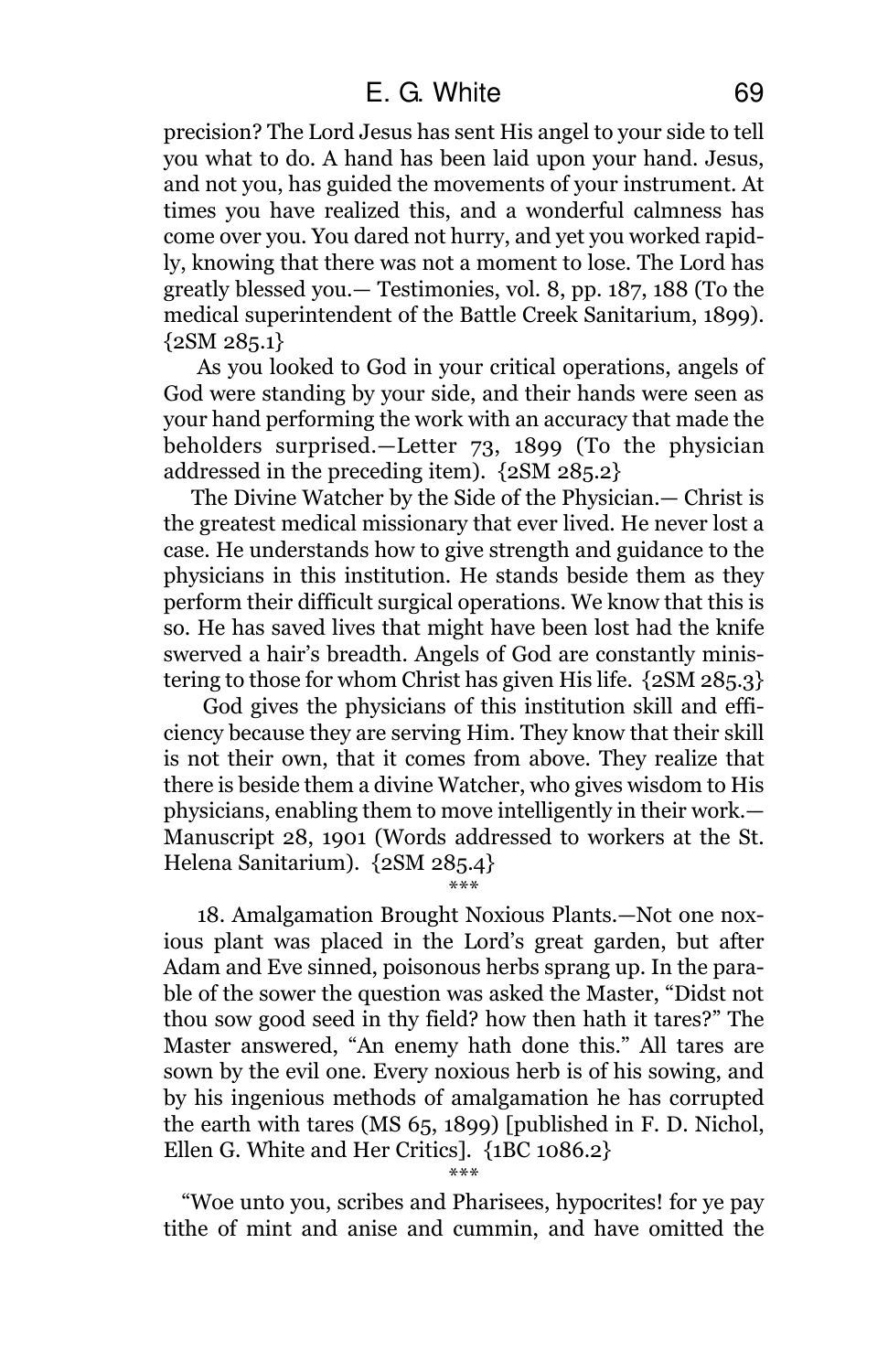# 70 Law of Our Being

weightier matters of the law, judgment, mercy, and faith; these ought ye to have done, and not to leave the other undone." According to the requirements of God the tithing system was obligatory upon the Jews. But the priests did not leave the people to carry out their convictions of duty in giving to the Lord one-tenth of all the increase of the marketable products of the land. They carried the requirements of the tithing system to extremes, making them embrace such trifling things as anise, mint and other small herbs which were cultivated to a limited extent. This caused the tithing plan to be attended with such care and perplexity that it was a wearisome burden. While they were so exact in things which God had never required of them, and were confusing their judgment and lessening the dignity of the divine system of benevolence by their narrow views, they were making clean the outside of the platter while the inside was corrupt. Exact in matters of little consequence, Jesus accuses them of having "omitted the weightier matters of the law, judgment, mercy, and faith." No outward service, even in that which is required by God, can be a substitute for an obedient life. The Creator desires heart service of his creatures. {3SP 63.1} \*\*\*

January 1, 1910 Medical Evangelistic Education

By Ellen G. White

Sanitarium, Cal., March 24, 1908.

I feel a deep interest that careful study shall be given to the needs of our institutions at Loma Linda, and that the right moves be made. In the carrying forward of the work at this place, men of talent and of decided spirituality are needed. {MedEv, January 1, 1910 par. 1}

We may, in the work of educating our nurses, reach a high standard in the knowledge of the true science of healing. That which is of most importance is that the students be taught how to truly represent the principles of health reform. Teach the students to pursue this line of study faithfully, combined with other essential lines of education. The grace of Jesus Christ will give wisdom to all who will follow the Lord's plan of true education. {MedEv, January 1, 1910 par. 2}

Let the students follow closely the example of the One who purchased the human race with the costly price of his own life. Let them appeal to the Savior, and depend upon Him as the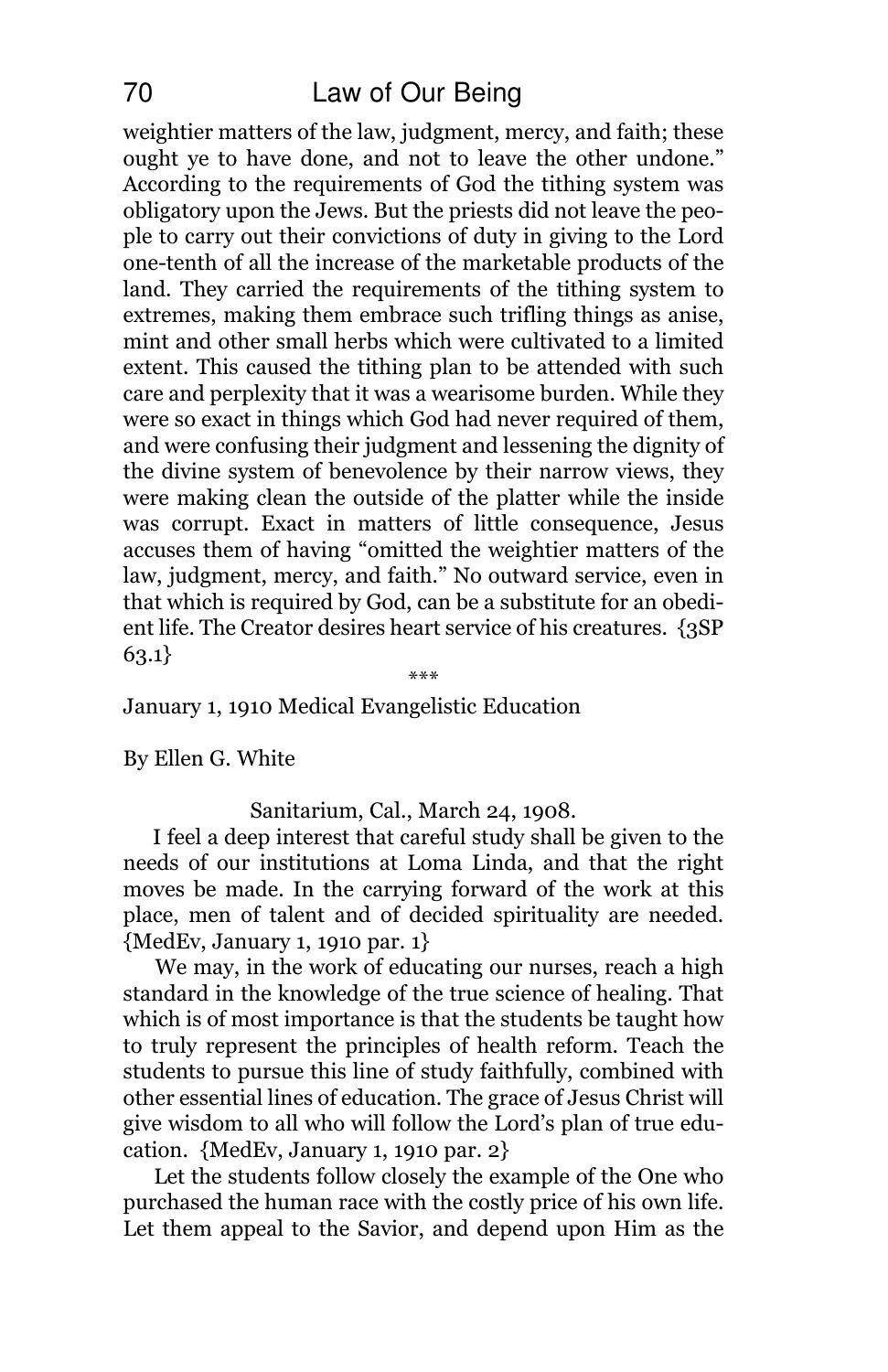One who heals all manner of diseases. The Lord would have the workers make special efforts to point the sick and suffering to the great Physician who made the human body. He would have all become obedient children to the faith, that they may come with confidence and ask for bodily restoration. Many who come to our sanitariums will be blessed as they learn the truth concerning the Word of God, many who would never learn it through any other medium. {MedEv, January 1, 1910 par. 3}

It is well that our training schools for Christian workers should be established near to our health institutions, that the students may be educated in the principles of healthful living. Institutions that send forth workers who are able to give a reason for their faith, and who have that faith that works by love and purifies the soul, are of great value. {MedEv, January 1, 1910 par. 4}

I have clear instructions that wherever it is possible, schools should be established near to our sanitariums, that each institution may be a help to the other. But I dare not advise that steps be taken at this time to branch out so largely in the educational work at Loma Linda that a great outlay of means will be required to erect new buildings. Our faithful workers at Loma Linda must not be overwhelmed with such great responsibilities that they will be in danger of becoming worn and discouraged. {MedEv, January 1, 1910 par. 5}

I am charged to caution you against building extensively for the accommodation of students. It would not be wise to invest at this time so large a capital as would be required to equip a medical college that would properly qualify physicians to stand the test of the medical examinations of the different states. [DURING THE LATE SESSION OF THE PACIFIC UNION CONFERENCE AT MOUNTAIN VIEW, SISTER WHITE SENT A COMMUNICATION STATING DEFINITELY THAT OUR YOUTH SHOULD NOW FIND AT LOMA LINDA ALL THAT IS REQUIRED IN ORDER TO PASS THE MEDICAL EXAMINA-TIONS REQUIRED BY LAW. FOR THE ENTIRE TESTIMONY SEE THE PACIFIC UNION RECORDER OF FEBRUARY 3, 1910.] {MedEv, January 1, 1910 par. 6}

A movement should not now be inaugurated that would add greatly to the investment upon the Loma Linda property. Already there is a large debt resting upon the institution, and discouragement and perplexity would follow if this indebtedness were to be greatly increased. As the work progresses new improvements may be added from time to time as they are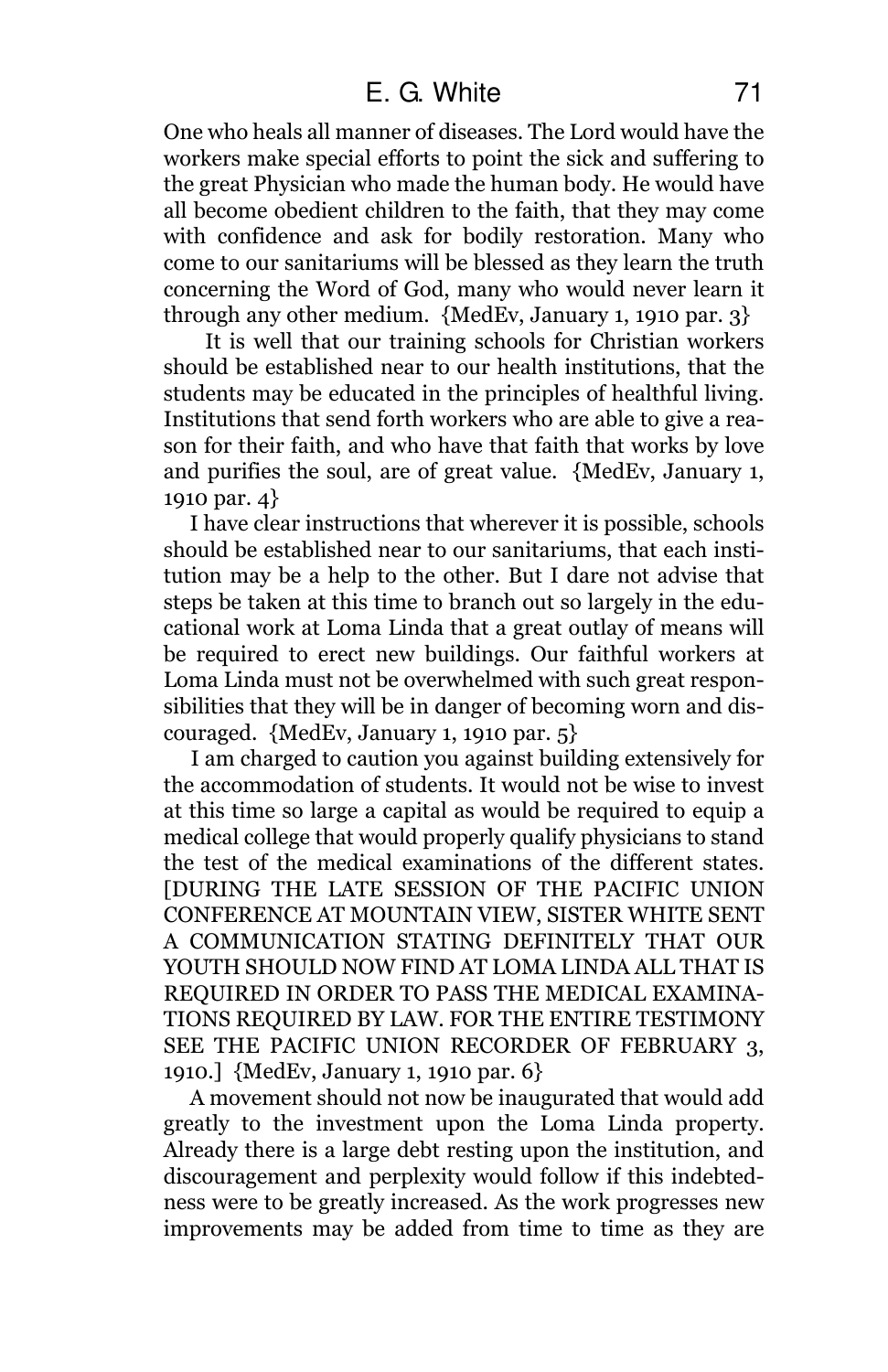found necessary. An elevator should soon be installed in the main building. But there is need of strict economy. Let our brethren move cautiously and wisely, and plan no larger than they can handle without being overburdened. {MedEv, January 1, 1910 par. 7}

In the work of the school maintain simplicity. No argument is so powerful as is success founded on simplicity. And you may attain success in the education of students as medical missionaries without a medical school that can qualify physicians to compete with the physicians of the world. {MedEv, January 1, 1910 par. 8}

Let the students be given a practical education. And the less dependent you are upon worldly methods of education, the better it will be for the students. Special instructions should be given in the art of treating the sick without the use of poisonous drugs, and in harmony with the light God has given. Students should come forth from the school without having sacrificed the principles of health reform. {MedEv, January 1, 1910 par.  $9$ }

The education that meets the world's standard is to be less and less valued by those who are seeking for efficiency in carrying the medical missionary work in connection with the work of the third angel's message. They are to be educated from the standpoint of conscience: and as they conscientiously and faithfully follow right methods in their treatment of the sick, these methods will come to be recognized as preferable to the methods of nursing to which many have become accustomed, which demands the use of poisonous drugs. {MedEv, January 1, 1910 par. 10}

We should not at this time seek to compete with worldly medical schools. Should we do this, our chances of success would be small. We are not now prepared to carry out successfully the work of establishing large medical institutions of learning. Moreover should we follow the world's methods of medical practice, exacting the large fees that worldly physicians demand for their services, we would work away from Christ's plan for our ministry to the sick. {MedEv, January 1, 1910 par. 11}

There should be at our sanitariums intelligent men and women who can instruct in Christ's methods of ministry. Under the instruction of competent, consecrated teachers the young may become partakers of the divine nature, and learn how to escape the corruptions that are in the world through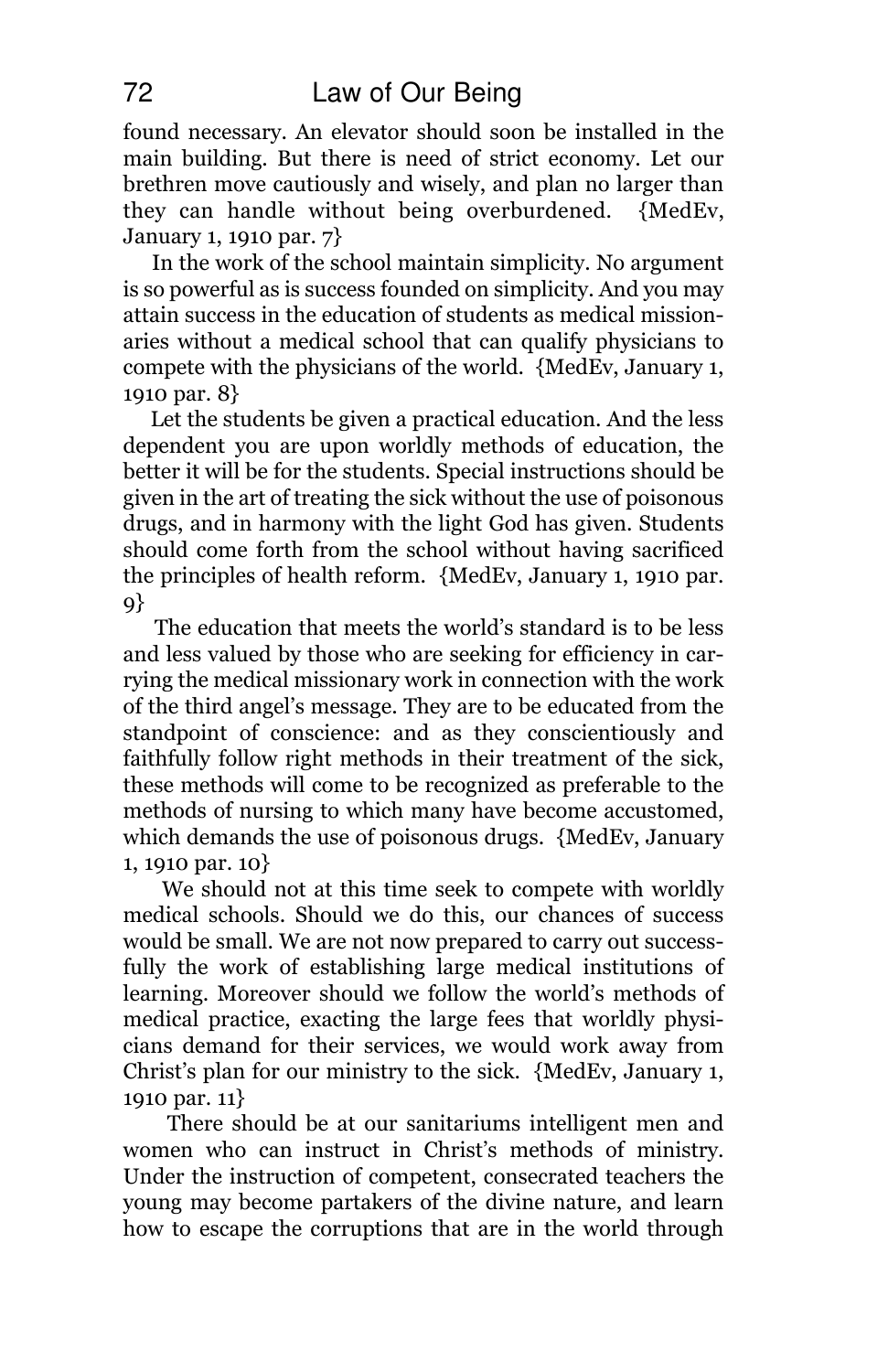lust. I have been shown that we should have many more women who can deal especially with the diseases of women, many more lady nurses who will treat the sick in a simple way and without the use of drugs. {MedEv, January 1, 1910 par. 12}

There are many simple herbs which, if our nurses would learn the value of, they could use in the place of drugs, and find very effective. Many times I have been applied to for advice as to what should be done in cases of sickness or accident, and I have mentioned some of these simple remedies, and they have proved helpful.

{MedEv, January 1, 1910 par. 13}

I write these things that you may know that the Lord has not left us without the use of simple remedies which when used will not leave the system in the weakened condition in which the use of drugs so often leaves it. We need well trained nurses who can understand how to use the simple remedies that nature provides for restoration to health, and who can teach those who are ignorant of the laws of health how to use these simple but effective cures. {MedEv, January 1, 1910 par. 14}

He who created men and women has an interest in those who suffer. He has directed in the establishment of our sanitariums and in the building up of schools close to our sanitariums, that they may become efficient mediums in training men and women for the work of ministering to suffering humanity. In the treatment of the sick poisonous drugs need not be used. Alcohol or tobacco in any form must not be recommended, lest some soul be led to imbibe a taste for those evil things. There will be no excuse for the liquor-dealers in that day when every man shall receive according to his works. Those who have destroyed life, will by their own life have to pay the penalty. God's law is holy and just and good. {MedEv, January 1, 1910 par. 15}

We have seen the poor wrecks of humanity come to our sanitariums to be cured of the liquor habit. We have seen those who have ruined their health by wrong habits of diet, and by the use of flesh meats. This is why we need to lift up the voice like a trumpet, and show "My people their transgressions, and the house of Jacob their sins." {MedEv, January 1, 1910 par. 16}

The Lord will judge according to their works those who are seeking to establish a law of the nations that will cause men to violate the law of God. In proportion to their guilt will be their punishment. The Lord would have us lift up the Sabbath of the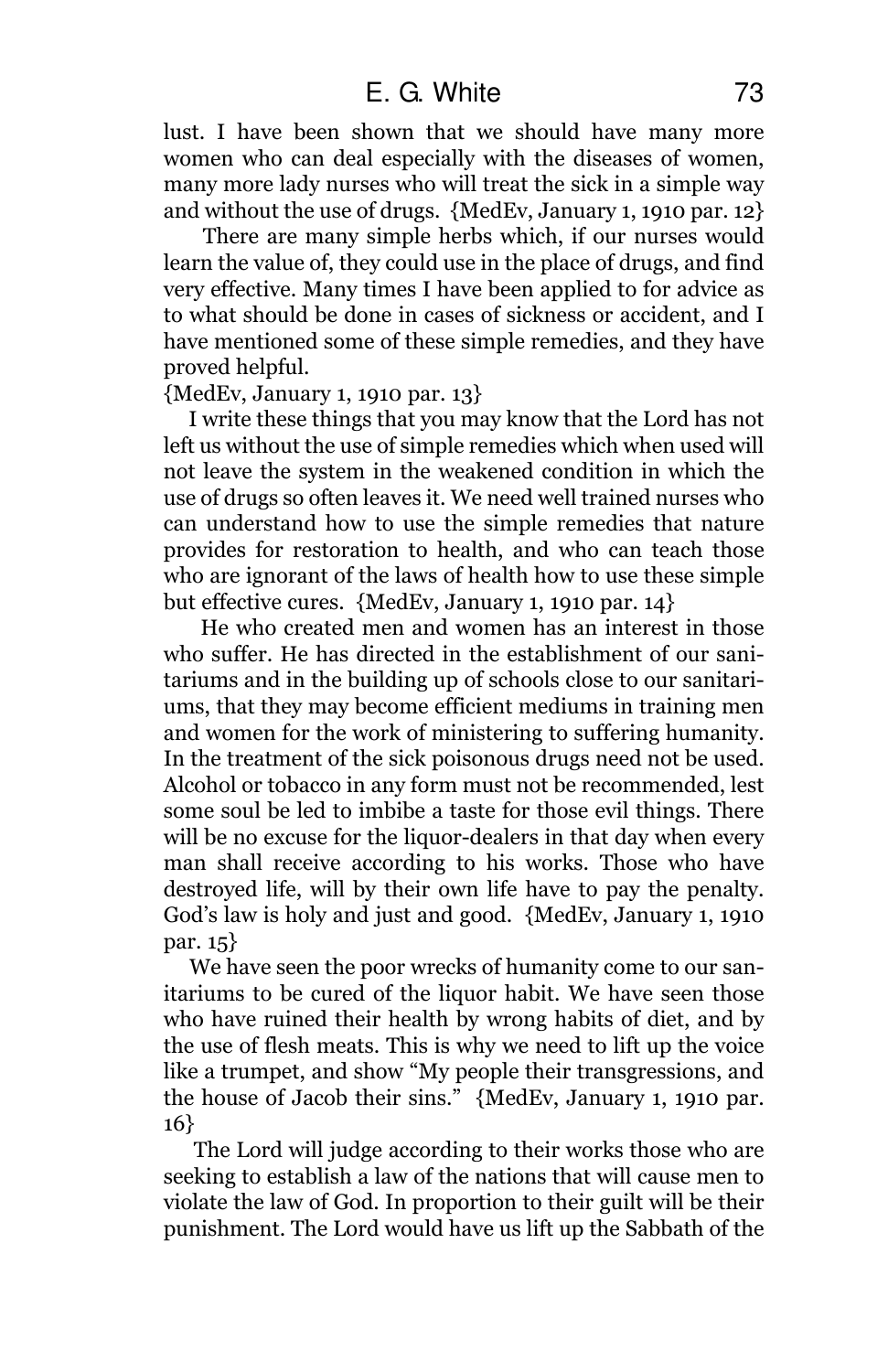Lord our God. We have a sacred work to do in opening blind eyes in regard to the day that the Lord has set apart and sanctified as the rest day of mankind. He declares, "The seventh day is the Sabbath of the Lord thy God." He has placed His own signature upon that day that He has set apart to be observed as long as time shall last. We should have much to say upon this subject just now. {MedEv, January 1, 1910 par. 17}

Let Seventh-day Adventist medical workers remember that the Lord God Omnipotent reigneth. Christ was the greatest Physician that ever trod this sin-cursed earth. The Lord would have His people come to Him for their power of healing. He will baptize them with His Holy Spirit, and fit them for a service that will make them a blessing in restoring the spiritual and physical health of those who need healing. {MedEv, January 1, 1910 par. 18} \*\*\*

There is to be a sanitarium in Australia, and altogether new methods of treating the sick are to be practiced. Drug medication must be left out of the question if the human physician would receive the diploma written and issued in heaven. There are many physicians who will never receive this diploma unless they learn in the school of the great Physician. This means that they must unlearn and cast away the supposed wonderful knowledge of how to treat disease with poisonous drugs. They must go to God's great laboratory of nature, and there learn the simplest methods of using the remedies which the Lord has furnished. When drugs are thrown aside, when fermented liquor of all kinds is discarded, when God's remedies—sunshine, pure air, water, and good food—are used, there will be far fewer deaths and a far greater number of cures. {16MR  $247.1$ 

Christ never planted the seeds of death in the system. Satan planted these seeds when he tempted Adam to eat of the tree of knowledge, which meant disobedience to God. Not one noxious plant was placed in the Lord's great garden, but after Adam and Eve sinned, poisonous herbs sprang up. In the parable of the sower the question was asked the master, "Didst not thou sow good seed in thy field? From whence then hath it tares?" The master answered, "An enemy hath done this." [Matthew 13:27, 28.] All tares are sown by the evil one. Every noxious herb is of his sowing, and by his ingenious methods of amalgamation he has corrupted the earth with tares. {16MR 247.2}

Then shall physicians continue to resort to drugs which leave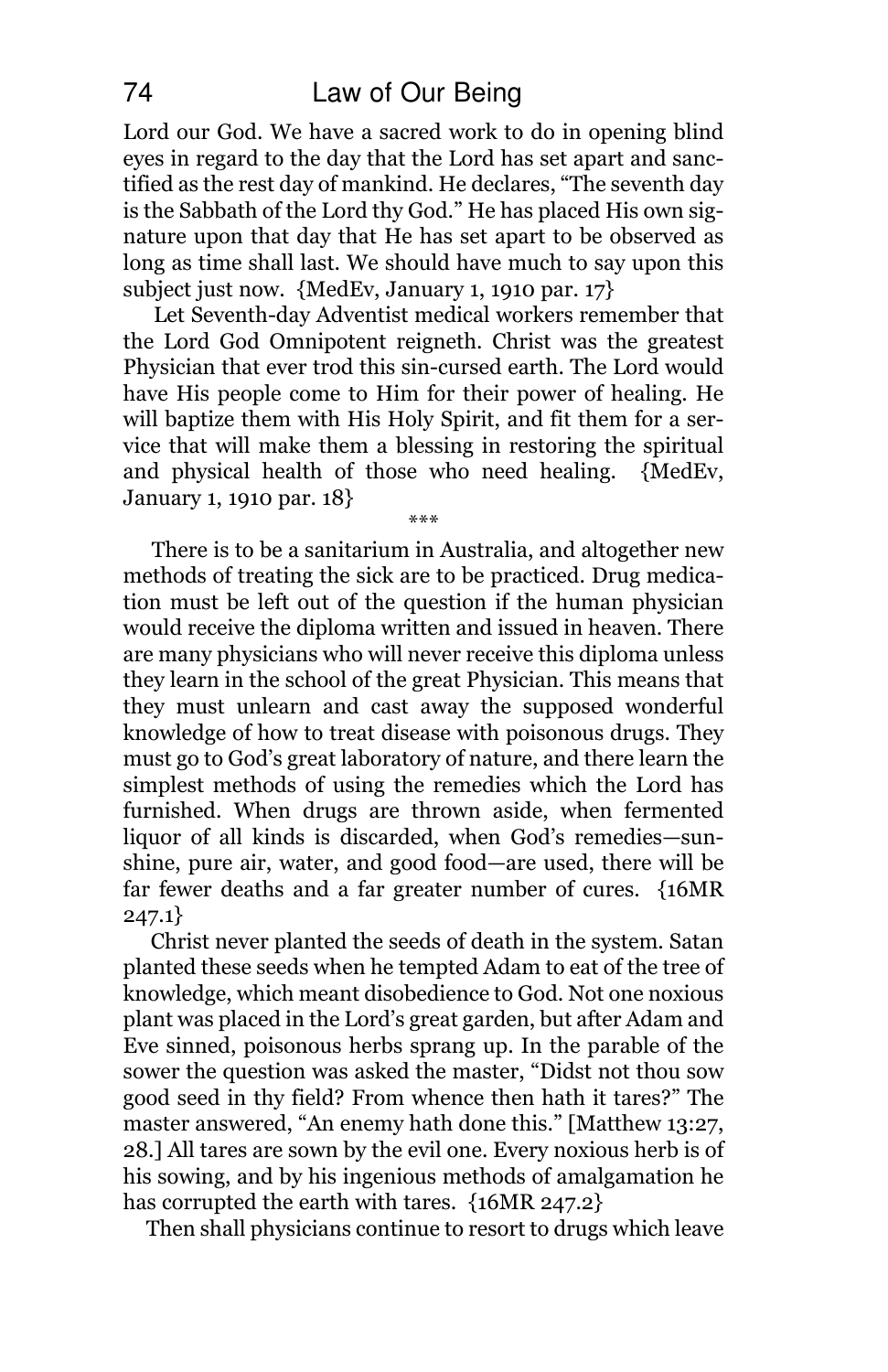a deadly evil in the system, destroying that life which Christ came to restore? Christ's remedies cleanse the system. But Satan has tempted man to introduce into the system that which weakens the human machinery, clogging and destroying the fine, beautiful arrangements of God. The drugs

-248-

administered to the sick do not restore, but destroy. Drugs never cure. Instead, they place in the system seeds which bear a very bitter harvest. {16MR 247.3}

The Lord sees that great reforms are needed in this country. The people must be educated in right lines. In this work trials will come, but everything that possibly can be done must be done to keep our special work among ourselves, as far as the outlay of means is concerned. We are not to place ourselves as the helpless prey of the powers of darkness. Those who believe in Christ will be tried. Their faith and love, patience and constancy, will be proved. But God is their helper. {16MR 248.1}

Our Saviour is the restorer of the moral image of God in man. He has supplied in the natural world remedies for the ills of man, that His followers may have life and that they may have it more abundantly. We can with safety discard the concoctions which man has used in the past. [SEE FOOTNOTES ON PAGE 289 OF SELECTED MESSAGES, BOOK 2.] {16MR 248.2}

The Lord has provided antidotes for disease in simple plants, [SEE FOOTNOTES ON PAGE 289 OF SELECTED MES-SAGES, BOOK 2.] and these can be used by faith, with no denial of faith; for by using the blessings provided by God for our benefit we are cooperating with Him. He can use water and sunshine and the herbs which He has caused to grow, in healing maladies brought on by indiscretion or accident. We do not manifest a lack of faith when we ask God to bless His remedies. True faith will thank God for the knowledge of how to use these precious blessings in a way which will restore mental and physical vigor.

## -249- {16MR 248.3}

The body is to be carefully cared for, and in this the Lord demands the cooperation of the human agent. Man must become intelligent in regard to the treatment and use of brain,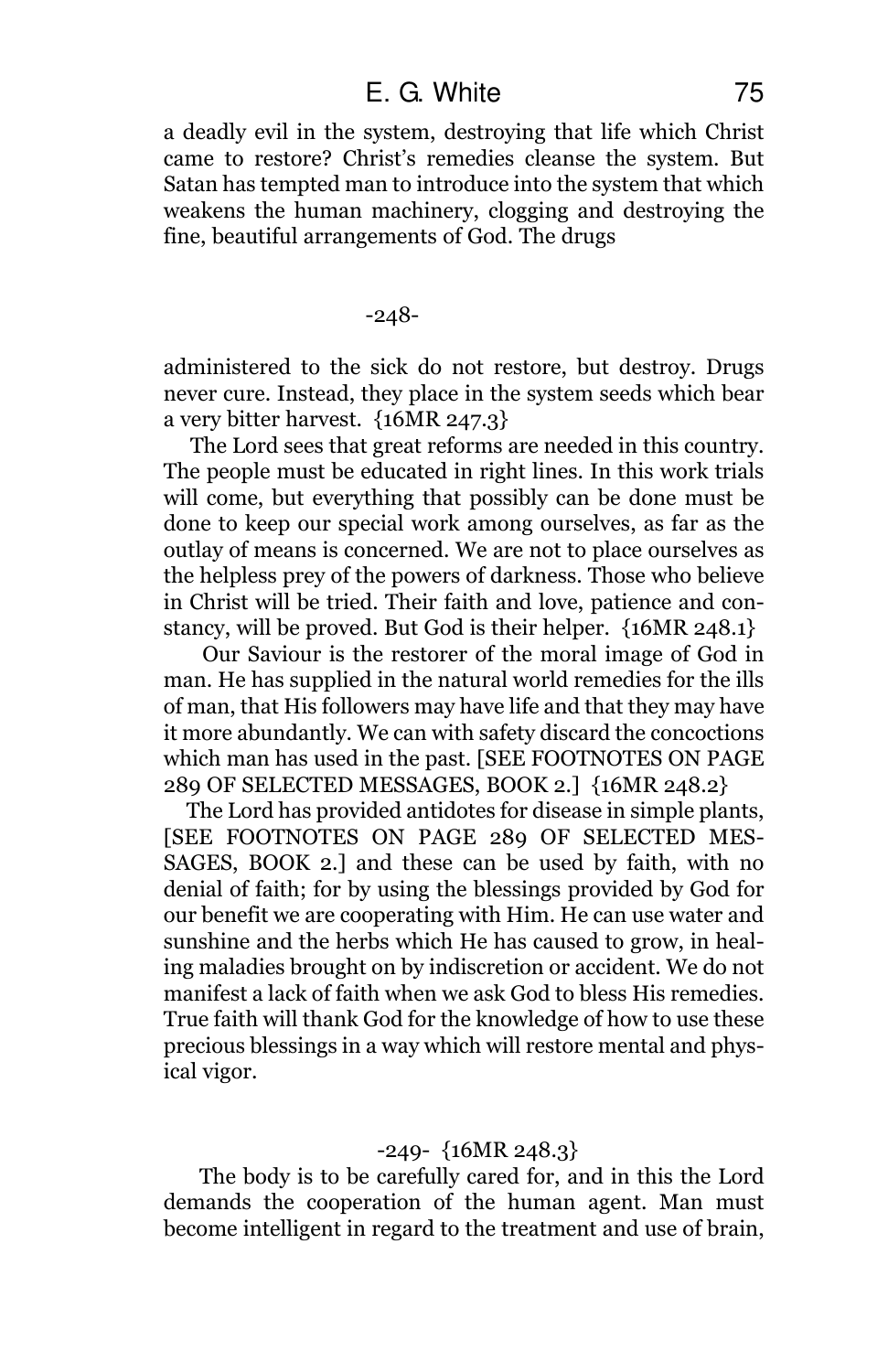bone, and muscle. The very best experience we can gain is to know ourselves. Let the soul be cleansed from all impurity. Then will be seen the necessity of reform in many other respects in order that the high standard of virtue and holiness may be reached. —Manuscript 65, 1899.

\*\*\*

June 3, 1888. Faith—What Is It? In regard to the matter of prayer for the sick, many confusing ideas are advanced. One says, "He who has been prayed for must walk out in faith, giving God the glory, and making use of no remedies. If he is at a health institute, he should leave it at once." {18MR 333.1}

I know that these ideas are wrong, and that if accepted they would lead to many evils. {18MR 333.2}

On the other hand, I do not wish to say anything that might be interpreted to mean a lack of belief in the efficacy of prayer. {18MR 333.3}

The path of faith lies close beside the path of presumption. Satan is ever seeking to lead us into false paths. He sees that a misunderstanding of what constitutes faith will confuse and disappoint. He is pleased when he can persuade men and women to reason from false premises. {18MR 333.4}

I can pray for the sick only in one way—"Lord, if it be in accordance with Thy will, for Thy glory and the good of the one who is sick, heal the sufferer, we pray. Not our will, but Thine be done." {18MR 333.5}

Nehemiah did not regard his duty as done when he had mourned and wept and prayed before the Lord. He did not only pray, he worked, mingling petition and endeavor. {18MR 333.6}

It is no denial of faith to use rational remedies judiciously. Water, air, and sunshine, these are God's healing agents. The use of certain herbs that the Lord has made to grow for the good of man, is in harmony with the exercise of faith.

\*\*\*

## Counsels Repeated

Again representations have been made to me that all who have the care of the sick, in our sanitariums, should bear in mind that these institutions are established for a special work, and are to be conducted in a way that will bring honor to God.  ${PC 2.1}$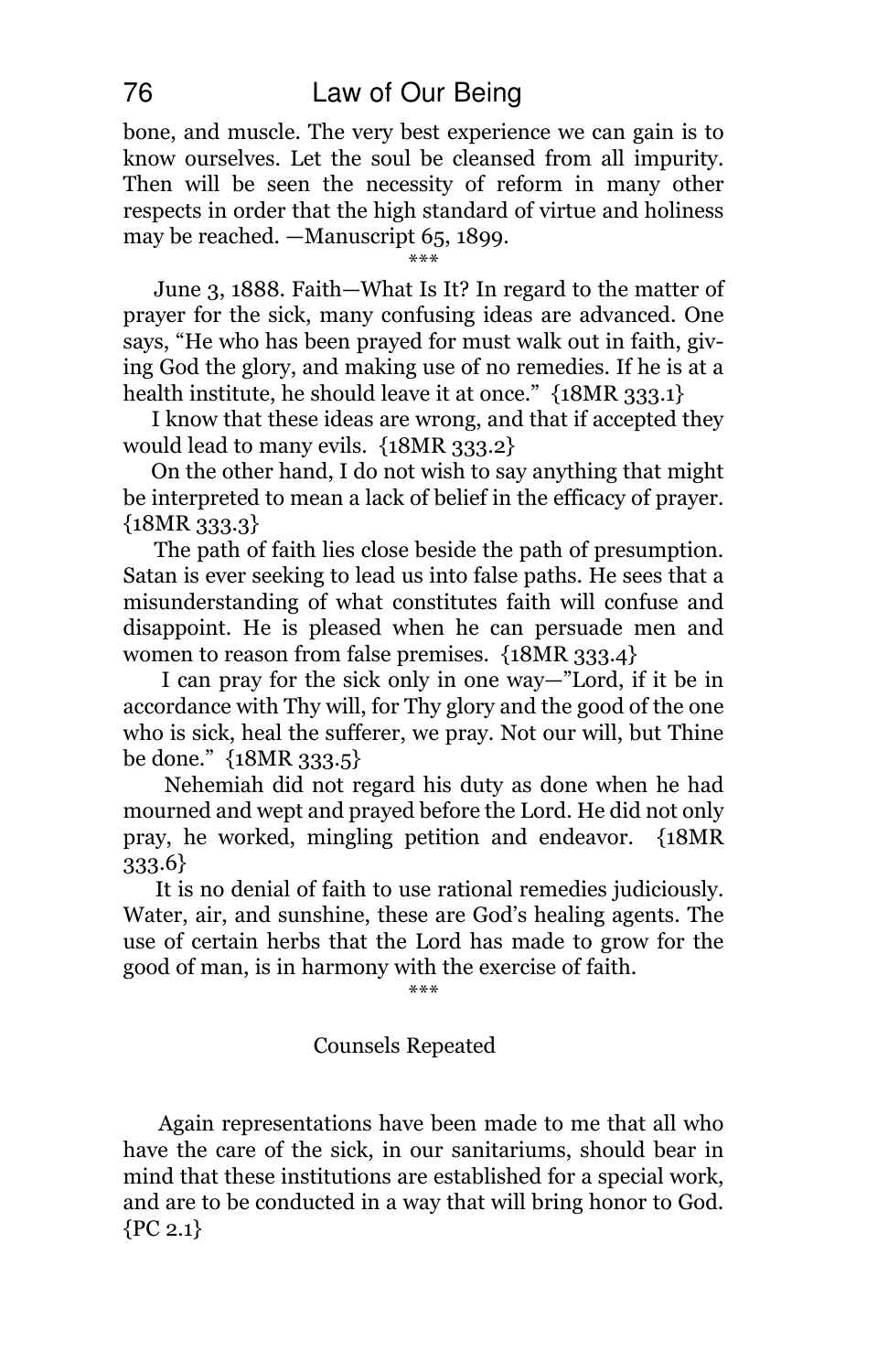Our sanitariums should be established in retired places, that are free from all noise and confusion, such as the rumbling of carriages and street cars. {PC 2.2}

The Lord has taught us that great efficacy for healing lies in a proper use of water. These treatments should be given skillfully. We have been instructed that in our treatment of the sick we should discard the use of drugs. There are simple herbs that can be used for the recovery of the sick, whose effect upon the system is very different from that of those drugs that poison the blood and endanger life. {PC 2.3}

The number of our lady physicians should be increased. Care should be taken that lady nurses have the care of lady patients, and gentleman nurses of gentleman patients. {PC 2.4}

I would say to our physicians, Never allow your patients to think that in the human being is power to heal the sick. You are to depend much more than you have done on the co-operation of the Great Physician in the work of healing disease. Your faith is to lay hold upon the efficacy of Christ to make effectual the effort put forth for the recovery of the sick. {PC 2.5}

There are some in our institutions who claim to believe the principles of health reform, and yet who indulge in the use of flesh-meats and other foods which they know to be injurious to health. I say to such in the name of the Lord, Do not accept positions in our institutions while you refuse to live the principles for which our institutions stand; for by doing this you make doubly hard the work of teachers and leaders who are striving to carry the work on right lines. Clear the King's highway. Cease to block the way of the message He sends. {PC 2.6}

I have been shown that the principles that were given us in the early days of the message are to be regarded as just as important by our people today as they were then. There are some who have never followed the light given us on the question of diet. It is time now to take the light from under the bushel, and let it shine forth in clear, bright rays.

## 3. {PC 2.7}

Some who are not willing to receive the light, but who prefer to walk in ways of their own choosing, will search the Testimonies to find something in them to encourage the spirit of unbelief and disobedience. Thus a spirit of disunion will be brought in; for the spirit which leads them to criticise the Testimonies will also lead them to watch their brethren to find